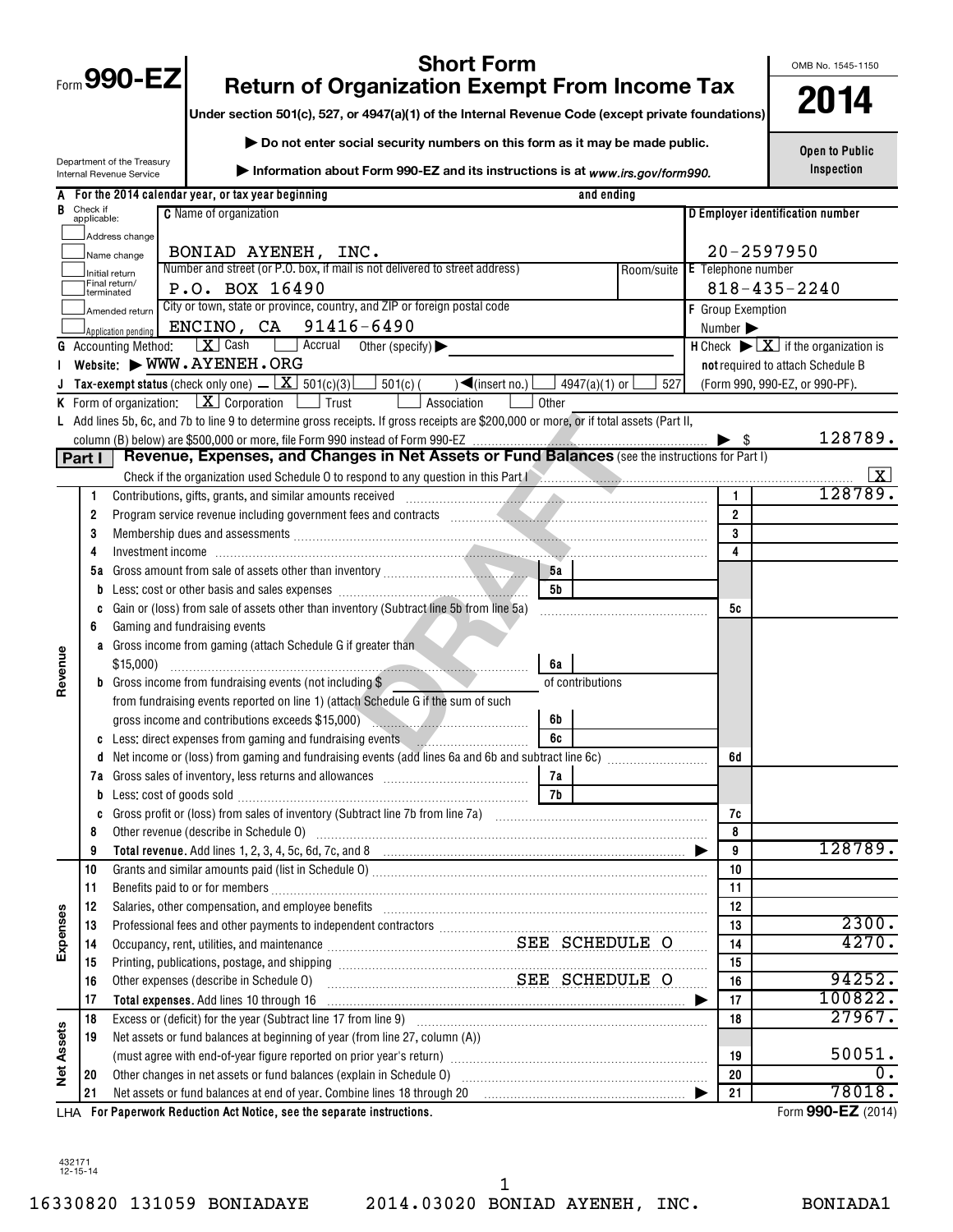| BONIAD AYENEH, INC.<br>Form 990-EZ (2014)                                                                                                                   |                                 |                                       | $20 - 2597950$                             | Page 2                                               |
|-------------------------------------------------------------------------------------------------------------------------------------------------------------|---------------------------------|---------------------------------------|--------------------------------------------|------------------------------------------------------|
| <b>Balance Sheets</b> (see the instructions for Part II)<br>Part $  $                                                                                       |                                 |                                       |                                            |                                                      |
| Check if the organization used Schedule O to respond to any question in this Part II                                                                        |                                 |                                       |                                            | $\sqrt{X}$                                           |
|                                                                                                                                                             |                                 | (A) Beginning of year                 |                                            | (B) End of year                                      |
| 22                                                                                                                                                          |                                 | 43330.                                | 22                                         | 70580.                                               |
| Land and buildings [11] Martin Martin March 2014 and and buildings [11] Martin Martin Martin Martin Martin Mar<br>23                                        |                                 |                                       | 23                                         |                                                      |
| 24                                                                                                                                                          |                                 | 6721                                  | 24                                         | 7438.                                                |
| 25                                                                                                                                                          |                                 | 50051.                                | 25                                         | 78018.                                               |
| 26                                                                                                                                                          |                                 | 0                                     | 26                                         | 0.                                                   |
| Net assets or fund balances (line 27 of column (B) must agree with line 21)<br>27                                                                           |                                 | 50051                                 | 27                                         | 78018.                                               |
| Statement of Program Service Accomplishments (see the instructions for Part III)<br>Part III                                                                |                                 |                                       |                                            | <b>Expenses</b>                                      |
| Check if the organization used Schedule O to respond to any question in this Part III                                                                       |                                 |                                       | X                                          | (Required for section<br>$501(c)(3)$ and $501(c)(4)$ |
| What is the organization's primary exempt purpose? SEE SCHEDULE O                                                                                           |                                 |                                       |                                            | organizations; optional for                          |
| Describe the organization's program service accomplishments for each of its three largest program services, as measured by expenses. In a clear and concise |                                 |                                       | others.)                                   |                                                      |
| manner, describe the services provided, the number of persons benefited, and other relevant information for each program title.                             |                                 |                                       |                                            |                                                      |
| SEE SCHEDULE O<br>28                                                                                                                                        |                                 |                                       |                                            |                                                      |
|                                                                                                                                                             |                                 |                                       |                                            |                                                      |
|                                                                                                                                                             |                                 |                                       |                                            |                                                      |
| (Grants \$                                                                                                                                                  |                                 |                                       | 28a                                        |                                                      |
| PRODUCTION AND PRESENTATION OF FREE EDUCATIONAL SEMINARS<br>29                                                                                              |                                 |                                       |                                            |                                                      |
| AT MAJOR UNIVERSITIES                                                                                                                                       |                                 |                                       |                                            |                                                      |
|                                                                                                                                                             |                                 |                                       |                                            |                                                      |
| (Grants \$                                                                                                                                                  |                                 |                                       | 29a                                        |                                                      |
| 30 MAINTENANCE OF THREE INTERNET SITES THAT PROVIDE                                                                                                         |                                 |                                       |                                            |                                                      |
| INFORMATION AND AWARENESS OF MAJOR SOCIAL ISSUES AND                                                                                                        |                                 |                                       |                                            |                                                      |
| ASSIST IN DIRECTING THOSE IN NEED TO HELP AND ASSISTANCE                                                                                                    |                                 |                                       |                                            |                                                      |
| (Grants \$                                                                                                                                                  |                                 |                                       | 30al                                       |                                                      |
|                                                                                                                                                             |                                 |                                       |                                            |                                                      |
| (Grants \$                                                                                                                                                  |                                 |                                       | 31a                                        |                                                      |
| 32 Total program service expenses (add lines 28a through 31a)                                                                                               |                                 |                                       | 32                                         | $\overline{0}$ .                                     |
| List of Officers, Directors, Trustees, and Key Employees (list each one even if not compensated - see the instructions for Part IV)<br>Part IV              |                                 |                                       |                                            |                                                      |
| Check if the organization used Schedule O to respond to any question in this Part IV                                                                        |                                 |                                       |                                            |                                                      |
|                                                                                                                                                             | (b) Average hours               | (C) Reportable<br>compensation (Forms | $(d)$ Health benefits.<br>contributions to | (e) Estimated                                        |
| (a) Name and title                                                                                                                                          | per week devoted to<br>position | W-2/1099-MISC)                        | emplovee benefit<br>plans, and deferred    | amount of other<br>compensation                      |
|                                                                                                                                                             |                                 | (if not paid, enter -0-)              | compensation                               |                                                      |
| DARIUSH EGHBALI                                                                                                                                             |                                 |                                       |                                            |                                                      |
| PRESIDENT/FOUNDER/TREASURE                                                                                                                                  |                                 |                                       |                                            |                                                      |
|                                                                                                                                                             | 35.00                           | 0.                                    | 0.                                         | 0.                                                   |
| <b>ABBASSEH TOWFIGH</b>                                                                                                                                     |                                 |                                       |                                            |                                                      |
| <b>SECRETARY</b>                                                                                                                                            | 40.00                           | 0.                                    | 0.                                         | 0.                                                   |
|                                                                                                                                                             |                                 |                                       |                                            |                                                      |
|                                                                                                                                                             |                                 |                                       |                                            |                                                      |
|                                                                                                                                                             |                                 |                                       |                                            |                                                      |
|                                                                                                                                                             |                                 |                                       |                                            |                                                      |
|                                                                                                                                                             |                                 |                                       |                                            |                                                      |
|                                                                                                                                                             |                                 |                                       |                                            |                                                      |
|                                                                                                                                                             |                                 |                                       |                                            |                                                      |
|                                                                                                                                                             |                                 |                                       |                                            |                                                      |
|                                                                                                                                                             |                                 |                                       |                                            |                                                      |
|                                                                                                                                                             |                                 |                                       |                                            |                                                      |
|                                                                                                                                                             |                                 |                                       |                                            |                                                      |
|                                                                                                                                                             |                                 |                                       |                                            |                                                      |
|                                                                                                                                                             |                                 |                                       |                                            |                                                      |
|                                                                                                                                                             |                                 |                                       |                                            |                                                      |
|                                                                                                                                                             |                                 |                                       |                                            |                                                      |
|                                                                                                                                                             |                                 |                                       |                                            |                                                      |
|                                                                                                                                                             |                                 |                                       |                                            |                                                      |
|                                                                                                                                                             |                                 |                                       |                                            |                                                      |
|                                                                                                                                                             |                                 |                                       |                                            |                                                      |
|                                                                                                                                                             |                                 |                                       |                                            |                                                      |
| 432172 12-15-14                                                                                                                                             | 2                               |                                       |                                            | Form 990-EZ (2014)                                   |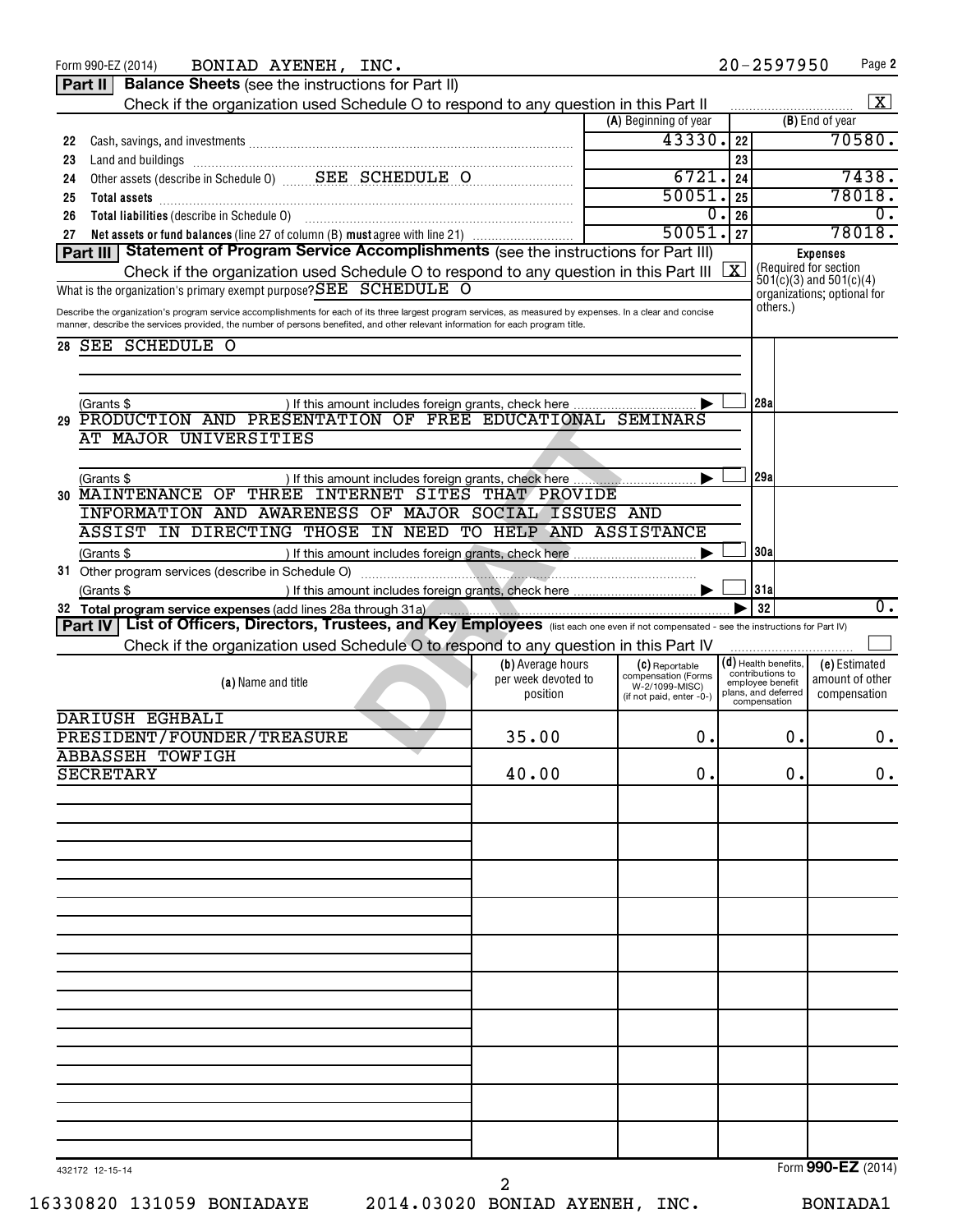|                          | 20-2597950<br>BONIAD AYENEH, INC.<br>Form 990-EZ (2014)                                                                                                                                                                            |                           |        | Page 3                  |
|--------------------------|------------------------------------------------------------------------------------------------------------------------------------------------------------------------------------------------------------------------------------|---------------------------|--------|-------------------------|
|                          | Other Information (Note the Schedule A and personal benefit contract statement requirements in the<br><b>Part V</b>                                                                                                                |                           |        |                         |
|                          | instructions for Part V) Check if the organization used Sch. O to respond to any question in this Part V                                                                                                                           |                           |        | $\boxed{\textbf{X}}$    |
|                          |                                                                                                                                                                                                                                    |                           |        | Yes No                  |
| 33                       | Did the organization engage in any significant activity not previously reported to the IRS? If "Yes," provide a detailed description of each                                                                                       |                           |        |                         |
|                          | activity in Schedule O                                                                                                                                                                                                             | 33                        |        | х                       |
| 34                       | Were any significant changes made to the organizing or governing documents? If "Yes," attach a conformed copy of the amended                                                                                                       |                           |        |                         |
|                          | documents if they reflect a change to the organization's name. Otherwise, explain the change on Schedule O (see instructions)                                                                                                      | 34                        |        | x                       |
|                          | 35a Did the organization have unrelated business gross income of \$1,000 or more during the year from business activities (such as those reported                                                                                  |                           |        |                         |
|                          |                                                                                                                                                                                                                                    | 35a                       |        | x                       |
|                          |                                                                                                                                                                                                                                    | 35 <sub>b</sub>           | N/R    |                         |
|                          | c Was the organization a section 501(c)(4), 501(c)(5), or 501(c)(6) organization subject to section 6033(e) notice, reporting, and proxy tax                                                                                       |                           |        |                         |
|                          |                                                                                                                                                                                                                                    | 35с                       |        | x                       |
| 36                       | Did the organization undergo a liquidation, dissolution, termination, or significant disposition of net assets during the year? If "Yes,"                                                                                          |                           |        |                         |
|                          |                                                                                                                                                                                                                                    | 36                        |        | x                       |
|                          | 37a Enter amount of political expenditures, direct or indirect, as described in the instructions $\Box$ $\Box$ $\Box$ 37a<br>0.                                                                                                    |                           |        |                         |
|                          |                                                                                                                                                                                                                                    | 37 <sub>b</sub>           |        | х                       |
|                          | 38 a Did the organization borrow from, or make any loans to, any officer, director, trustee, or key employee or were any such loans made                                                                                           |                           |        |                         |
|                          | 38 <sub>b</sub>                                                                                                                                                                                                                    | 38a                       |        | X                       |
|                          | N/A                                                                                                                                                                                                                                |                           |        |                         |
| 39                       | Section 501(c)(7) organizations. Enter:<br>N/A                                                                                                                                                                                     |                           |        |                         |
|                          | 39a<br>a Initiation fees and capital contributions included on line 9 [11] manuscription fees and capital contributions included on line 9<br>$\overline{N/A}$<br>39b                                                              |                           |        |                         |
|                          |                                                                                                                                                                                                                                    |                           |        |                         |
|                          | 40a Section 501(c)(3) organizations. Enter amount of tax imposed on the organization during the year under:<br>$0$ .<br>section $4911$                                                                                             |                           |        |                         |
|                          | $0 \cdot$ ; section 4912 $\triangleright$ $0 \cdot$ ; section 4955 $\triangleright$<br><b>b</b> Section $501(c)(3)$ , $501(c)(4)$ , and $501(c)(29)$ organizations. Did the organization engage in any section 4958 excess benefit |                           |        |                         |
|                          | transaction during the year, or did it engage in an excess benefit transaction in a prior year that has not been reported on any                                                                                                   |                           |        |                         |
|                          | of its prior Forms 990 or 990-EZ? If "Yes," complete Schedule L, Part I [1] [1] [1] [1] [1] [1] [1] [1] [1] [1                                                                                                                     | 40b                       |        | х                       |
|                          | c Section 501(c)(3), 501(c)(4), and 501(c)(29) organizations. Enter amount of tax imposed on                                                                                                                                       |                           |        |                         |
|                          | 0.<br>organization managers or disqualified persons during the year under sections 4912, 4955, and 4958 [                                                                                                                          |                           |        |                         |
|                          | d Section 501(c)(3), 501(c)(4), and 501(c)(29) organizations. Enter amount of tax on line 40c reimbursed                                                                                                                           |                           |        |                         |
|                          | $0$ .<br>by the organization                                                                                                                                                                                                       |                           |        |                         |
|                          | e All organizations. At any time during the tax year, was the organization a party to a prohibited tax shelter                                                                                                                     |                           |        |                         |
|                          | transaction? If "Yes," complete Form 8886-T                                                                                                                                                                                        | 40e                       |        | x                       |
|                          | 41 List the states with which a copy of this return is filed $\blacktriangleright$ CA                                                                                                                                              |                           |        |                         |
|                          | Telephone no. $\triangleright$ 818 - 827 - 3002<br>42a The organization's books are in care of $\blacktriangleright$ DARIUSH EGHBALI                                                                                               |                           |        |                         |
|                          | $ZIP + 4$ $\rightarrow$ 91356<br>Located at $\blacktriangleright$ 18780 PASADERO DRIVE, TARZANA,<br>CA                                                                                                                             |                           |        |                         |
|                          | <b>b</b> At any time during the calendar year, did the organization have an interest in or a signature or other authority                                                                                                          |                           |        |                         |
|                          | over a financial account in a foreign country (such as a bank account, securities account, or other financial                                                                                                                      |                           | Yes No |                         |
|                          | account)?                                                                                                                                                                                                                          | 42b                       |        | х                       |
|                          | If "Yes," enter the name of the foreign country:                                                                                                                                                                                   |                           |        |                         |
|                          | See the instructions for exceptions and filing requirements for FinCEN Form 114, Report of Foreign Bank and Financial Accounts (FBAR).                                                                                             |                           |        |                         |
|                          |                                                                                                                                                                                                                                    | 42c                       |        | х                       |
|                          | If "Yes," enter the name of the foreign country: $\blacktriangleright$                                                                                                                                                             |                           |        |                         |
| 43                       | Section 4947(a)(1) nonexempt charitable trusts filing Form 990-EZ in lieu of Form 1041 - Check here manufactured and the manufactured with the Section 4947(a)(1) nonexempt charitable trusts filing Form 990-EZ in lieu of Fo     |                           |        |                         |
|                          |                                                                                                                                                                                                                                    | N/A                       |        |                         |
|                          |                                                                                                                                                                                                                                    |                           |        |                         |
|                          |                                                                                                                                                                                                                                    |                           | Yes No |                         |
|                          | 44 a Did the organization maintain any donor advised funds during the year? If "Yes," Form 990 must be completed instead of                                                                                                        |                           |        |                         |
|                          | Form 990-EZ                                                                                                                                                                                                                        | 44a                       |        | х                       |
|                          | <b>b</b> Did the organization operate one or more hospital facilities during the year? If "Yes," Form 990 must be completed instead                                                                                                |                           |        |                         |
|                          |                                                                                                                                                                                                                                    | 44b                       |        | x                       |
|                          |                                                                                                                                                                                                                                    | 44c                       |        | $\overline{\texttt{x}}$ |
|                          | d If "Yes" to line 44c, has the organization filed a Form 720 to report these payments? If "No," provide an explanation                                                                                                            |                           |        |                         |
|                          |                                                                                                                                                                                                                                    | 44d                       |        |                         |
|                          |                                                                                                                                                                                                                                    | 45a                       |        | X                       |
|                          | <b>b</b> Did the organization receive any payment from or engage in any transaction with a controlled entity within the meaning of section                                                                                         |                           |        |                         |
|                          |                                                                                                                                                                                                                                    | 45b<br>Form 990-EZ (2014) |        |                         |
| 432173<br>$12 - 15 - 14$ |                                                                                                                                                                                                                                    |                           |        |                         |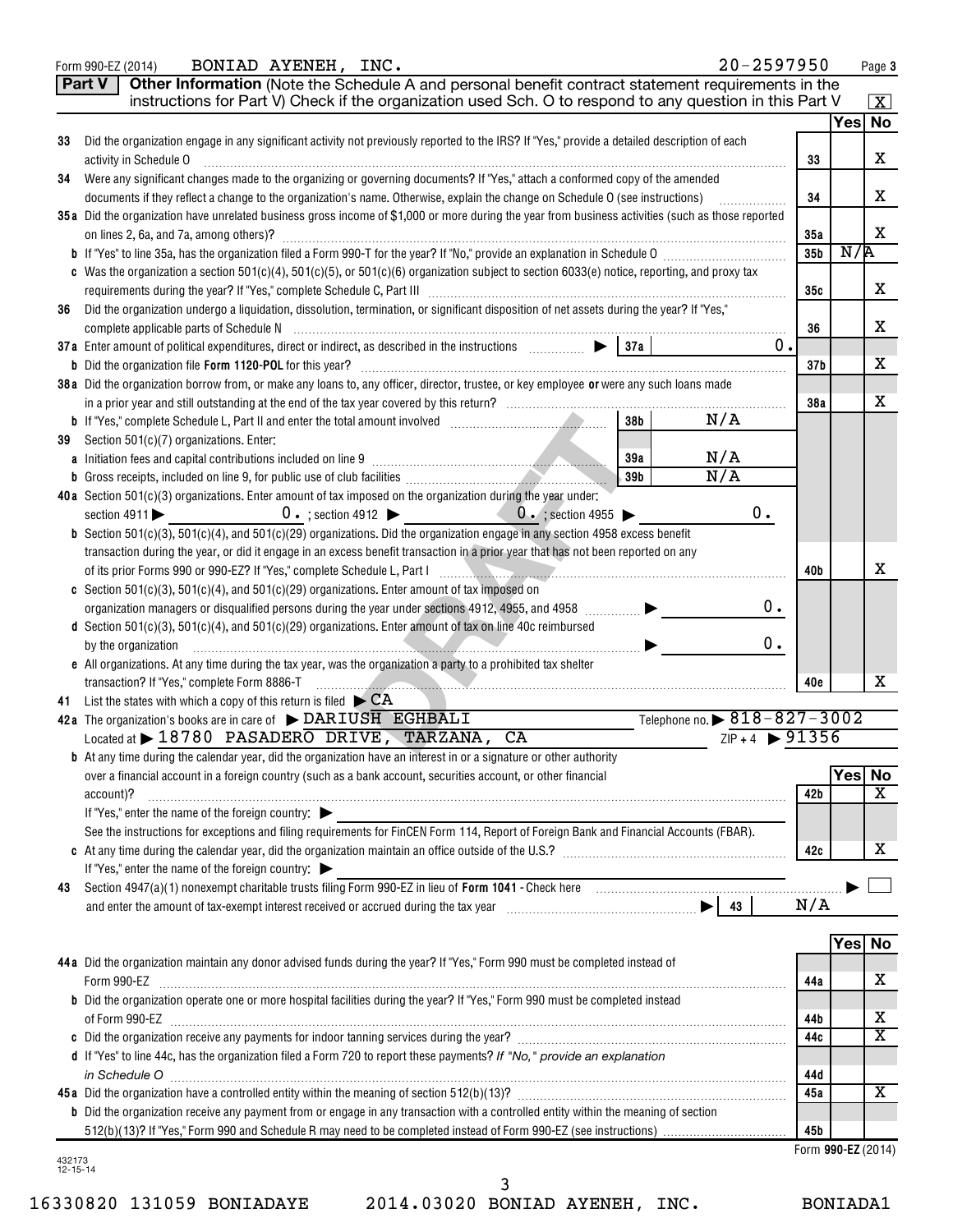| Form 990-EZ (2014) | BONIAD AYENEH, INC.                                                                                                                                                                           |                       |                                 |           |                                       | $20 - 2597950$                           |                    |                                 | Page 4                  |
|--------------------|-----------------------------------------------------------------------------------------------------------------------------------------------------------------------------------------------|-----------------------|---------------------------------|-----------|---------------------------------------|------------------------------------------|--------------------|---------------------------------|-------------------------|
|                    |                                                                                                                                                                                               |                       |                                 |           |                                       |                                          |                    |                                 | Yes No                  |
| 46                 | Did the organization engage, directly or indirectly, in political campaign activities on behalf of or in opposition to candidates for public office?<br>If "Yes," complete Schedule C, Part I |                       |                                 |           |                                       |                                          | 46                 |                                 | X                       |
| Part VI            | Section 501(c)(3) organizations only                                                                                                                                                          |                       |                                 |           |                                       |                                          |                    |                                 |                         |
|                    | All section 501(c)(3) organizations must answer questions 47-49b and 52, and complete the tables for lines 50 and 51.                                                                         |                       |                                 |           |                                       |                                          |                    |                                 |                         |
|                    |                                                                                                                                                                                               |                       |                                 |           |                                       |                                          |                    | <b>Yes</b>                      | No                      |
| 47                 | Did the organization engage in lobbying activities or have a section 501(h) election in effect during the tax year? If "Yes," complete Sch. C, Part II                                        |                       |                                 |           |                                       |                                          | 47                 |                                 | $\overline{\textbf{x}}$ |
| 48                 |                                                                                                                                                                                               |                       |                                 |           |                                       |                                          | 48                 |                                 | $\overline{\textbf{X}}$ |
|                    |                                                                                                                                                                                               |                       |                                 |           |                                       |                                          | 49a<br>49b         |                                 | $\overline{\texttt{x}}$ |
| 50                 | Complete this table for the organization's five highest compensated employees (other than officers, directors, trustees and key employees) who each received more                             |                       |                                 |           |                                       |                                          |                    |                                 |                         |
|                    | than \$100,000 of compensation from the organization. If there is none, enter "None."                                                                                                         |                       |                                 |           |                                       |                                          |                    |                                 |                         |
|                    | (a) Name and title of each employee                                                                                                                                                           |                       | (b) Average hours               |           | (C) Reportable<br>compensation (Forms | (d) Health benefits,<br>contributions to |                    | (e) Estimated                   |                         |
|                    | <b>NONE</b>                                                                                                                                                                                   |                       | per week devoted to<br>position |           | W-2/1099-MISC)                        | employee benefit<br>plans, and deferred  |                    | amount of other<br>compensation |                         |
|                    |                                                                                                                                                                                               |                       |                                 |           |                                       | compensation                             |                    |                                 |                         |
|                    |                                                                                                                                                                                               |                       |                                 |           |                                       |                                          |                    |                                 |                         |
|                    |                                                                                                                                                                                               |                       |                                 |           |                                       |                                          |                    |                                 |                         |
|                    |                                                                                                                                                                                               |                       |                                 |           |                                       |                                          |                    |                                 |                         |
|                    |                                                                                                                                                                                               |                       |                                 |           |                                       |                                          |                    |                                 |                         |
|                    |                                                                                                                                                                                               |                       |                                 |           |                                       |                                          |                    |                                 |                         |
|                    |                                                                                                                                                                                               |                       |                                 |           |                                       |                                          |                    |                                 |                         |
|                    |                                                                                                                                                                                               |                       |                                 |           |                                       |                                          |                    |                                 |                         |
| $\mathbf{f}$       | Total number of other employees paid over \$100,000                                                                                                                                           |                       |                                 |           |                                       |                                          |                    |                                 |                         |
| 51                 | Complete this table for the organization's five highest compensated independent contractors who each received more than \$100,000 of compensation from the                                    |                       |                                 |           |                                       |                                          |                    |                                 |                         |
|                    | <b>NONE</b><br>organization. If there is none, enter "None."                                                                                                                                  |                       |                                 |           |                                       |                                          |                    |                                 |                         |
|                    | (a) Name and business address of each independent contractor                                                                                                                                  |                       |                                 |           | (b) Type of service                   |                                          |                    | (c) Compensation                |                         |
|                    |                                                                                                                                                                                               |                       |                                 |           |                                       |                                          |                    |                                 |                         |
|                    |                                                                                                                                                                                               |                       |                                 |           |                                       |                                          |                    |                                 |                         |
|                    |                                                                                                                                                                                               |                       |                                 |           |                                       |                                          |                    |                                 |                         |
|                    |                                                                                                                                                                                               |                       |                                 |           |                                       |                                          |                    |                                 |                         |
|                    |                                                                                                                                                                                               |                       |                                 |           |                                       |                                          |                    |                                 |                         |
|                    |                                                                                                                                                                                               |                       |                                 |           |                                       |                                          |                    |                                 |                         |
|                    |                                                                                                                                                                                               |                       |                                 |           |                                       |                                          |                    |                                 |                         |
|                    | d Total number of other independent contractors each receiving over \$100,000                                                                                                                 |                       |                                 |           |                                       |                                          |                    |                                 |                         |
| 52                 | Did the organization complete Schedule A? Note. All section $501(c)(3)$ organizations must attach a                                                                                           |                       |                                 |           |                                       |                                          |                    |                                 |                         |
|                    |                                                                                                                                                                                               |                       |                                 |           |                                       |                                          | $\overline{X}$ Yes |                                 | No                      |
|                    | Under penalties of perjury, I declare that I have examined this return, including accompanying schedules and statements, and to the best of my knowledge and belief, it is                    |                       |                                 |           |                                       |                                          |                    |                                 |                         |
|                    | true, correct, and complete. Declaration of preparer (other than officer) is based on all information of which preparer has any knowledge.                                                    |                       |                                 |           |                                       |                                          |                    |                                 |                         |
| Sign               | Signature of officer                                                                                                                                                                          |                       |                                 |           |                                       | Date                                     |                    |                                 |                         |
| <b>Here</b>        | DARIUSH EGHBALI, PRESIDENT/<br>Type or print name and title                                                                                                                                   |                       | FOUNDER                         |           |                                       |                                          |                    |                                 |                         |
|                    | Print/Type preparer's name                                                                                                                                                                    | Preparer's signature  |                                 | Date      | Check<br>х                            | PTIN                                     |                    |                                 |                         |
| Paid               |                                                                                                                                                                                               |                       |                                 |           | self-employed                         |                                          |                    |                                 |                         |
| Preparer           | Firm's name CRISTOBAL & COMPANY, CPAS                                                                                                                                                         |                       |                                 |           |                                       | Firm's EIN ▶ 59-3800236                  |                    | P00170123                       |                         |
| <b>Use Only</b>    | Firm's address > 11620 WILSHIRE BOULEVARD,                                                                                                                                                    |                       |                                 | SUITE 850 | Phone no.                             | $310 - 477 - 1066$                       |                    |                                 |                         |
|                    |                                                                                                                                                                                               | LOS ANGELES, CA 90025 |                                 |           |                                       |                                          |                    |                                 |                         |
|                    |                                                                                                                                                                                               |                       |                                 |           |                                       |                                          | $\overline{X}$ Yes |                                 | No                      |
|                    |                                                                                                                                                                                               |                       |                                 |           |                                       |                                          |                    | Form 990-EZ (2014)              |                         |

432174 12-15-14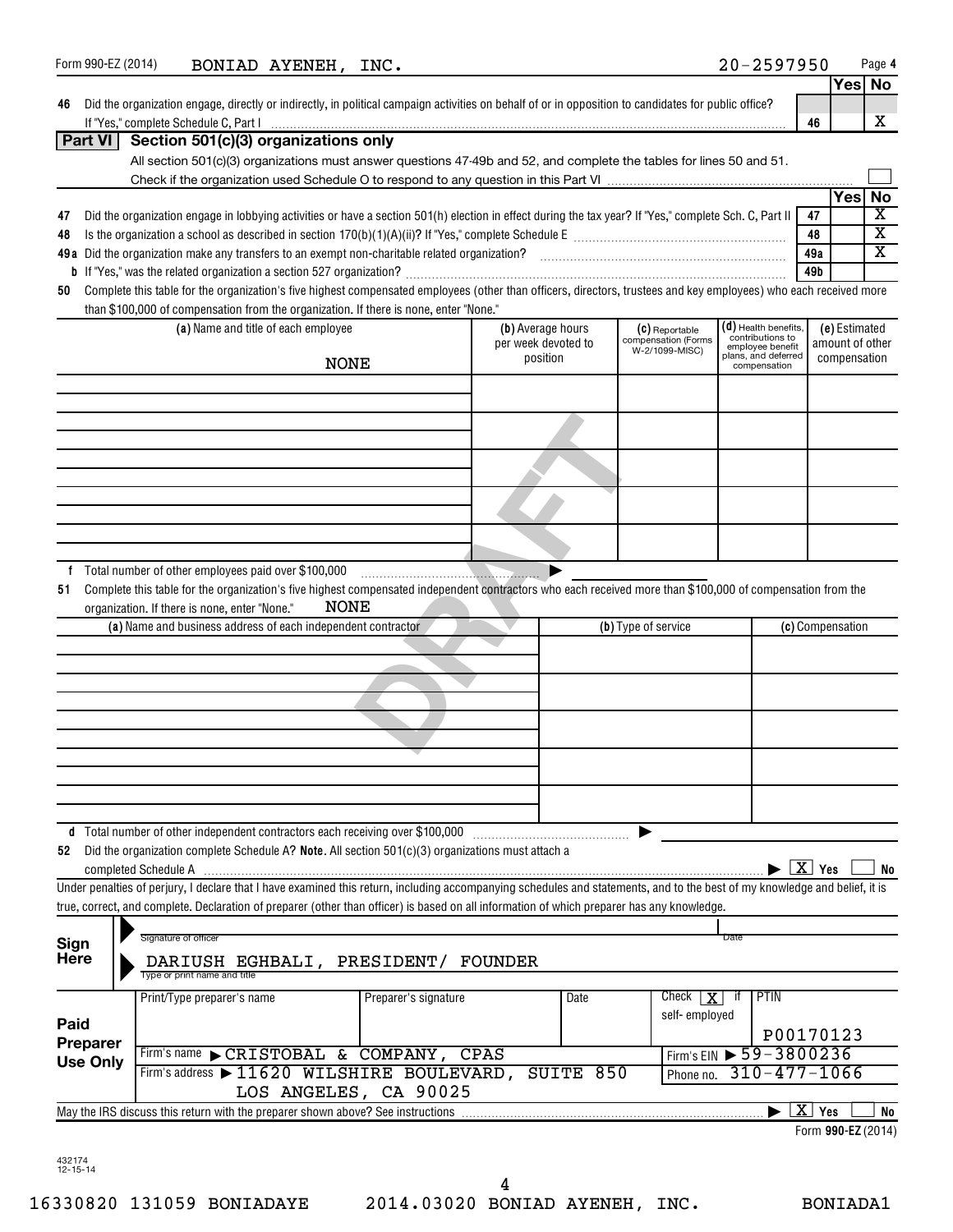Department of the Treasury Internal Revenue Service

## Form 990 or 990-EZ) **Public Charity Status and Public Support**<br>
Complete if the organization is a section 501(c)(3) organization or a section<br> **2014**

Information about Schedule A (Form 990 or 990-EZ) and its instructions is at www.irs.gov/form990.

**4947(a)(1) nonexempt charitable trust. | Attach to Form 990 or Form 990-EZ.** 

| OMB No. 1545-0047                   |
|-------------------------------------|
| 111                                 |
| <b>Open to Public</b><br>Inspection |

|       |            | Name of the organization                                                                                                                                                             |                     |                                                 |                                            |    |                        | <b>Employer identification number</b><br>20-2597950 |
|-------|------------|--------------------------------------------------------------------------------------------------------------------------------------------------------------------------------------|---------------------|-------------------------------------------------|--------------------------------------------|----|------------------------|-----------------------------------------------------|
|       | Part I     | Reason for Public Charity Status (All organizations must complete this part.) See instructions.                                                                                      | BONIAD AYENEH, INC. |                                                 |                                            |    |                        |                                                     |
|       |            |                                                                                                                                                                                      |                     |                                                 |                                            |    |                        |                                                     |
|       |            | The organization is not a private foundation because it is: (For lines 1 through 11, check only one box.)                                                                            |                     |                                                 |                                            |    |                        |                                                     |
| 1.    |            | A church, convention of churches, or association of churches described in section 170(b)(1)(A)(i).                                                                                   |                     |                                                 |                                            |    |                        |                                                     |
| 2     |            | A school described in section 170(b)(1)(A)(ii). (Attach Schedule E.)                                                                                                                 |                     |                                                 |                                            |    |                        |                                                     |
| з     |            | A hospital or a cooperative hospital service organization described in section 170(b)(1)(A)(iii).                                                                                    |                     |                                                 |                                            |    |                        |                                                     |
| 4     |            | A medical research organization operated in conjunction with a hospital described in section 170(b)(1)(A)(iii). Enter the hospital's name,                                           |                     |                                                 |                                            |    |                        |                                                     |
|       |            | city, and state:                                                                                                                                                                     |                     |                                                 |                                            |    |                        |                                                     |
| 5.    |            | An organization operated for the benefit of a college or university owned or operated by a governmental unit described in                                                            |                     |                                                 |                                            |    |                        |                                                     |
|       |            | section 170(b)(1)(A)(iv). (Complete Part II.)                                                                                                                                        |                     |                                                 |                                            |    |                        |                                                     |
| 6     |            | A federal, state, or local government or governmental unit described in section 170(b)(1)(A)(v).                                                                                     |                     |                                                 |                                            |    |                        |                                                     |
| 7     |            | An organization that normally receives a substantial part of its support from a governmental unit or from the general public described in                                            |                     |                                                 |                                            |    |                        |                                                     |
|       |            | section 170(b)(1)(A)(vi). (Complete Part II.)                                                                                                                                        |                     |                                                 |                                            |    |                        |                                                     |
| 8     | $9 \mid X$ | A community trust described in section 170(b)(1)(A)(vi). (Complete Part II.)                                                                                                         |                     |                                                 |                                            |    |                        |                                                     |
|       |            | An organization that normally receives: (1) more than 33 1/3% of its support from contributions, membership fees, and gross receipts from                                            |                     |                                                 |                                            |    |                        |                                                     |
|       |            | activities related to its exempt functions - subject to certain exceptions, and (2) no more than 33 1/3% of its support from gross investment                                        |                     |                                                 |                                            |    |                        |                                                     |
|       |            | income and unrelated business taxable income (less section 511 tax) from businesses acquired by the organization after June 30, 1975.<br>See section 509(a)(2). (Complete Part III.) |                     |                                                 |                                            |    |                        |                                                     |
| 10    |            | An organization organized and operated exclusively to test for public safety. See section 509(a)(4).                                                                                 |                     |                                                 |                                            |    |                        |                                                     |
| 11    |            | An organization organized and operated exclusively for the benefit of, to perform the functions of, or to carry out the purposes of one or                                           |                     |                                                 |                                            |    |                        |                                                     |
|       |            | more publicly supported organizations described in section 509(a)(1) or section 509(a)(2). See section 509(a)(3). Check the box in                                                   |                     |                                                 |                                            |    |                        |                                                     |
|       |            | lines 11a through 11d that describes the type of supporting organization and complete lines 11e, 11f, and 11g.                                                                       |                     |                                                 |                                            |    |                        |                                                     |
| а     |            | Type I. A supporting organization operated, supervised, or controlled by its supported organization(s), typically by giving                                                          |                     |                                                 |                                            |    |                        |                                                     |
|       |            | the supported organization(s) the power to regularly appoint or elect a majority of the directors or trustees of the supporting                                                      |                     |                                                 |                                            |    |                        |                                                     |
|       |            | organization. You must complete Part IV, Sections A and B.                                                                                                                           |                     |                                                 |                                            |    |                        |                                                     |
| b     |            | Type II. A supporting organization supervised or controlled in connection with its supported organization(s), by having                                                              |                     |                                                 |                                            |    |                        |                                                     |
|       |            | control or management of the supporting organization vested in the same persons that control or manage the supported                                                                 |                     |                                                 |                                            |    |                        |                                                     |
|       |            | organization(s). You must complete Part IV, Sections A and C.                                                                                                                        |                     |                                                 |                                            |    |                        |                                                     |
| с     |            | Type III functionally integrated. A supporting organization operated in connection with, and functionally integrated with,                                                           |                     |                                                 |                                            |    |                        |                                                     |
|       |            | its supported organization(s) (see instructions). You must complete Part IV, Sections A, D, and E.                                                                                   |                     |                                                 |                                            |    |                        |                                                     |
| d     |            | Type III non-functionally integrated. A supporting organization operated in connection with its supported organization(s)                                                            |                     |                                                 |                                            |    |                        |                                                     |
|       |            | that is not functionally integrated. The organization generally must satisfy a distribution requirement and an attentiveness                                                         |                     |                                                 |                                            |    |                        |                                                     |
|       |            | requirement (see instructions). You must complete Part IV, Sections A and D, and Part V.                                                                                             |                     |                                                 |                                            |    |                        |                                                     |
| е     |            | Check this box if the organization received a written determination from the IRS that it is a Type I, Type II, Type III                                                              |                     |                                                 |                                            |    |                        |                                                     |
|       |            | functionally integrated, or Type III non-functionally integrated supporting organization.                                                                                            |                     |                                                 |                                            |    |                        |                                                     |
|       |            |                                                                                                                                                                                      |                     |                                                 |                                            |    |                        |                                                     |
|       |            | g Provide the following information about the supported organization(s).                                                                                                             |                     |                                                 |                                            |    |                        |                                                     |
|       |            | (i) Name of supported                                                                                                                                                                | (ii) EIN            | (iii) Type of organization                      | (iv) Is the organization<br>listed in your |    | (v) Amount of monetary | (vi) Amount of                                      |
|       |            | organization                                                                                                                                                                         |                     | (described on lines 1-9<br>above or IRC section | governing document?                        |    | support (see           | other support (see                                  |
|       |            |                                                                                                                                                                                      |                     | (see instructions))                             | Yes                                        | No | Instructions)          | Instructions)                                       |
|       |            |                                                                                                                                                                                      |                     |                                                 |                                            |    |                        |                                                     |
|       |            |                                                                                                                                                                                      |                     |                                                 |                                            |    |                        |                                                     |
|       |            |                                                                                                                                                                                      |                     |                                                 |                                            |    |                        |                                                     |
|       |            |                                                                                                                                                                                      |                     |                                                 |                                            |    |                        |                                                     |
|       |            |                                                                                                                                                                                      |                     |                                                 |                                            |    |                        |                                                     |
|       |            |                                                                                                                                                                                      |                     |                                                 |                                            |    |                        |                                                     |
|       |            |                                                                                                                                                                                      |                     |                                                 |                                            |    |                        |                                                     |
|       |            |                                                                                                                                                                                      |                     |                                                 |                                            |    |                        |                                                     |
|       |            |                                                                                                                                                                                      |                     |                                                 |                                            |    |                        |                                                     |
|       |            |                                                                                                                                                                                      |                     |                                                 |                                            |    |                        |                                                     |
| Total |            |                                                                                                                                                                                      |                     |                                                 |                                            |    |                        |                                                     |
|       |            | LHA For Paperwork Reduction Act Notice, see the Instructions for                                                                                                                     |                     |                                                 |                                            |    |                        | Schedule A (Form 990 or 990-EZ) 2014                |
|       |            | Form 990 or 990-EZ. 432021 09-17-14                                                                                                                                                  |                     |                                                 |                                            |    |                        |                                                     |

16330820 131059 BONIADAYE 2014.03020 BONIAD AYENEH, INC. BONIADA1 5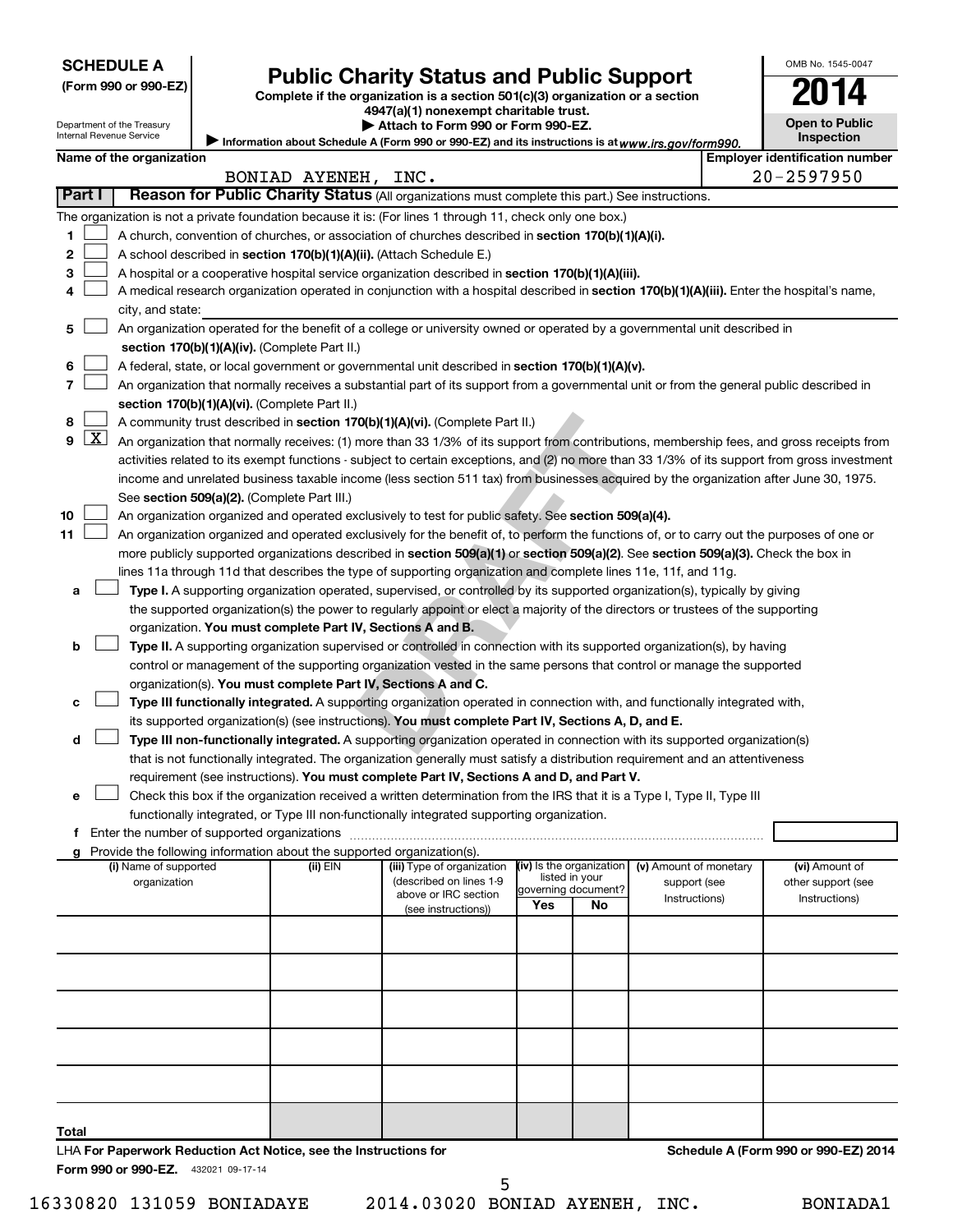| Schedule A (Form 990 or 990-EZ) 2014 | Page |
|--------------------------------------|------|
|--------------------------------------|------|

**2**

(Complete only if you checked the box on line 5, 7, or 8 of Part I or if the organization failed to qualify under Part III. If the organization fails to qualify under the tests listed below, please complete Part III.) **Part II Support Schedule for Organizations Described in Sections 170(b)(1)(A)(iv) and 170(b)(1)(A)(vi)**

|    | <b>Section A. Public Support</b>                                                                                                                                                                                               |          |            |            |            |                                      |           |
|----|--------------------------------------------------------------------------------------------------------------------------------------------------------------------------------------------------------------------------------|----------|------------|------------|------------|--------------------------------------|-----------|
|    | Calendar year (or fiscal year beginning in) $\blacktriangleright$                                                                                                                                                              | (a) 2010 | $(b)$ 2011 | $(c)$ 2012 | $(d)$ 2013 | (e) 2014                             | (f) Total |
|    | 1 Gifts, grants, contributions, and                                                                                                                                                                                            |          |            |            |            |                                      |           |
|    | membership fees received. (Do not                                                                                                                                                                                              |          |            |            |            |                                      |           |
|    | include any "unusual grants.")                                                                                                                                                                                                 |          |            |            |            |                                      |           |
|    | 2 Tax revenues levied for the organ-                                                                                                                                                                                           |          |            |            |            |                                      |           |
|    | ization's benefit and either paid to                                                                                                                                                                                           |          |            |            |            |                                      |           |
|    | or expended on its behalf                                                                                                                                                                                                      |          |            |            |            |                                      |           |
|    | 3 The value of services or facilities                                                                                                                                                                                          |          |            |            |            |                                      |           |
|    | furnished by a governmental unit to                                                                                                                                                                                            |          |            |            |            |                                      |           |
|    | the organization without charge                                                                                                                                                                                                |          |            |            |            |                                      |           |
|    | <b>Total.</b> Add lines 1 through 3                                                                                                                                                                                            |          |            |            |            |                                      |           |
| 5  | The portion of total contributions                                                                                                                                                                                             |          |            |            |            |                                      |           |
|    | by each person (other than a                                                                                                                                                                                                   |          |            |            |            |                                      |           |
|    | governmental unit or publicly                                                                                                                                                                                                  |          |            |            |            |                                      |           |
|    | supported organization) included                                                                                                                                                                                               |          |            |            |            |                                      |           |
|    | on line 1 that exceeds 2% of the                                                                                                                                                                                               |          |            |            |            |                                      |           |
|    | amount shown on line 11,                                                                                                                                                                                                       |          |            |            |            |                                      |           |
|    | column (f)                                                                                                                                                                                                                     |          |            |            |            |                                      |           |
|    | 6 Public support. Subtract line 5 from line 4.                                                                                                                                                                                 |          |            |            |            |                                      |           |
|    | <b>Section B. Total Support</b>                                                                                                                                                                                                |          |            |            |            |                                      |           |
|    | Calendar year (or fiscal year beginning in) $\blacktriangleright$                                                                                                                                                              | (a) 2010 | $(b)$ 2011 | (c) 2012   | $(d)$ 2013 | (e) 2014                             | (f) Total |
|    | 7 Amounts from line 4                                                                                                                                                                                                          |          |            |            |            |                                      |           |
| 8  | Gross income from interest,                                                                                                                                                                                                    |          |            |            |            |                                      |           |
|    | dividends, payments received on                                                                                                                                                                                                |          |            |            |            |                                      |           |
|    | securities loans, rents, royalties                                                                                                                                                                                             |          |            |            |            |                                      |           |
|    | and income from similar sources                                                                                                                                                                                                |          |            |            |            |                                      |           |
| 9  | Net income from unrelated business                                                                                                                                                                                             |          |            |            |            |                                      |           |
|    | activities, whether or not the                                                                                                                                                                                                 |          |            |            |            |                                      |           |
|    | business is regularly carried on                                                                                                                                                                                               |          |            |            |            |                                      |           |
|    | <b>10</b> Other income. Do not include gain                                                                                                                                                                                    |          |            |            |            |                                      |           |
|    | or loss from the sale of capital                                                                                                                                                                                               |          |            |            |            |                                      |           |
|    | assets (Explain in Part VI.)                                                                                                                                                                                                   |          |            |            |            |                                      |           |
|    | 11 Total support. Add lines 7 through 10                                                                                                                                                                                       |          |            |            |            |                                      |           |
|    | <b>12</b> Gross receipts from related activities, etc. (see instructions)                                                                                                                                                      |          |            |            |            | 12                                   |           |
|    | 13 First five years. If the Form 990 is for the organization's first, second, third, fourth, or fifth tax year as a section 501(c)(3)                                                                                          |          |            |            |            |                                      |           |
|    | organization, check this box and stop here                                                                                                                                                                                     |          |            |            |            |                                      |           |
|    | Section C. Computation of Public Support Percentage                                                                                                                                                                            |          |            |            |            |                                      |           |
|    |                                                                                                                                                                                                                                |          |            |            |            | 14                                   | %         |
|    |                                                                                                                                                                                                                                |          |            |            |            | 15                                   | %         |
|    | 16a 33 1/3% support test - 2014. If the organization did not check the box on line 13, and line 14 is 33 1/3% or more, check this box and                                                                                      |          |            |            |            |                                      |           |
|    | stop here. The organization qualifies as a publicly supported organization manufactured content and the content of the state of the state of the state of the state of the state of the state of the state of the state of the |          |            |            |            |                                      |           |
|    | b 33 1/3% support test - 2013. If the organization did not check a box on line 13 or 16a, and line 15 is 33 1/3% or more, check this box                                                                                       |          |            |            |            |                                      |           |
|    |                                                                                                                                                                                                                                |          |            |            |            |                                      |           |
|    | 17a 10% -facts-and-circumstances test - 2014. If the organization did not check a box on line 13, 16a, or 16b, and line 14 is 10% or more,                                                                                     |          |            |            |            |                                      |           |
|    | and if the organization meets the "facts-and-circumstances" test, check this box and stop here. Explain in Part VI how the organization                                                                                        |          |            |            |            |                                      |           |
|    | meets the "facts-and-circumstances" test. The organization qualifies as a publicly supported organization <i>manumumumumum</i>                                                                                                 |          |            |            |            |                                      |           |
|    | b 10% -facts-and-circumstances test - 2013. If the organization did not check a box on line 13, 16a, 16b, or 17a, and line 15 is 10% or                                                                                        |          |            |            |            |                                      |           |
|    | more, and if the organization meets the "facts-and-circumstances" test, check this box and stop here. Explain in Part VI how the                                                                                               |          |            |            |            |                                      |           |
|    | organization meets the "facts-and-circumstances" test. The organization qualifies as a publicly supported organization                                                                                                         |          |            |            |            |                                      |           |
| 18 | Private foundation. If the organization did not check a box on line 13, 16a, 16b, 17a, or 17b, check this box and see instructions                                                                                             |          |            |            |            |                                      |           |
|    |                                                                                                                                                                                                                                |          |            |            |            | Schedule A (Form 990 or 990-EZ) 2014 |           |

432022 09-17-14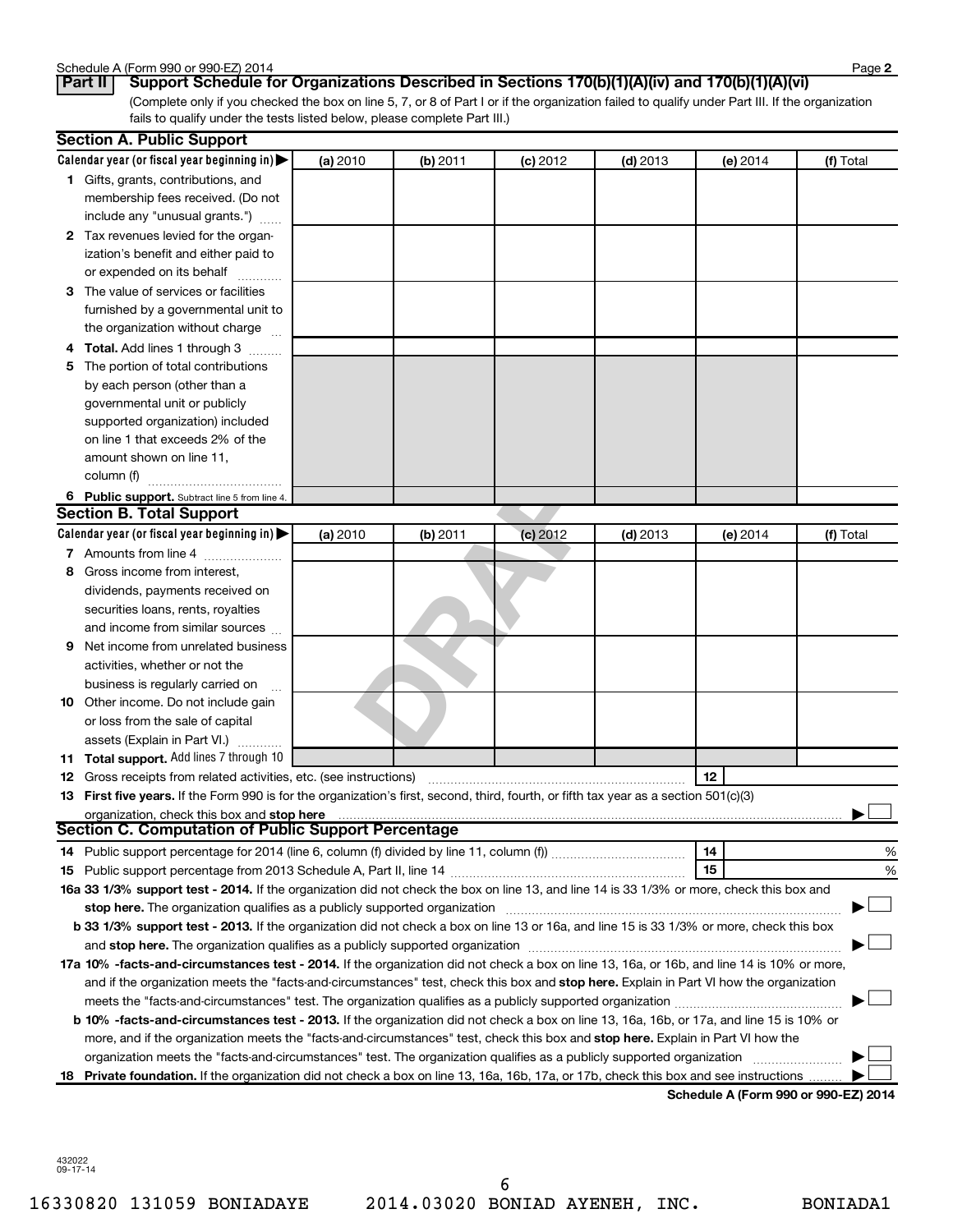## Schedule A (Form 990 or 990-EZ) 2014 Page BONIAD AYENEH, INC. 20-2597950

(Complete only if you checked the box on line 9 of Part I or if the organization failed to qualify under Part II. If the organization fails to qualify under the tests listed below, please complete Part II.)

| <b>Section A. Public Support</b>                                                                                                                                                         |          |          |            |            |                                      |                                          |
|------------------------------------------------------------------------------------------------------------------------------------------------------------------------------------------|----------|----------|------------|------------|--------------------------------------|------------------------------------------|
| Calendar year (or fiscal year beginning in)                                                                                                                                              | (a) 2010 | (b) 2011 | $(c)$ 2012 | $(d)$ 2013 | (e) 2014                             | (f) Total                                |
| 1 Gifts, grants, contributions, and                                                                                                                                                      |          |          |            |            |                                      |                                          |
| membership fees received. (Do not                                                                                                                                                        |          |          |            |            |                                      |                                          |
| include any "unusual grants.")                                                                                                                                                           | 6740.    | 10074.   | 33130.     | 37298.     | 128789.                              | 216031.                                  |
| 2 Gross receipts from admissions,<br>merchandise sold or services per-<br>formed, or facilities furnished in<br>any activity that is related to the<br>organization's tax-exempt purpose |          |          |            |            |                                      |                                          |
| 3 Gross receipts from activities that                                                                                                                                                    |          |          |            |            |                                      |                                          |
| are not an unrelated trade or bus-                                                                                                                                                       |          |          |            |            |                                      |                                          |
| iness under section 513                                                                                                                                                                  |          |          |            |            |                                      |                                          |
| 4 Tax revenues levied for the organ-                                                                                                                                                     |          |          |            |            |                                      |                                          |
| ization's benefit and either paid to<br>or expended on its behalf<br>.                                                                                                                   |          |          |            |            |                                      |                                          |
| 5 The value of services or facilities                                                                                                                                                    |          |          |            |            |                                      |                                          |
| furnished by a governmental unit to                                                                                                                                                      |          |          |            |            |                                      |                                          |
| the organization without charge                                                                                                                                                          |          |          |            |            |                                      |                                          |
| 6 Total. Add lines 1 through 5<br>in de estas estas                                                                                                                                      | 6740.    | 10074.   | 33130.     | 37298      | 128789.                              | 216031.                                  |
| 7a Amounts included on lines 1, 2, and<br>3 received from disqualified persons                                                                                                           |          |          |            |            |                                      | 0.                                       |
| <b>b</b> Amounts included on lines 2 and 3 received<br>from other than disqualified persons that                                                                                         |          |          |            |            |                                      |                                          |
| exceed the greater of \$5,000 or 1% of the<br>amount on line 13 for the year                                                                                                             |          |          |            |            |                                      | 0.                                       |
| c Add lines 7a and 7b                                                                                                                                                                    |          |          |            |            |                                      | σ.                                       |
| 8 Public support (Subtract line 7c from line 6.)<br><b>Section B. Total Support</b>                                                                                                      |          |          |            |            |                                      | 216031.                                  |
| Calendar year (or fiscal year beginning in)                                                                                                                                              | (a) 2010 | (b) 2011 | $(c)$ 2012 | $(d)$ 2013 | (e) 2014                             | (f) Total                                |
| <b>9</b> Amounts from line 6                                                                                                                                                             | 6740.    | 10074.   | 33130.     | 37298      | <u>128789.</u>                       | 216031.                                  |
| <b>10a</b> Gross income from interest,<br>dividends, payments received on<br>securities loans, rents, royalties<br>and income from similar sources                                       |          |          |            |            |                                      |                                          |
| <b>b</b> Unrelated business taxable income                                                                                                                                               |          |          |            |            |                                      |                                          |
| (less section 511 taxes) from businesses                                                                                                                                                 |          |          |            |            |                                      |                                          |
| acquired after June 30, 1975                                                                                                                                                             |          |          |            |            |                                      |                                          |
| c Add lines 10a and 10b                                                                                                                                                                  |          |          |            |            |                                      |                                          |
| <b>11</b> Net income from unrelated business<br>activities not included in line 10b.<br>whether or not the business is<br>regularly carried on                                           |          |          |            |            |                                      |                                          |
| <b>12</b> Other income. Do not include gain<br>or loss from the sale of capital                                                                                                          |          |          |            |            |                                      |                                          |
| assets (Explain in Part VI.)<br><b>13</b> Total support. (Add lines 9, 10c, 11, and 12.)                                                                                                 | 6740.    | 10074.   | 33130.     | 37298.     | 128789.                              | 216031.                                  |
| 14 First five years. If the Form 990 is for the organization's first, second, third, fourth, or fifth tax year as a section 501(c)(3) organization,                                      |          |          |            |            |                                      |                                          |
| check this box and stop here                                                                                                                                                             |          |          |            |            |                                      |                                          |
| <b>Section C. Computation of Public Support Percentage</b>                                                                                                                               |          |          |            |            |                                      |                                          |
|                                                                                                                                                                                          |          |          |            |            | 15                                   | 100.00<br>%                              |
|                                                                                                                                                                                          |          |          |            |            | 16                                   | 100.00<br>$\%$                           |
| Section D. Computation of Investment Income Percentage                                                                                                                                   |          |          |            |            |                                      |                                          |
|                                                                                                                                                                                          |          |          |            |            | 17                                   | .00<br>%                                 |
| 18 Investment income percentage from 2013 Schedule A, Part III, line 17                                                                                                                  |          |          |            |            | 18                                   | %                                        |
| 19a 33 1/3% support tests - 2014. If the organization did not check the box on line 14, and line 15 is more than 33 1/3%, and line 17 is not                                             |          |          |            |            |                                      |                                          |
| more than 33 1/3%, check this box and stop here. The organization qualifies as a publicly supported organization                                                                         |          |          |            |            |                                      | $\blacktriangleright$ $\boxed{\text{X}}$ |
| b 33 1/3% support tests - 2013. If the organization did not check a box on line 14 or line 19a, and line 16 is more than 33 1/3%, and                                                    |          |          |            |            |                                      |                                          |
| line 18 is not more than 33 1/3%, check this box and stop here. The organization qualifies as a publicly supported organization                                                          |          |          |            |            |                                      |                                          |
|                                                                                                                                                                                          |          |          |            |            |                                      |                                          |
| 432023 09-17-14                                                                                                                                                                          |          |          |            |            | Schedule A (Form 990 or 990-EZ) 2014 |                                          |
|                                                                                                                                                                                          |          |          | 7          |            |                                      |                                          |

16330820 131059 BONIADAYE 2014.03020 BONIAD AYENEH, INC. BONIADA1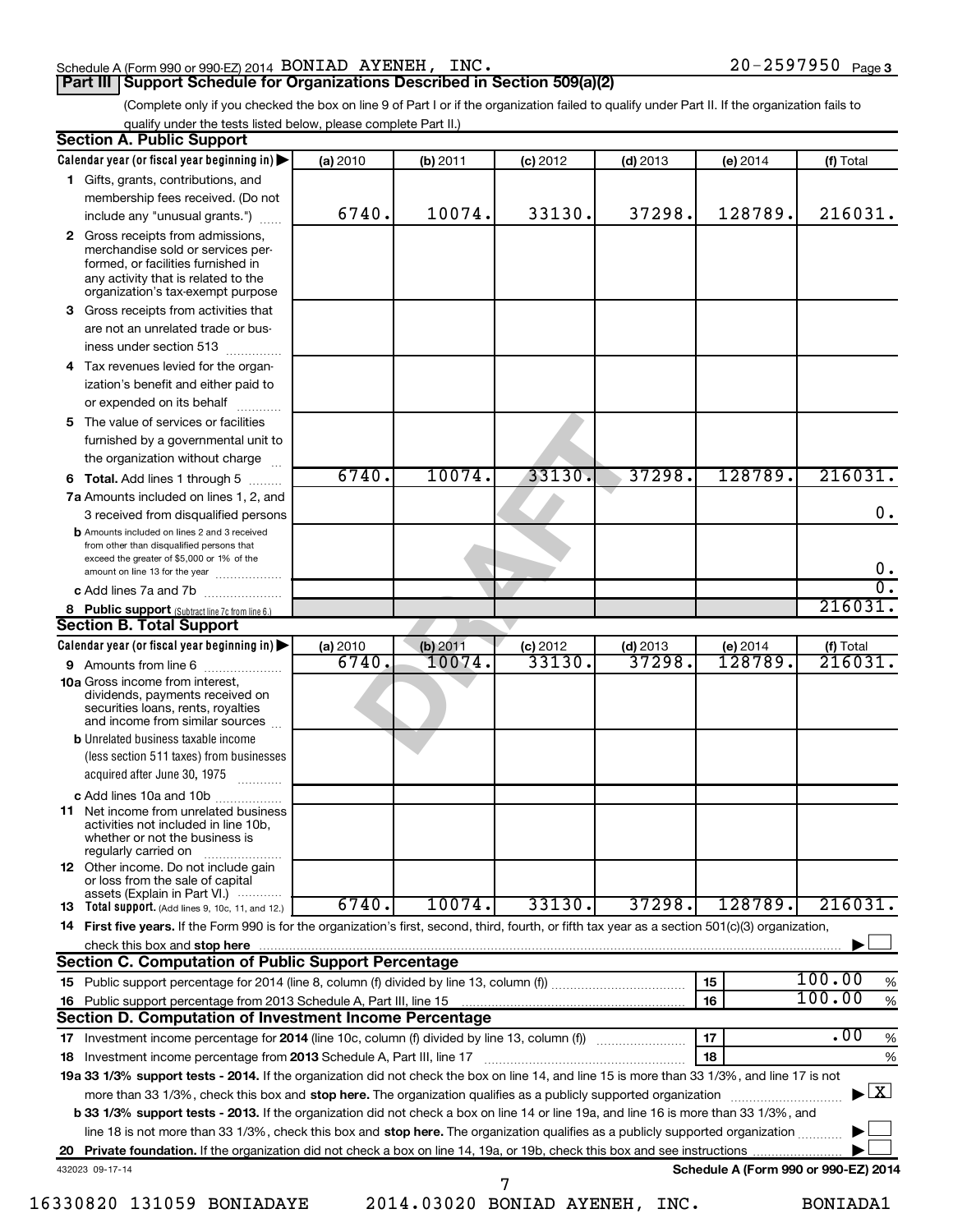**1**

**2**

**3a**

**3b**

**3c**

**4a**

**4b**

**4c**

**5a**

**5b 5c**

**6**

**7**

**8**

**9a**

**9b**

**9c**

**10a**

**10b**

**Yes No**

## **Part IV Supporting Organizations**

(Complete only if you checked a box on line 11 of Part I. If you checked 11a of Part I, complete Sections A and B. If you checked 11b of Part I, complete Sections A and C. If you checked 11c of Part I, complete Sections A, D, and E. If you checked 11d of Part I, complete Sections A and D, and complete Part V.)

## **Section A. All Supporting Organizations**

- **1** Are all of the organization's supported organizations listed by name in the organization's governing documents? If "No" describe in  $_{\mathsf{Part}}$   $_{\mathsf{V}}$  how the supported organizations are designated. If designated by *class or purpose, describe the designation. If historic and continuing relationship, explain.*
- **2** Did the organization have any supported organization that does not have an IRS determination of status under section 509(a)(1) or (2)? If "Yes," explain in  $_{\sf Part}$   $_{\sf VI}$  how the organization determined that the supported *organization was described in section 509(a)(1) or (2).*
- **3a** Did the organization have a supported organization described in section 501(c)(4), (5), or (6)? If "Yes," answer *(b) and (c) below.*
- **b** Did the organization confirm that each supported organization qualified under section 501(c)(4), (5), or (6) and satisfied the public support tests under section 509(a)(2)? If "Yes," describe in  $_{\rm Part}$   $_{\rm VI}$  when and how the *organization made the determination.*
- **c** Did the organization ensure that all support to such organizations was used exclusively for section 170(c)(2) (B) purposes? If "Yes," explain in  $_{\mathsf{Part}}$   $_{\mathsf{V}}$  what controls the organization put in place to ensure such use.
- **4 a** *If* Was any supported organization not organized in the United States ("foreign supported organization")? *"Yes" and if you checked 11a or 11b in Part I, answer (b) and (c) below.*
- **b** Did the organization have ultimate control and discretion in deciding whether to make grants to the foreign supported organization? If "Yes," describe in Part VI how the organization had such control and discretion *despite being controlled or supervised by or in connection with its supported organizations.*
- **c** Did the organization support any foreign supported organization that does not have an IRS determination under sections 501(c)(3) and 509(a)(1) or (2)? If "Yes," ex*plain in*  $_{\sf Part}$  *v*I what controls the organization used *to ensure that all support to the foreign supported organization was used exclusively for section 170(c)(2)(B) purposes.*
- ontrols the organization put in place to ensure such use.<br>
in the United States ("foreign supported organization")? If<br>
first the United States ("foreign supported organization")? If<br>
first the foreign<br>
discretion in decid **5a** Did the organization add, substitute, or remove any supported organizations during the tax year? If "Yes," answer (b) and (c) below (if applicable). Also, provide detail in  $_{\mathsf{Part}}$   $_{\mathsf{VI},\,}$  including (i) the names and EIN *numbers of the supported organizations added, substituted, or removed, (ii) the reasons for each such action, (iii) the authority under the organization's organizing document authorizing such action, and (iv) how the action was accomplished (such as by amendment to the organizing document).*
- **b** Type I or Type II only. Was any added or substituted supported organization part of a class already designated in the organization's organizing document?
- **c Substitutions only.**  Was the substitution the result of an event beyond the organization's control?
- **6** Did the organization provide support (whether in the form of grants or the provision of services or facilities) to support or benefit one or more of the filing organization's supported organizations? If "Yes," provide detail in anyone other than (a) its supported organizations; (b) individuals that are part of the charitable class benefited by one or more of its supported organizations; or (c) other supporting organizations that also *Part VI.*
- **7** Did the organization provide a grant, loan, compensation, or other similar payment to a substantial controlled entity with regard to a substantial contributor? If "Yes," complete Part I of Schedule L (Form 990). contributor (defined in IRC 4958(c)(3)(C)), a family member of a substantial contributor, or a 35-percent
- **8** Did the organization make a loan to a disqualified person (as defined in section 4958) not described in line 7? *If "Yes," complete Part I of Schedule L (Form 990).*
- **9 a** Was the organization controlled directly or indirectly at any time during the tax year by one or more *If "Yes," provide detail in*  in section 509(a)(1) or (2))? *Part VI.* disqualified persons as defined in section 4946 (other than foundation managers and organizations described
- **b** Did one or more disqualified persons (as defined in line 9(a)) hold a controlling interest in any entity in which  *If "Yes," provide detail in*  the supporting organization had an interest? *Part VI.*
- **c** Did a disqualified person (as defined in line 9(a)) have an ownership interest in, or derive any personal benefit from, assets in which the supporting organization also had an interest? If "Yes," *provide detail in Part VI.*
- **10 a** Was the organization subject to the excess business holdings rules of IRC 4943 because of IRC 4943(f)  *If "Yes," answer (b) below.* organizations)? (regarding certain Type II supporting organizations, and all Type III non-functionally integrated supporting
	- **b** Did the organization have any excess business holdings in the tax year? (Use Schedule C, Form 4720, to *determine whether the organization had excess business holdings.)*

432024 09-17-14

**Schedule A (Form 990 or 990-EZ) 2014**

8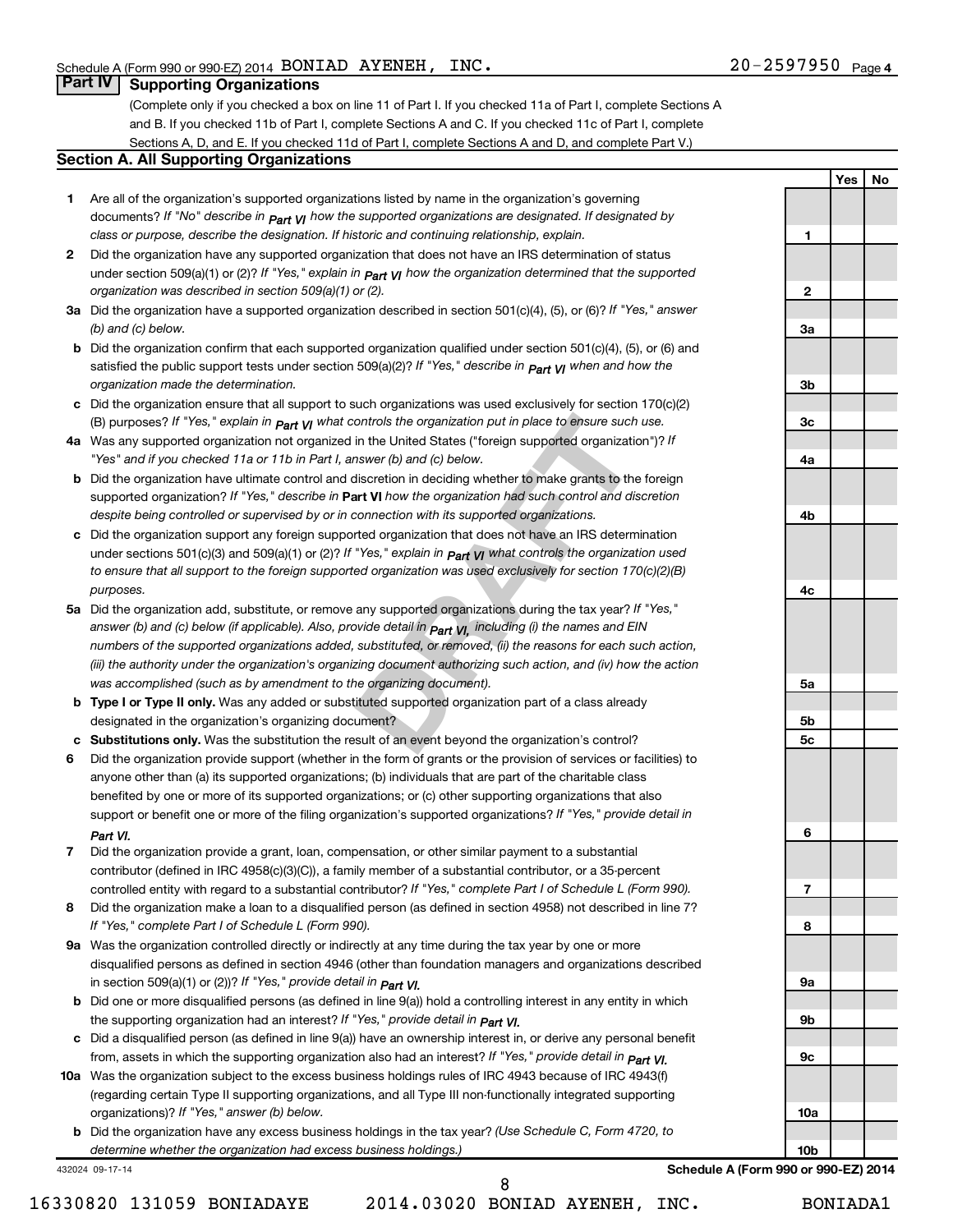|    | Part IV<br><b>Supporting Organizations (continued)</b>                                                                            |                 |     |    |
|----|-----------------------------------------------------------------------------------------------------------------------------------|-----------------|-----|----|
|    |                                                                                                                                   |                 | Yes | No |
| 11 | Has the organization accepted a gift or contribution from any of the following persons?                                           |                 |     |    |
|    | a A person who directly or indirectly controls, either alone or together with persons described in (b) and (c)                    |                 |     |    |
|    | below, the governing body of a supported organization?                                                                            | 11a             |     |    |
|    | <b>b</b> A family member of a person described in (a) above?                                                                      | 11 <sub>b</sub> |     |    |
|    | c A 35% controlled entity of a person described in (a) or (b) above?If "Yes" to a, b, or c, provide detail in Part VI.            | 11c             |     |    |
|    | <b>Section B. Type I Supporting Organizations</b>                                                                                 |                 |     |    |
|    |                                                                                                                                   |                 | Yes | No |
|    |                                                                                                                                   |                 |     |    |
| 1  | Did the directors, trustees, or membership of one or more supported organizations have the power to                               |                 |     |    |
|    | regularly appoint or elect at least a majority of the organization's directors or trustees at all times during the                |                 |     |    |
|    | tax year? If "No," describe in $P_{art}$ $V_I$ how the supported organization(s) effectively operated, supervised, or             |                 |     |    |
|    | controlled the organization's activities. If the organization had more than one supported organization,                           |                 |     |    |
|    | describe how the powers to appoint and/or remove directors or trustees were allocated among the supported                         |                 |     |    |
|    | organizations and what conditions or restrictions, if any, applied to such powers during the tax year.                            | 1               |     |    |
| 2  | Did the organization operate for the benefit of any supported organization other than the supported                               |                 |     |    |
|    | organization(s) that operated, supervised, or controlled the supporting organization? If "Yes," explain in                        |                 |     |    |
|    | $_{Part}$ v <sub>I</sub> how providing such benefit carried out the purposes of the supported organization(s) that operated,      |                 |     |    |
|    | supervised, or controlled the supporting organization.                                                                            | $\mathbf{2}$    |     |    |
|    | <b>Section C. Type II Supporting Organizations</b>                                                                                |                 |     |    |
|    |                                                                                                                                   |                 | Yes | No |
| 1. | Were a majority of the organization's directors or trustees during the tax year also a majority of the directors                  |                 |     |    |
|    | or trustees of each of the organization's supported organization(s)? If "No," describe in $P_{\text{art }VI}$ how control         |                 |     |    |
|    | or management of the supporting organization was vested in the same persons that controlled or managed                            |                 |     |    |
|    | the supported organization(s).                                                                                                    | 1               |     |    |
|    | <b>Section D. Type III Supporting Organizations</b>                                                                               |                 |     |    |
|    |                                                                                                                                   |                 | Yes | No |
| 1  | Did the organization provide to each of its supported organizations, by the last day of the fifth month of the                    |                 |     |    |
|    | organization's tax year, (1) a written notice describing the type and amount of support provided during the prior tax             |                 |     |    |
|    | year, (2) a copy of the Form 990 that was most recently filed as of the date of notification, and (3) copies of the               |                 |     |    |
|    | organization's governing documents in effect on the date of notification, to the extent not previously provided?                  | 1               |     |    |
| 2  | Were any of the organization's officers, directors, or trustees either (i) appointed or elected by the supported                  |                 |     |    |
|    | organization(s) or (ii) serving on the governing body of a supported organization? If "No," explain in part VI how                |                 |     |    |
|    | the organization maintained a close and continuous working relationship with the supported organization(s).                       | 2               |     |    |
| 3  | By reason of the relationship described in (2), did the organization's supported organizations have a                             |                 |     |    |
|    |                                                                                                                                   |                 |     |    |
|    | significant voice in the organization's investment policies and in directing the use of the organization's                        |                 |     |    |
|    | income or assets at all times during the tax year? If "Yes," describe in $P_{\text{art } V1}$ the role the organization's         |                 |     |    |
|    | supported organizations played in this regard.<br>Section E. Type III Functionally-Integrated Supporting Organizations            | з               |     |    |
|    |                                                                                                                                   |                 |     |    |
| 1  | Check the box next to the method that the organization used to satisfy the Integral Part Test during the year(see instructions):  |                 |     |    |
| а  | The organization satisfied the Activities Test. Complete line 2 below.                                                            |                 |     |    |
| b  | The organization is the parent of each of its supported organizations. Complete line 3 below.                                     |                 |     |    |
| c  | The organization supported a governmental entity. Describe in Part VI how you supported a government entity (see instructions).   |                 |     |    |
| 2  | Activities Test. Answer (a) and (b) below.                                                                                        |                 | Yes | No |
| а  | Did substantially all of the organization's activities during the tax year directly further the exempt purposes of                |                 |     |    |
|    | the supported organization(s) to which the organization was responsive? If "Yes," then in Part VI identify                        |                 |     |    |
|    | how these activities directly furthered their exempt purposes,<br>those supported organizations and explain                       |                 |     |    |
|    | how the organization was responsive to those supported organizations, and how the organization determined                         |                 |     |    |
|    | that these activities constituted substantially all of its activities.                                                            | 2a              |     |    |
|    | <b>b</b> Did the activities described in (a) constitute activities that, but for the organization's involvement, one or more      |                 |     |    |
|    | of the organization's supported organization(s) would have been engaged in? If "Yes," explain in <b>Part VI</b> the               |                 |     |    |
|    | reasons for the organization's position that its supported organization(s) would have engaged in these                            |                 |     |    |
|    | activities but for the organization's involvement.                                                                                | 2b              |     |    |
| 3  | Parent of Supported Organizations. Answer (a) and (b) below.                                                                      |                 |     |    |
| а  | Did the organization have the power to regularly appoint or elect a majority of the officers, directors, or                       |                 |     |    |
|    | trustees of each of the supported organizations? Provide details in <i>Part VI.</i>                                               | За              |     |    |
|    | <b>b</b> Did the organization exercise a substantial degree of direction over the policies, programs, and activities of each      |                 |     |    |
|    | of its supported organizations? If "Yes," describe in $P_{\text{diff}}$ $y_1$ the role played by the organization in this regard. | Зb              |     |    |
|    | Schedule A (Form 990 or 990-EZ) 2014<br>432025 09-17-14                                                                           |                 |     |    |
|    | 9                                                                                                                                 |                 |     |    |

16330820 131059 BONIADAYE 2014.03020 BONIAD AYENEH, INC. BONIADA1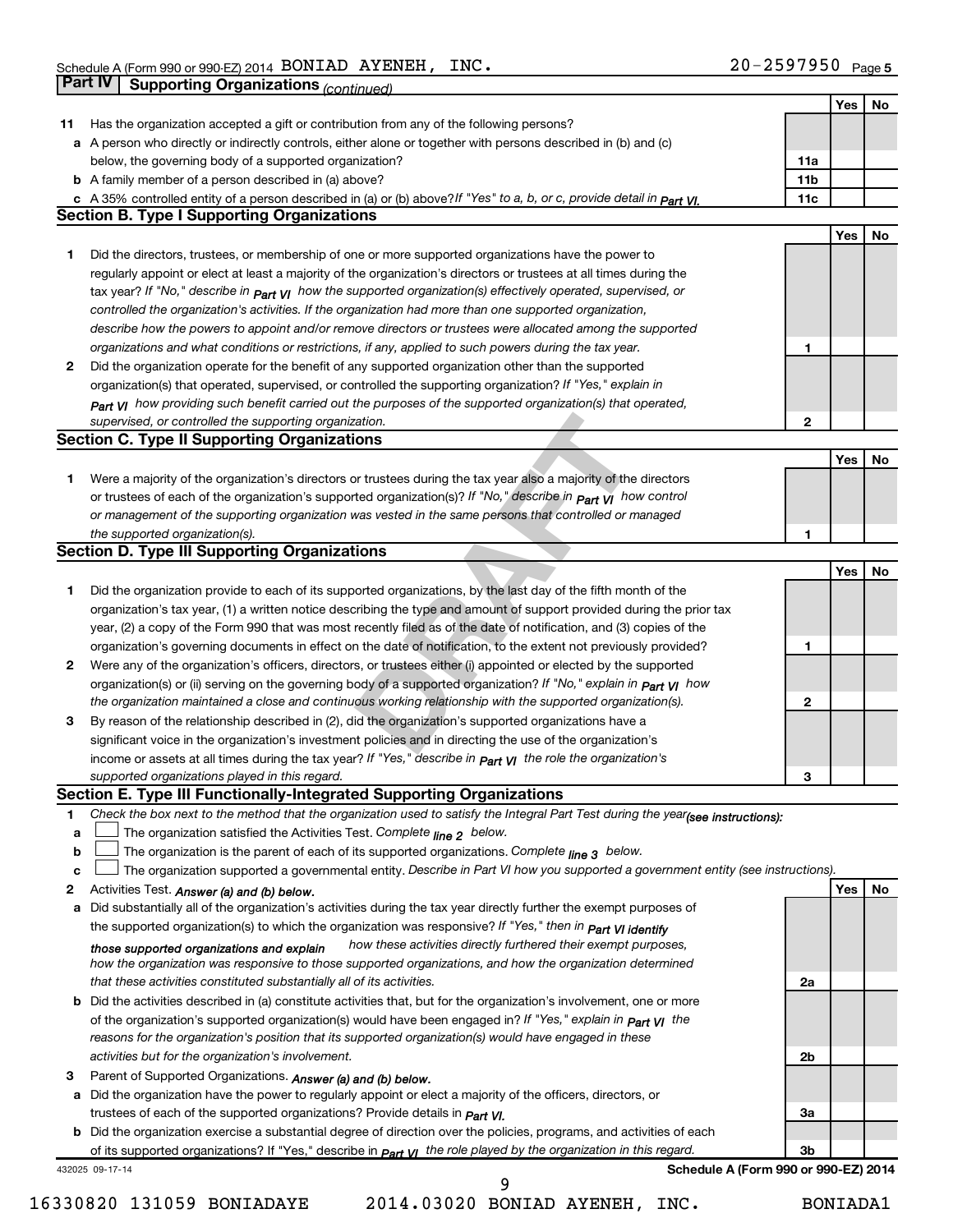## Schedule A (Form 990 or 990-EZ) 2014 Page BONIAD AYENEH, INC. 20-2597950

1 **Letter on Reck here if the organization satisfied the Integral Part Test as a qualifying trust on Nov. 20, 1970. See instructions. All** other Type III non-functionally integrated supporting organizations must complete Sections A through E. **Part V Type III Non-Functionally Integrated 509(a)(3) Supporting Organizations** 

|   | Section A - Adjusted Net Income                                                                                                   |                | (A) Prior Year | (B) Current Year<br>(optional) |
|---|-----------------------------------------------------------------------------------------------------------------------------------|----------------|----------------|--------------------------------|
| 1 | Net short-term capital gain                                                                                                       | 1              |                |                                |
| 2 | Recoveries of prior-year distributions                                                                                            | $\mathbf{2}$   |                |                                |
| З | Other gross income (see instructions)                                                                                             | 3              |                |                                |
| 4 | Add lines 1 through 3                                                                                                             | 4              |                |                                |
| 5 | Depreciation and depletion                                                                                                        | 5              |                |                                |
| 6 | Portion of operating expenses paid or incurred for production or                                                                  |                |                |                                |
|   | collection of gross income or for management, conservation, or                                                                    |                |                |                                |
|   | maintenance of property held for production of income (see instructions)                                                          | 6              |                |                                |
| 7 | Other expenses (see instructions)                                                                                                 | $\overline{7}$ |                |                                |
| 8 | Adjusted Net Income (subtract lines 5, 6 and 7 from line 4)                                                                       | 8              |                |                                |
|   | Section B - Minimum Asset Amount                                                                                                  |                | (A) Prior Year | (B) Current Year<br>(optional) |
| 1 | Aggregate fair market value of all non-exempt-use assets (see                                                                     |                |                |                                |
|   | instructions for short tax year or assets held for part of year):                                                                 |                |                |                                |
|   | <b>a</b> Average monthly value of securities                                                                                      | 1a             |                |                                |
|   | <b>b</b> Average monthly cash balances                                                                                            | 1 <sub>b</sub> |                |                                |
|   | c Fair market value of other non-exempt-use assets                                                                                | 1c             |                |                                |
|   | d Total (add lines 1a, 1b, and 1c)                                                                                                | 1d             |                |                                |
|   | e Discount claimed for blockage or other                                                                                          |                |                |                                |
|   | factors (explain in detail in Part VI):                                                                                           |                |                |                                |
| 2 | Acquisition indebtedness applicable to non-exempt-use assets                                                                      | $\overline{2}$ |                |                                |
| 3 | Subtract line 2 from line 1d                                                                                                      | 3              |                |                                |
| 4 | Cash deemed held for exempt use. Enter 1-1/2% of line 3 (for greater amount,                                                      |                |                |                                |
|   | see instructions).                                                                                                                | 4              |                |                                |
| 5 | Net value of non-exempt-use assets (subtract line 4 from line 3)                                                                  | 5              |                |                                |
| 6 | Multiply line 5 by .035                                                                                                           | 6              |                |                                |
| 7 | Recoveries of prior-year distributions                                                                                            | $\overline{7}$ |                |                                |
| 8 | Minimum Asset Amount (add line 7 to line 6)                                                                                       | 8              |                |                                |
|   | <b>Section C - Distributable Amount</b>                                                                                           |                |                | <b>Current Year</b>            |
| 1 | Adjusted net income for prior year (from Section A, line 8, Column A)                                                             | $\mathbf{1}$   |                |                                |
| 2 | Enter 85% of line 1                                                                                                               | $\mathbf{2}$   |                |                                |
| З | Minimum asset amount for prior year (from Section B, line 8, Column A)                                                            | 3              |                |                                |
| 4 | Enter greater of line 2 or line 3                                                                                                 | 4              |                |                                |
| 5 | Income tax imposed in prior year                                                                                                  | 5              |                |                                |
| 6 | <b>Distributable Amount.</b> Subtract line 5 from line 4, unless subject to                                                       |                |                |                                |
|   | emergency temporary reduction (see instructions)                                                                                  | 6              |                |                                |
| 7 | Check here if the current year is the organization's first as a non-functionally-integrated Type III supporting organization (see |                |                |                                |

instructions).

**Schedule A (Form 990 or 990-EZ) 2014**

432026 09-17-14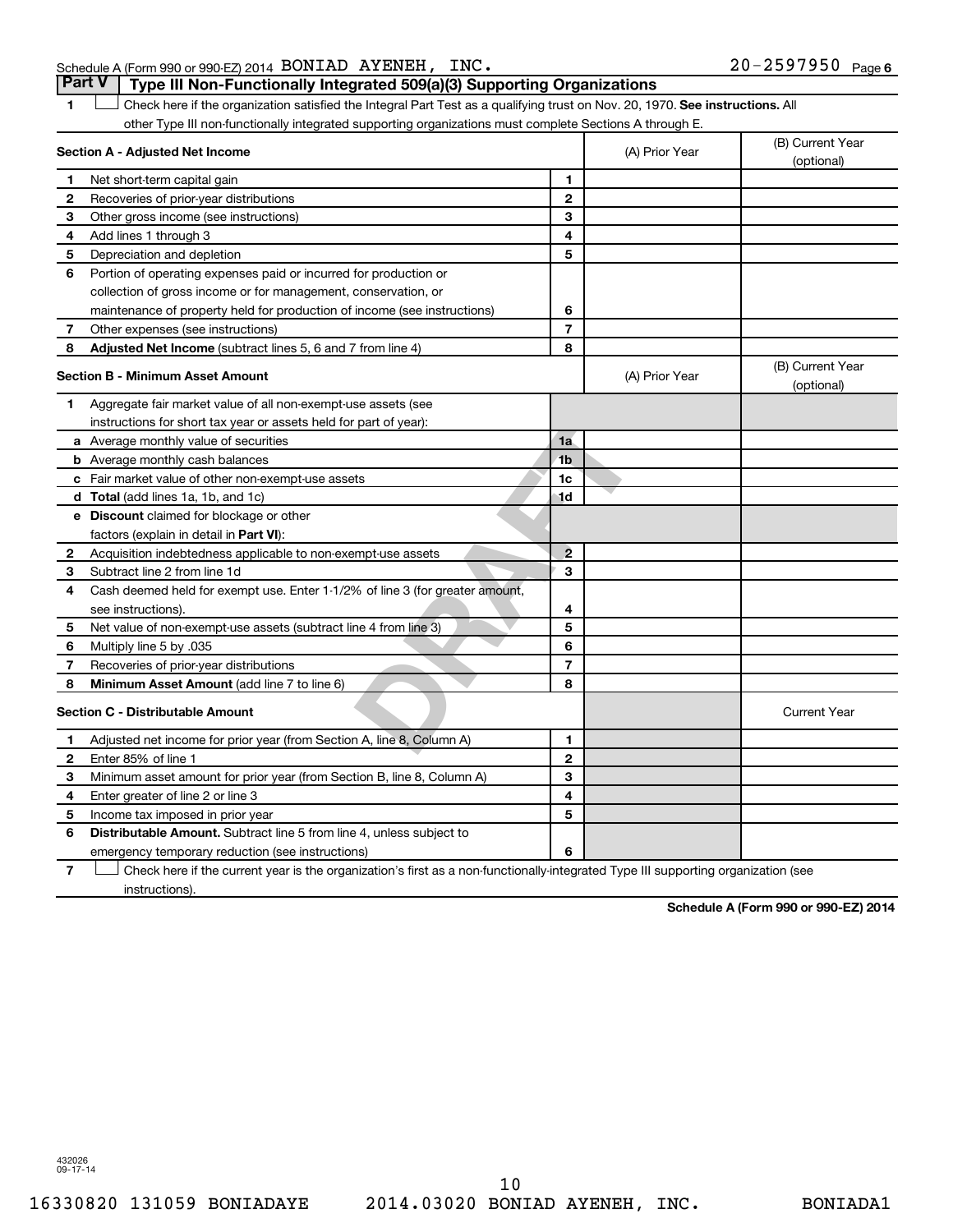|                | <b>Part V</b><br>Type III Non-Functionally Integrated 509(a)(3) Supporting Organizations (continued) |                             |                           |                      |  |  |  |  |  |  |
|----------------|------------------------------------------------------------------------------------------------------|-----------------------------|---------------------------|----------------------|--|--|--|--|--|--|
|                | <b>Section D - Distributions</b>                                                                     |                             |                           | <b>Current Year</b>  |  |  |  |  |  |  |
| 1              | Amounts paid to supported organizations to accomplish exempt purposes                                |                             |                           |                      |  |  |  |  |  |  |
| 2              | Amounts paid to perform activity that directly furthers exempt purposes of supported                 |                             |                           |                      |  |  |  |  |  |  |
|                | organizations, in excess of income from activity                                                     |                             |                           |                      |  |  |  |  |  |  |
| 3              | Administrative expenses paid to accomplish exempt purposes of supported organizations                |                             |                           |                      |  |  |  |  |  |  |
| 4              | Amounts paid to acquire exempt-use assets                                                            |                             |                           |                      |  |  |  |  |  |  |
| 5              | Qualified set-aside amounts (prior IRS approval required)                                            |                             |                           |                      |  |  |  |  |  |  |
| 6              | Other distributions (describe in Part VI). See instructions.                                         |                             |                           |                      |  |  |  |  |  |  |
| 7              | Total annual distributions. Add lines 1 through 6.                                                   |                             |                           |                      |  |  |  |  |  |  |
| 8              | Distributions to attentive supported organizations to which the organization is responsive           |                             |                           |                      |  |  |  |  |  |  |
|                | (provide details in Part VI). See instructions.                                                      |                             |                           |                      |  |  |  |  |  |  |
| 9              | Distributable amount for 2014 from Section C, line 6                                                 |                             |                           |                      |  |  |  |  |  |  |
| 10             | Line 8 amount divided by Line 9 amount                                                               |                             |                           |                      |  |  |  |  |  |  |
|                |                                                                                                      | (i)                         | (i)                       | (iii)                |  |  |  |  |  |  |
|                | Section E - Distribution Allocations (see instructions)                                              | <b>Excess Distributions</b> | <b>Underdistributions</b> | <b>Distributable</b> |  |  |  |  |  |  |
|                |                                                                                                      |                             | Pre-2014                  | Amount for 2014      |  |  |  |  |  |  |
| 1              | Distributable amount for 2014 from Section C, line 6                                                 |                             |                           |                      |  |  |  |  |  |  |
| $\mathbf{2}$   | Underdistributions, if any, for years prior to 2014                                                  |                             |                           |                      |  |  |  |  |  |  |
|                | (reasonable cause required-see instructions)                                                         |                             |                           |                      |  |  |  |  |  |  |
| 3              | Excess distributions carryover, if any, to 2014:                                                     |                             |                           |                      |  |  |  |  |  |  |
| a              |                                                                                                      |                             |                           |                      |  |  |  |  |  |  |
| b              |                                                                                                      |                             |                           |                      |  |  |  |  |  |  |
| с              |                                                                                                      |                             |                           |                      |  |  |  |  |  |  |
| d              | e From 2013                                                                                          |                             |                           |                      |  |  |  |  |  |  |
|                | <b>Total</b> of lines 3a through e                                                                   |                             |                           |                      |  |  |  |  |  |  |
|                | g Applied to underdistributions of prior years                                                       |                             |                           |                      |  |  |  |  |  |  |
|                | <b>h</b> Applied to 2014 distributable amount                                                        |                             |                           |                      |  |  |  |  |  |  |
|                | Carryover from 2009 not applied (see instructions)                                                   |                             |                           |                      |  |  |  |  |  |  |
|                | Remainder. Subtract lines 3g, 3h, and 3i from 3f.                                                    |                             |                           |                      |  |  |  |  |  |  |
| 4              | Distributions for 2014 from Section D,                                                               |                             |                           |                      |  |  |  |  |  |  |
|                | $line 7$ :                                                                                           |                             |                           |                      |  |  |  |  |  |  |
|                | a Applied to underdistributions of prior years                                                       |                             |                           |                      |  |  |  |  |  |  |
|                | <b>b</b> Applied to 2014 distributable amount                                                        |                             |                           |                      |  |  |  |  |  |  |
| с              | Remainder. Subtract lines 4a and 4b from 4.                                                          |                             |                           |                      |  |  |  |  |  |  |
| 5              | Remaining underdistributions for years prior to 2014, if                                             |                             |                           |                      |  |  |  |  |  |  |
|                | any. Subtract lines 3g and 4a from line 2 (if amount                                                 |                             |                           |                      |  |  |  |  |  |  |
|                | greater than zero, see instructions).                                                                |                             |                           |                      |  |  |  |  |  |  |
| 6              | Remaining underdistributions for 2014. Subtract lines 3h                                             |                             |                           |                      |  |  |  |  |  |  |
|                | and 4b from line 1 (if amount greater than zero, see                                                 |                             |                           |                      |  |  |  |  |  |  |
|                | instructions).                                                                                       |                             |                           |                      |  |  |  |  |  |  |
| $\overline{7}$ | Excess distributions carryover to 2015. Add lines 3j                                                 |                             |                           |                      |  |  |  |  |  |  |
|                | and 4c.                                                                                              |                             |                           |                      |  |  |  |  |  |  |
| 8              | Breakdown of line 7:                                                                                 |                             |                           |                      |  |  |  |  |  |  |
| a              |                                                                                                      |                             |                           |                      |  |  |  |  |  |  |
| b              |                                                                                                      |                             |                           |                      |  |  |  |  |  |  |
| с              |                                                                                                      |                             |                           |                      |  |  |  |  |  |  |
|                | d Excess from 2013                                                                                   |                             |                           |                      |  |  |  |  |  |  |
|                | e Excess from 2014                                                                                   |                             |                           |                      |  |  |  |  |  |  |

**Schedule A (Form 990 or 990-EZ) 2014**

432027 09-17-14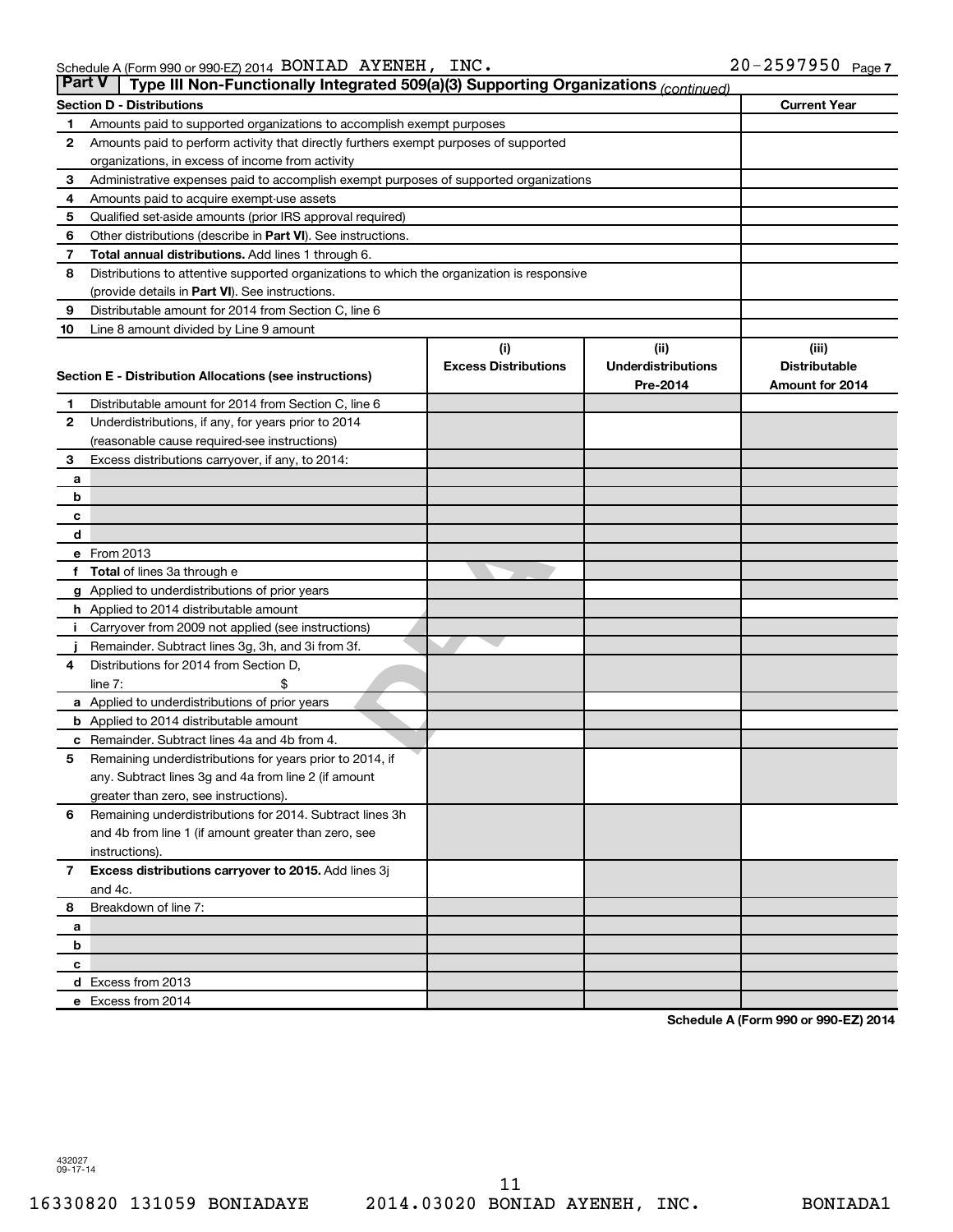| Schedule A (Form 990 or 990-EZ) 2014 BONIAD AYENEH, INC.                                                                                         | $20 - 2597950$ Page 8 |  |
|--------------------------------------------------------------------------------------------------------------------------------------------------|-----------------------|--|
| <b>Part VI</b> Supplemental Information. Provide the explanations required by Part II, line 10; Part II, line 17a or 17b; and Part III, line 12. |                       |  |
| Also complete this part for any additional information. (See instructions).                                                                      |                       |  |
|                                                                                                                                                  |                       |  |
|                                                                                                                                                  |                       |  |
|                                                                                                                                                  |                       |  |
|                                                                                                                                                  |                       |  |
|                                                                                                                                                  |                       |  |
|                                                                                                                                                  |                       |  |
|                                                                                                                                                  |                       |  |
|                                                                                                                                                  |                       |  |

**DRAFT**

432028 09-17-14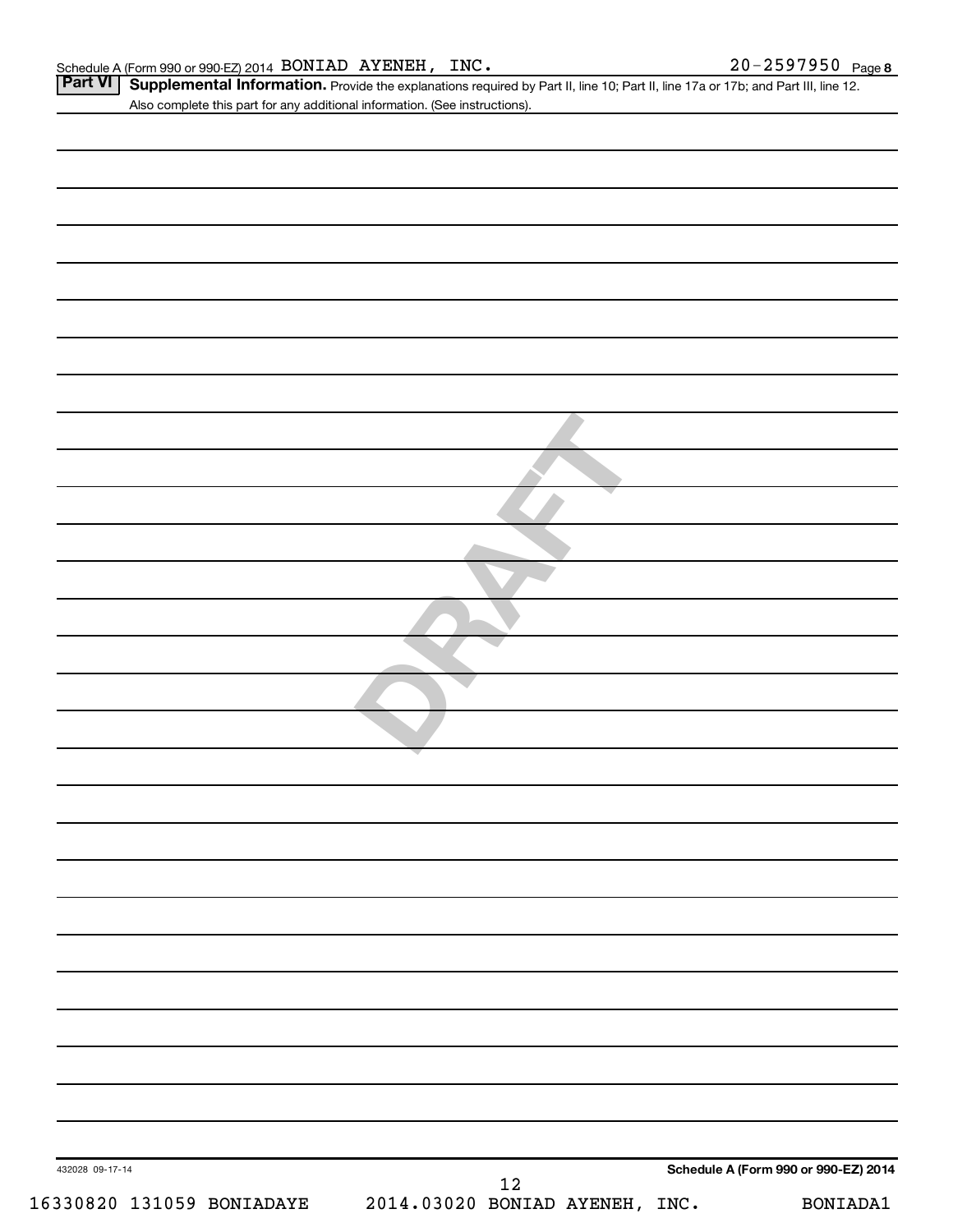### **2014 DEPRECIATION AND AMORTIZATION REPORT**

## FORM 990-EZ PAGE 1 990-EZ

| Asset<br>No. | Description                              | Date<br>Acquired       | Method | Life | Line<br>No. | Unadjusted<br>Cost Or Basis | Bus %<br>Excl | Reduction In<br><b>Basis</b> | <b>Basis For</b><br>Depreciation | Accumulated<br>Depreciation | Current<br>Sec 179 | <b>Current Year</b><br>Deduction |
|--------------|------------------------------------------|------------------------|--------|------|-------------|-----------------------------|---------------|------------------------------|----------------------------------|-----------------------------|--------------------|----------------------------------|
|              | 1COMPUTER                                | 082007200DB5.00        |        |      | 16          | 2162.                       |               |                              | 2162.                            | 2162.                       |                    | 0.                               |
|              | 2COMPUTER                                | 021208200DB5.00        |        |      | 16          | 7262.                       |               |                              | 7262.                            | 6858.                       |                    | $0$ .                            |
|              | 3EQUIPMENT                               | 120209200DB5.00        |        |      | 16          | 5270.                       |               |                              | 5270.                            | 4621.                       |                    | 238.                             |
|              | 4COMPUTER                                | 050310200DB5.00        |        |      | 16          | 1000.                       |               |                              | 1000.                            | 827.                        |                    | 69.                              |
|              | 5COMPUTER                                | 051110200DB5.00        |        |      | 16          | 3410.                       |               |                              | 3410.                            | 2821.                       |                    | 236.                             |
|              | 6COMPUTER                                | 050611200DB5.00        |        |      | 16          | 2000.                       |               |                              | 2000.                            | 1424.                       |                    | 230.                             |
|              | 7COMPUTER                                | 052412200DB5.00        |        |      | 16          | 1245.                       |               |                              | 1245.                            | 946.                        |                    | 120.                             |
|              | 8EQUIPMENT                               | 061112200DB5.00        |        |      | 16          | 689.                        |               |                              | 689.                             | 523.                        |                    | 66.                              |
|              | 9COMPUTER                                | 053113200DB5.00        |        |      | 117         | 1909.                       |               | 955.                         | 954.                             | 191.                        |                    | 305.                             |
|              | 10OFFICE FURNITURE                       | $091913200DB7.00$ $17$ |        |      |             | 772.                        |               | 386.                         | 386.                             | 55.                         |                    | 95.                              |
|              | 11OFFICE FURNITURE                       | 100413200DB7.00        |        |      | 17          | 772.                        |               | 386.                         | 386.                             | 55.                         |                    | 95.                              |
|              | 12OFFICE EQUIPMENT                       | 011614200DB5.00        |        |      | 19B         | 360.                        |               | 180.                         | 180.                             |                             |                    | 216.                             |
|              | 13OFFICE EQUIPMENT                       | 011714200DB5.00        |        |      | 19B         | 213.                        |               | 107.                         | 106.                             |                             |                    | 128.                             |
|              | 14OFFICE EQUIPMENT                       | 012114200DB5.00        |        |      | 19B         | 2837.                       |               | 1419.                        | 1418.                            |                             |                    | 1703.                            |
|              | 15OFFICE EQUIPMENT                       | $012114200DB5.00$ 19B  |        |      |             | 169.                        |               | 85.                          | 84.                              |                             |                    | 102.                             |
|              | 16OFFICE EQUIPMENT                       | 092214200DB5.00        |        |      | 19B         | 824.                        |               | 412.                         | 412.                             |                             |                    | 494.                             |
|              | 17CREDIT CARD MACHINE 1002 14200 DB 5.00 |                        |        |      | 19B         | 287.                        |               | 144.                         | 143.                             |                             |                    | 173.                             |
|              | TOTAL 990-EZ PG<br><b>DEPR</b>           |                        |        |      |             | 31181.                      |               | 4074.                        | 27107.                           | 20483.                      | 0.1                | 4270.                            |

(D) - Asset disposed \* ITC, Section 179, Salvage, Bonus, Commercial Revitalization Deduction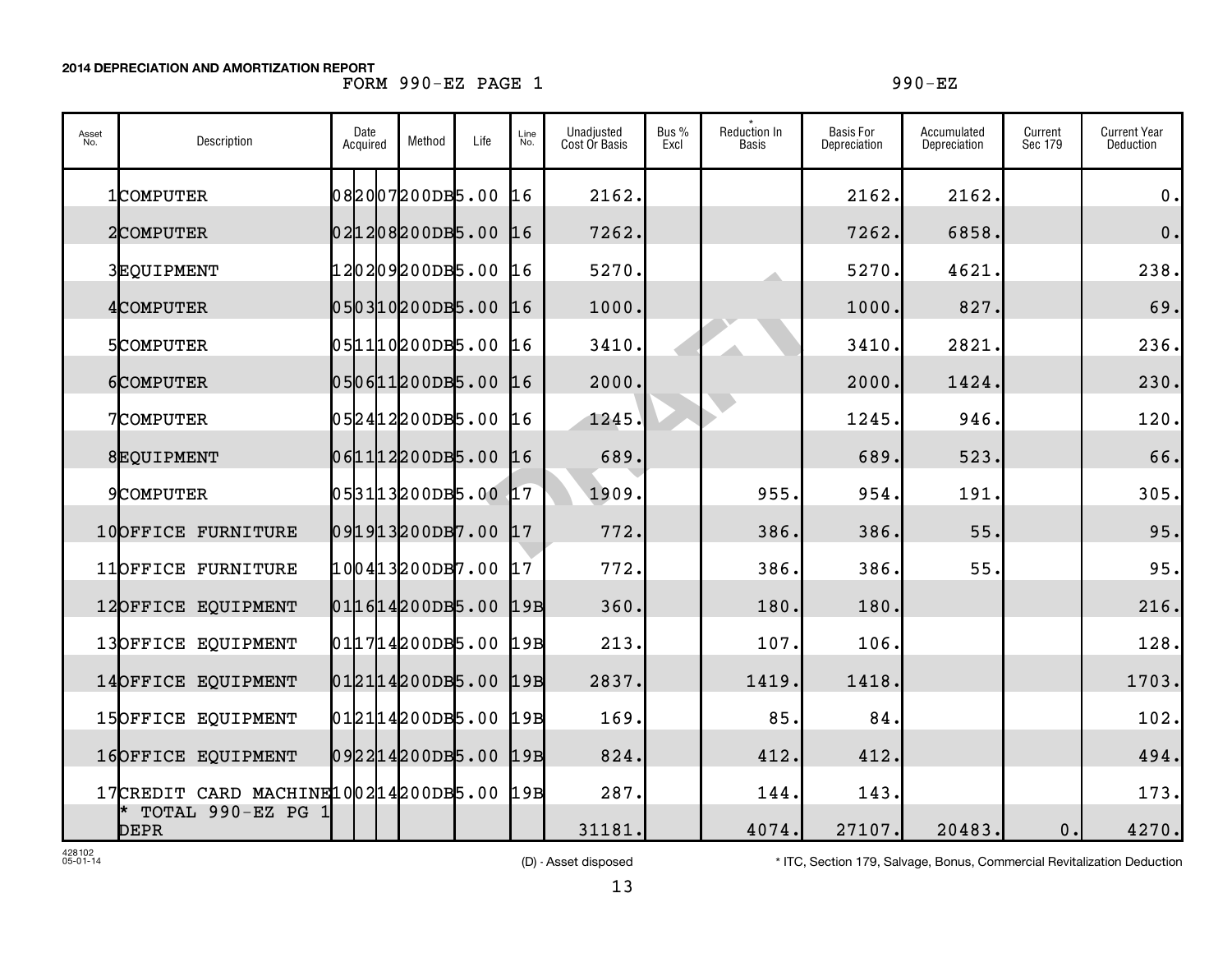| <b>SCHEDULE O</b><br>(Form 990 or 990-EZ)<br>Department of the Treasury<br>Internal Revenue Service | Supplemental Information to Form 990 or 990-EZ<br>Complete to provide information for responses to specific questions on<br>Form 990 or 990-EZ or to provide any additional information.<br>Attach to Form 990 or 990-EZ.<br>Information about Schedule O (Form 990 or 990-EZ) and its instructions is at www.irs.gov/form990. | OMB No. 1545-0047<br><b>Open to Public</b><br>Inspection |
|-----------------------------------------------------------------------------------------------------|--------------------------------------------------------------------------------------------------------------------------------------------------------------------------------------------------------------------------------------------------------------------------------------------------------------------------------|----------------------------------------------------------|
| Name of the organization                                                                            | BONIAD AYENEH, INC.                                                                                                                                                                                                                                                                                                            | <b>Employer identification number</b><br>$20 - 2597950$  |
|                                                                                                     | FORM 990-EZ, PART I, LINE 14, OCCUPANCY, RENT, UTILITIES, AND MAINTENANCE:                                                                                                                                                                                                                                                     |                                                          |
| DESCRIPTION OF EXPENSES:                                                                            |                                                                                                                                                                                                                                                                                                                                | <b>AMOUNT:</b>                                           |
| DEPRECIATION                                                                                        |                                                                                                                                                                                                                                                                                                                                | 4270.                                                    |
|                                                                                                     | FORM 990-EZ, PART I, LINE 16, OTHER EXPENSES:                                                                                                                                                                                                                                                                                  |                                                          |
|                                                                                                     | DESCRIPTION OF OTHER EXPENSES:                                                                                                                                                                                                                                                                                                 | <b>AMOUNT:</b>                                           |
| ADVERTISING                                                                                         |                                                                                                                                                                                                                                                                                                                                | 1913.                                                    |
| <b>BANK SERVICE CHARGES</b>                                                                         |                                                                                                                                                                                                                                                                                                                                | 165.                                                     |
|                                                                                                     | INTERNET EXPENSE - CHATROOM                                                                                                                                                                                                                                                                                                    | 801.                                                     |
| SPEAKER EXPENSE                                                                                     |                                                                                                                                                                                                                                                                                                                                | 1500.                                                    |
|                                                                                                     | CONFERENCE, CONVENTION, MEETING                                                                                                                                                                                                                                                                                                | 80104.                                                   |
| SOFTWARE EXPENSE                                                                                    |                                                                                                                                                                                                                                                                                                                                | 62.                                                      |
| LICENSE AND PERMIT                                                                                  |                                                                                                                                                                                                                                                                                                                                | 150.                                                     |
| MERCHANT FEES                                                                                       |                                                                                                                                                                                                                                                                                                                                | 108.                                                     |
| OFFICE SUPPLIES                                                                                     |                                                                                                                                                                                                                                                                                                                                | 71.                                                      |
|                                                                                                     | POSTAGE AND MAILING SERVICE                                                                                                                                                                                                                                                                                                    | 810.                                                     |
| PRINTING AND COPYING                                                                                |                                                                                                                                                                                                                                                                                                                                | 3297.                                                    |
| PROCESSING FEES                                                                                     |                                                                                                                                                                                                                                                                                                                                | 500.                                                     |
| REHABILITATION EXPENSE                                                                              |                                                                                                                                                                                                                                                                                                                                | 2000.                                                    |
| TELEPHONE                                                                                           |                                                                                                                                                                                                                                                                                                                                | 614.                                                     |
| PAYPAL FEES                                                                                         |                                                                                                                                                                                                                                                                                                                                | 26.                                                      |
| SECURITY EXPENSE                                                                                    |                                                                                                                                                                                                                                                                                                                                | 1000.                                                    |
| WEBSITE EXPENSE                                                                                     |                                                                                                                                                                                                                                                                                                                                | 1131.                                                    |
|                                                                                                     | TOTAL TO FORM 990-EZ, LINE 16                                                                                                                                                                                                                                                                                                  | 94252.                                                   |

432211 08-27-14 LHA For Paperwork Reduction Act Notice, see the Instructions for Form 990 or 990-EZ. Schedule O (Form 990 or 990-EZ) (2014) FORM 990-EZ, PART II, LINE 24, OTHER ASSETS: 16330820 131059 BONIADAYE 2014.03020 BONIAD AYENEH, INC. BONIADA1 14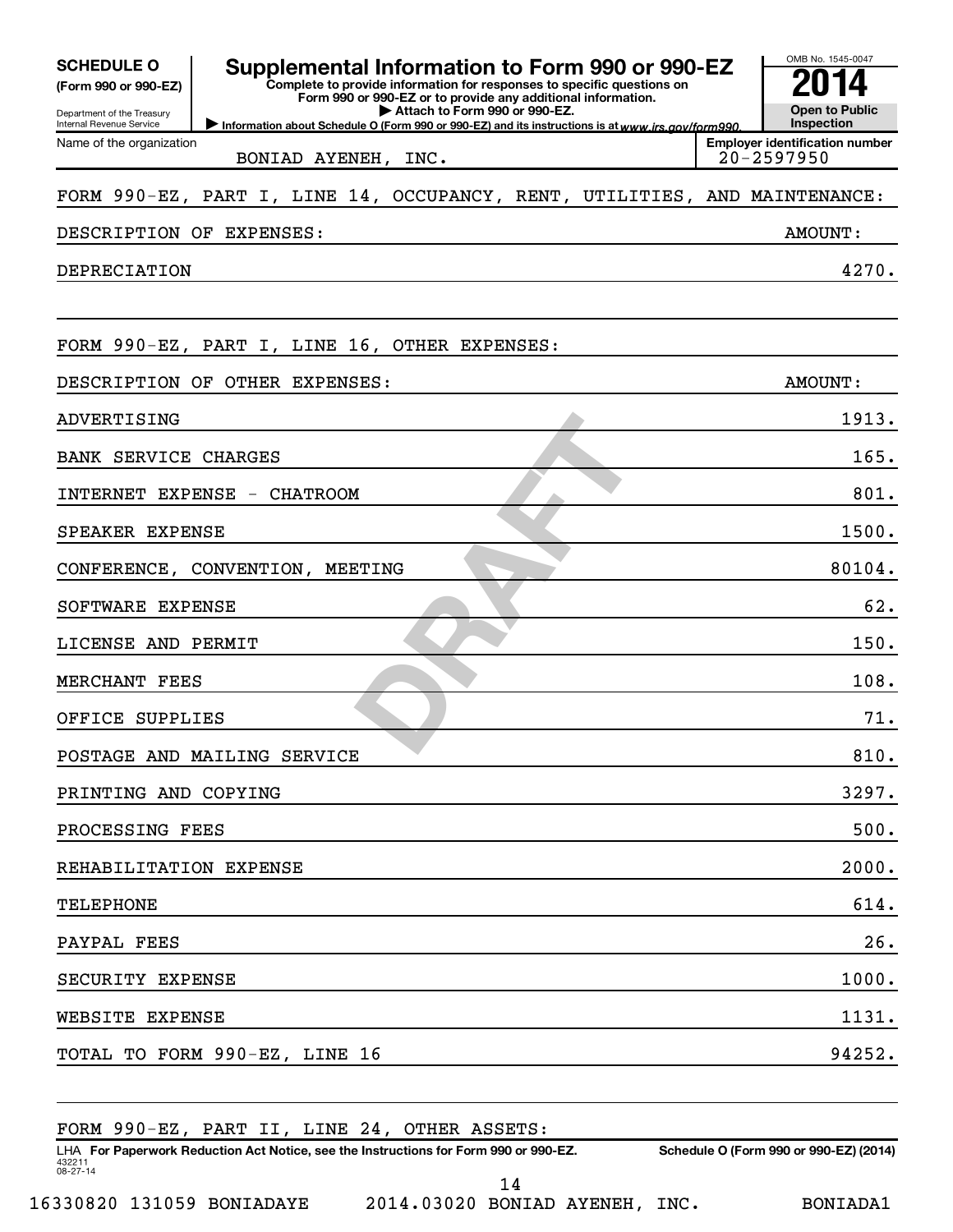**(Form 990 or 990-EZ)**

Department of the Treasury Internal Revenue Service

## **SCHEDULE O Supplemental Information to Form 990 or 990-EZ 2014**<br>(Form 990 or 990-EZ) Complete to provide information for responses to specific questions on

**Complete to provide information for responses to specific questions on Form 990 or 990-EZ or to provide any additional information. | Attach to Form 990 or 990-EZ.**

Information about Schedule O (Form 990 or 990-EZ) and its instructions is at www.irs.gov/form990.

**Open to Public Inspection**

OMB No. 1545-0047

| Name of the organization<br>BONIAD AYENEH, INC. | <b>Employer identification number</b><br>$20 - 2597950$ |             |
|-------------------------------------------------|---------------------------------------------------------|-------------|
| DESCRIPTION                                     | BEG. OF YEAR                                            | END OF YEAR |
| DUE FROM WELLS FARGO                            | 2440.                                                   | 2737.       |
| OTHER DEPRECIABLE ASSETS                        | 4281.                                                   | 4701.       |
| TOTAL TO FORM 990-EZ, LINE 24                   | 6721.                                                   | 7438.       |

FORM 990-EZ, PART III, PRIMARY EXEMPT PURPOSE - TO PROVIDE REALISTIC AND

ORGANIZED SERVICES TO THE IRANIAN COMMUNITY IN NEED AND TO PROVIDE A

BETTER AND HEALTHIER LIVING CONDITIONS FOR THEM.

FORM 990-EZ, PART III, LINE 28, PROGRAM SERVICE ACCOMPLISHMENTS:

PRODUCTION OF A WEEKLY 3-HOUR TELEVISION PROGRAM BROADCAST

WORLDWIDE, BRINGING AWARENESS, PROVIDING EDUCATIONAL AND

EXAMIAN COMMUNITY IN NEED AND<br>
FONDITIONS FOR THEM.<br>
E 28, PROGRAM SERVICE ACCOMPLI<br>
DUR TELEVISION PROGRAM BROADCA<br>
ESS, PROVIDING EDUCATIONAL AND<br>
ND SOLUTIONS REGARDING SOCIAL<br>
ANTION PECAPDING PEPSONAL PENE PREVENTATIVE INFORMATION AND SOLUTIONS REGARDING SOCIAL

MALADIES

FORM 990-EZ, PART V, INFORMATION REGARDING PERSONAL BENEFIT CONTRACTS:

THE ORGANIZATION DID NOT, DURING THE YEAR, RECEIVE ANY FUNDS, DIRECTLY,

OR INDIRECTLY, TO PAY PREMIUMS ON A PERSONAL BENEFIT CONTRACT.

THE ORGANIZATION, DID NOT, DURING THE YEAR, PAY ANY PREMIUMS, DIRECTLY,

OR INDIRECTLY, ON A PERSONAL BENEFIT CONTRACT.

432211 08-27-14 LHA For Paperwork Reduction Act Notice, see the Instructions for Form 990 or 990-EZ. Schedule O (Form 990 or 990-EZ) (2014)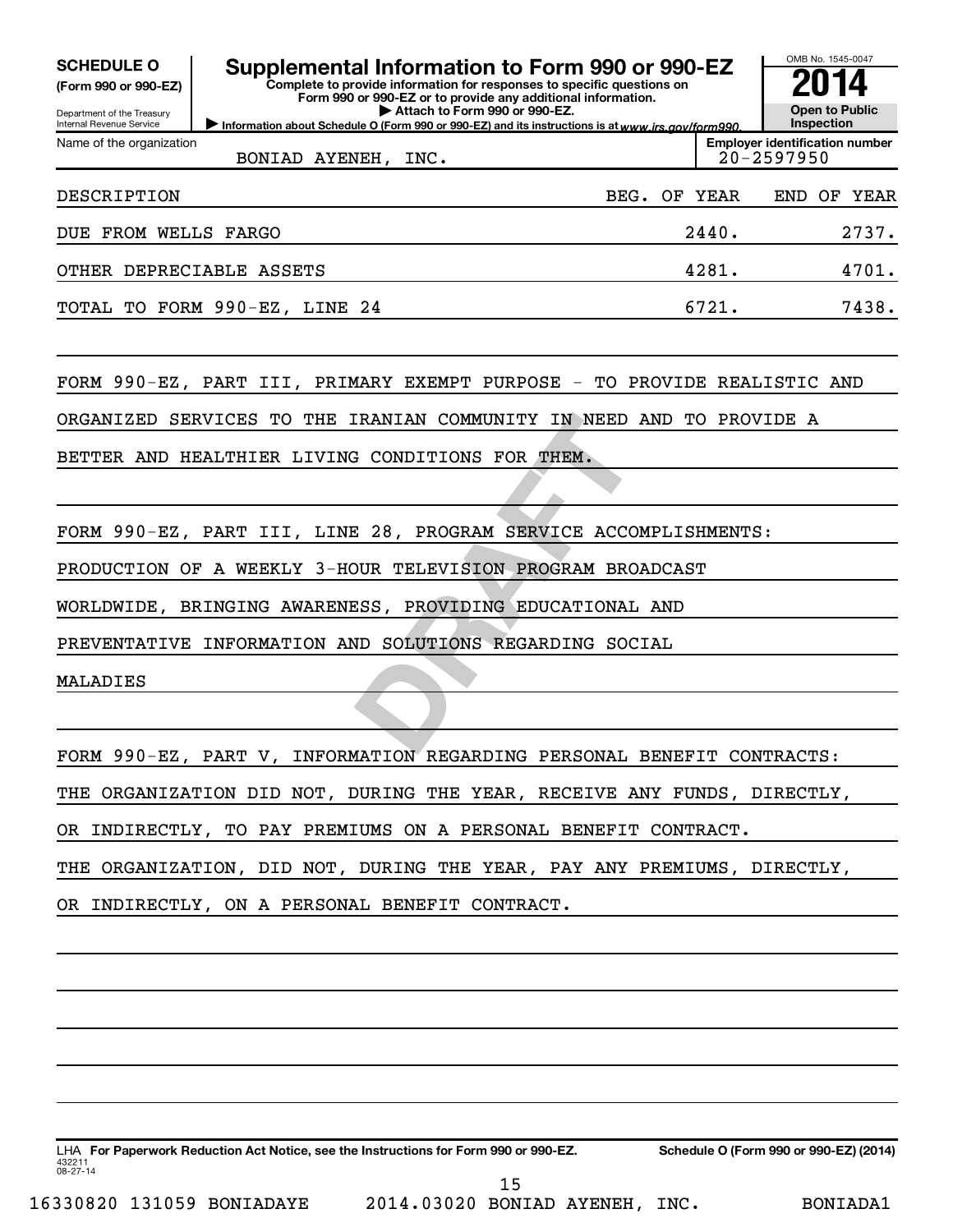| Form                                                          |
|---------------------------------------------------------------|
| Department of the Treasury<br><b>Internal Revenue Service</b> |
|                                                               |

# **4562 Depreciation and Amortization**<br>(Including Information on Listed Property) 990-EZ **2014**

**(Including Information on Listed Property)** 990-EZ

**| Attach to your tax return.**

Attachment Sequence No.

OMB No. 1545-0172

| Internal Revenue Service | (99) | A Information about Form 4562 and its separate instructions is at www.irs.gov/form4562 | Sequence No. 179   |
|--------------------------|------|----------------------------------------------------------------------------------------|--------------------|
| Name(s) shown on return  |      | Business or activity to which this form relates                                        | Identifving number |
|                          |      |                                                                                        |                    |
|                          |      |                                                                                        |                    |

|                          |                  | BONIAD AYENEH, INC.                                                                  |                                            |                                                                                                                                                                                                                                |                        | FORM 990-EZ PAGE 1          |              | 20-2597950                 |  |
|--------------------------|------------------|--------------------------------------------------------------------------------------|--------------------------------------------|--------------------------------------------------------------------------------------------------------------------------------------------------------------------------------------------------------------------------------|------------------------|-----------------------------|--------------|----------------------------|--|
| Part I                   |                  |                                                                                      |                                            | Election To Expense Certain Property Under Section 179 Note; If you have any listed property, complete Part V before you complete Part I.                                                                                      |                        |                             |              |                            |  |
|                          |                  | 1 Maximum amount (see instructions)                                                  |                                            |                                                                                                                                                                                                                                |                        |                             | 1            | 500000.                    |  |
|                          |                  |                                                                                      |                                            |                                                                                                                                                                                                                                |                        |                             | $\mathbf{2}$ |                            |  |
|                          |                  |                                                                                      |                                            |                                                                                                                                                                                                                                |                        |                             | 3            | 2000000.                   |  |
| 4                        |                  |                                                                                      |                                            |                                                                                                                                                                                                                                |                        |                             | 4            |                            |  |
| 5                        |                  |                                                                                      |                                            |                                                                                                                                                                                                                                |                        |                             | 5            |                            |  |
| 6                        |                  | (a) Description of property                                                          |                                            | (b) Cost (business use only)                                                                                                                                                                                                   |                        | (c) Elected cost            |              |                            |  |
|                          |                  |                                                                                      |                                            |                                                                                                                                                                                                                                |                        |                             |              |                            |  |
|                          |                  |                                                                                      |                                            |                                                                                                                                                                                                                                |                        |                             |              |                            |  |
|                          |                  |                                                                                      |                                            |                                                                                                                                                                                                                                |                        |                             |              |                            |  |
|                          |                  |                                                                                      |                                            |                                                                                                                                                                                                                                |                        |                             |              |                            |  |
|                          |                  | <b>7</b> Listed property. Enter the amount from line 29                              |                                            |                                                                                                                                                                                                                                | 7                      |                             |              |                            |  |
|                          |                  |                                                                                      |                                            |                                                                                                                                                                                                                                |                        |                             | 8            |                            |  |
|                          |                  |                                                                                      |                                            |                                                                                                                                                                                                                                |                        |                             | 9            |                            |  |
|                          |                  |                                                                                      |                                            |                                                                                                                                                                                                                                |                        |                             | 10           |                            |  |
|                          |                  |                                                                                      |                                            |                                                                                                                                                                                                                                |                        |                             | 11           |                            |  |
|                          |                  |                                                                                      |                                            |                                                                                                                                                                                                                                |                        |                             | 12           |                            |  |
|                          |                  |                                                                                      |                                            | 13 Carryover of disallowed deduction to 2015. Add lines 9 and 10, less line 12 manual                                                                                                                                          | 13                     |                             |              |                            |  |
|                          |                  | Note: Do not use Part II or Part III below for listed property. Instead, use Part V. |                                            |                                                                                                                                                                                                                                |                        |                             |              |                            |  |
| <b>Part II</b>           |                  |                                                                                      |                                            | Special Depreciation Allowance and Other Depreciation (Do not include listed property.)                                                                                                                                        |                        |                             |              |                            |  |
|                          |                  |                                                                                      |                                            | 14 Special depreciation allowance for qualified property (other than listed property) placed in service during                                                                                                                 |                        |                             |              |                            |  |
|                          | the tax year     |                                                                                      |                                            |                                                                                                                                                                                                                                |                        |                             | 14           | 2347.                      |  |
|                          |                  |                                                                                      |                                            | 15 Property subject to section 168(f)(1) election manufactured and contain an according to Property subject to section 168(f)(1) election manufactured and contain and contain and contain and contain and contain and contain |                        |                             | 15           | 959.                       |  |
| <b>Part III</b>          |                  | <b>16</b> Other depreciation (including ACRS)                                        |                                            |                                                                                                                                                                                                                                |                        |                             | 16           |                            |  |
|                          |                  |                                                                                      |                                            | MACRS Depreciation (Do not include listed property.) (See instructions.)<br><b>Section A</b>                                                                                                                                   |                        |                             |              |                            |  |
|                          |                  |                                                                                      |                                            |                                                                                                                                                                                                                                |                        |                             |              | 495.                       |  |
|                          |                  |                                                                                      |                                            |                                                                                                                                                                                                                                |                        |                             | 17           |                            |  |
|                          |                  |                                                                                      |                                            | 18 If you are electing to group any assets placed in service during the tax year into one or more general asset accounts, check here                                                                                           |                        |                             |              |                            |  |
|                          |                  |                                                                                      |                                            |                                                                                                                                                                                                                                |                        |                             |              |                            |  |
|                          |                  |                                                                                      |                                            | Section B - Assets Placed in Service During 2014 Tax Year Using the General Depreciation System                                                                                                                                |                        |                             |              |                            |  |
|                          |                  | (a) Classification of property                                                       | (b) Month and<br>year placed<br>in service | (c) Basis for depreciation<br>(business/investment use<br>only - see instructions)                                                                                                                                             | (d) Recovery<br>period | (e) Convention   (f) Method |              | (g) Depreciation deduction |  |
| 19a                      | 3-year property  |                                                                                      |                                            |                                                                                                                                                                                                                                |                        |                             |              |                            |  |
| b                        | 5-year property  |                                                                                      |                                            | 2343                                                                                                                                                                                                                           | 5 YRS.                 | HY                          | 200DB        | 469.                       |  |
| c                        | 7-year property  |                                                                                      |                                            |                                                                                                                                                                                                                                |                        |                             |              |                            |  |
| d                        | 10-year property |                                                                                      |                                            |                                                                                                                                                                                                                                |                        |                             |              |                            |  |
| е                        | 15-year property |                                                                                      |                                            |                                                                                                                                                                                                                                |                        |                             |              |                            |  |
| f                        | 20-year property |                                                                                      |                                            |                                                                                                                                                                                                                                |                        |                             |              |                            |  |
| g                        | 25-year property |                                                                                      |                                            |                                                                                                                                                                                                                                | 25 yrs.                |                             | S/L          |                            |  |
|                          |                  |                                                                                      | $\prime$                                   |                                                                                                                                                                                                                                | 27.5 yrs.              | MМ                          | S/L          |                            |  |
| h                        |                  | Residential rental property                                                          |                                            |                                                                                                                                                                                                                                | 27.5 yrs.              | MМ                          | S/L          |                            |  |
|                          |                  |                                                                                      |                                            |                                                                                                                                                                                                                                | 39 yrs.                | MМ                          | S/L          |                            |  |
| j.                       |                  | Nonresidential real property                                                         |                                            |                                                                                                                                                                                                                                |                        | МM                          | S/L          |                            |  |
|                          |                  |                                                                                      |                                            | Section C - Assets Placed in Service During 2014 Tax Year Using the Alternative Depreciation System                                                                                                                            |                        |                             |              |                            |  |
| 20a                      | Class life       |                                                                                      |                                            |                                                                                                                                                                                                                                |                        |                             | S/L          |                            |  |
| b                        | 12-year          |                                                                                      |                                            |                                                                                                                                                                                                                                | 12 yrs.                |                             | S/L          |                            |  |
| с                        | 40-year          |                                                                                      |                                            |                                                                                                                                                                                                                                | 40 yrs.                | MМ                          | S/L          |                            |  |
| <b>Part IV</b>           |                  | <b>Summary (See instructions.)</b>                                                   |                                            |                                                                                                                                                                                                                                |                        |                             |              |                            |  |
|                          |                  | 21 Listed property. Enter amount from line 28                                        |                                            |                                                                                                                                                                                                                                |                        |                             | 21           |                            |  |
|                          |                  |                                                                                      |                                            | 22 Total. Add amounts from line 12, lines 14 through 17, lines 19 and 20 in column (g), and line 21.                                                                                                                           |                        |                             |              |                            |  |
|                          |                  |                                                                                      |                                            | Enter here and on the appropriate lines of your return. Partnerships and S corporations - see instr.                                                                                                                           |                        |                             | 22           | 4270.                      |  |
|                          |                  | 23 For assets shown above and placed in service during the current year, enter the   |                                            |                                                                                                                                                                                                                                |                        |                             |              |                            |  |
| 416251<br>$01 - 08 - 15$ |                  | portion of the basis attributable to section 263A costs                              |                                            | LHA For Paperwork Reduction Act Notice, see separate instructions.                                                                                                                                                             | 23                     |                             |              | Form 4562 (2014)           |  |

16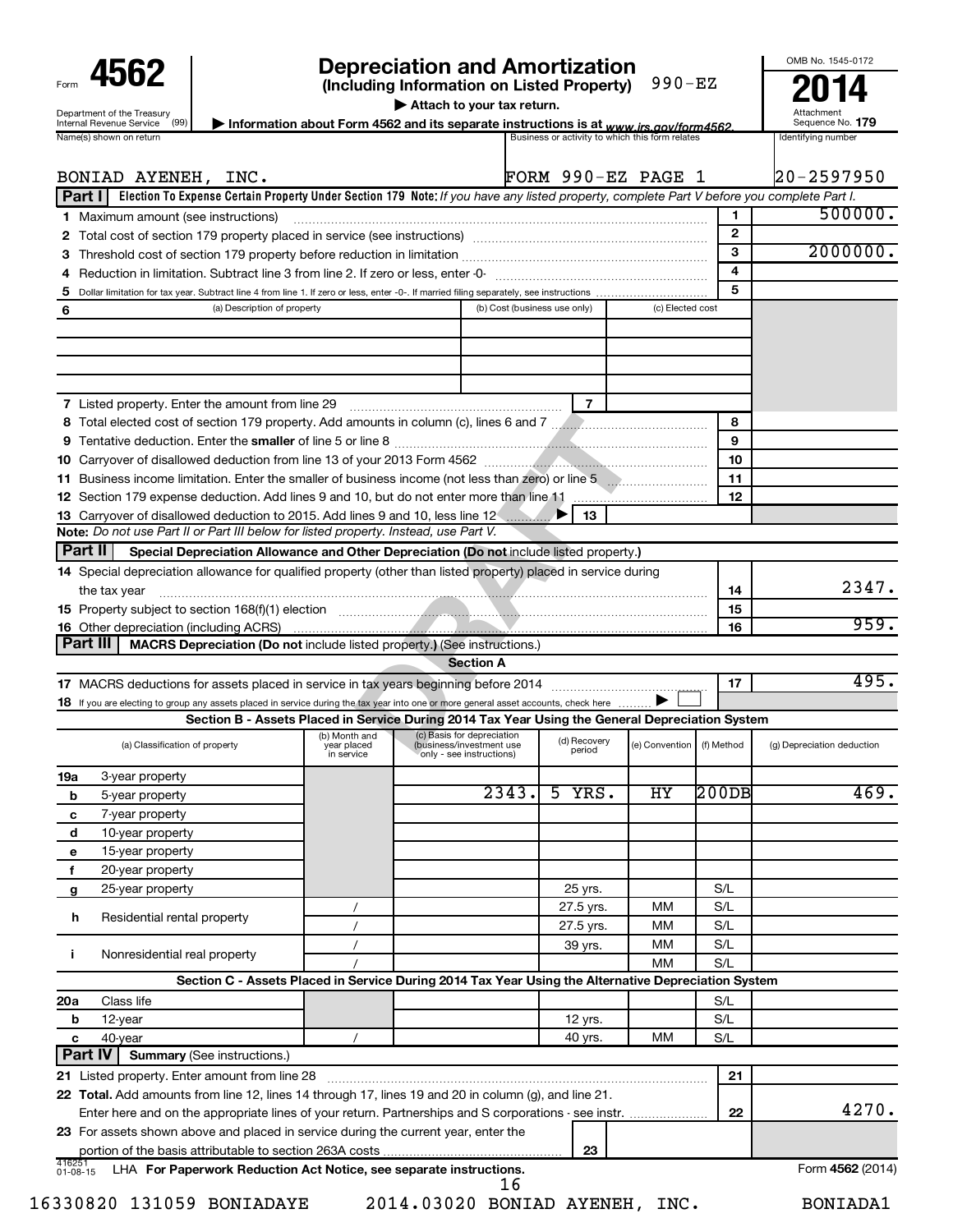|    | Part V<br>Listed Property (Include automobiles, certain other vehicles, certain aircraft, certain computers, and property used for entertainment,<br>recreation, or amusement.)<br>Note: For any vehicle for which you are using the standard mileage rate or deducting lease expense, complete <sub>only</sub> 24a, 24b, columns (a) |                                     |                                                                                                                      |                                    |                                            |                              |                                                                    |     |                                             |                              |                                             |     |                                  |                                      |                                       |
|----|---------------------------------------------------------------------------------------------------------------------------------------------------------------------------------------------------------------------------------------------------------------------------------------------------------------------------------------|-------------------------------------|----------------------------------------------------------------------------------------------------------------------|------------------------------------|--------------------------------------------|------------------------------|--------------------------------------------------------------------|-----|---------------------------------------------|------------------------------|---------------------------------------------|-----|----------------------------------|--------------------------------------|---------------------------------------|
|    | through (c) of Section A, all of Section B, and Section C if applicable.                                                                                                                                                                                                                                                              |                                     |                                                                                                                      |                                    |                                            |                              |                                                                    |     |                                             |                              |                                             |     |                                  |                                      |                                       |
|    |                                                                                                                                                                                                                                                                                                                                       |                                     | Section A - Depreciation and Other Information (Caution: See the instructions for limits for passenger automobiles.) |                                    |                                            |                              |                                                                    |     |                                             |                              |                                             |     |                                  |                                      |                                       |
|    | 24a Do you have evidence to support the business/investment use claimed?                                                                                                                                                                                                                                                              |                                     |                                                                                                                      |                                    |                                            |                              | <b>Yes</b>                                                         |     | No   24b If "Yes," is the evidence written? |                              |                                             |     |                                  | Yes                                  | No.                                   |
|    | (a)<br>Type of property<br>(list vehicles first)                                                                                                                                                                                                                                                                                      | (b)<br>Date<br>placed in<br>service | (c)<br>Business/<br>investment<br>use percentage                                                                     |                                    | (d)<br>Cost or<br>other basis              |                              | (e)<br>Basis for depreciation<br>(business/investment<br>use only) |     | (f)<br>Recovery<br>period                   | (g)<br>Method/<br>Convention |                                             |     | (h)<br>Depreciation<br>deduction |                                      | (i)<br>Elected<br>section 179<br>cost |
|    | 25 Special depreciation allowance for qualified listed property placed in service during the tax year and                                                                                                                                                                                                                             |                                     |                                                                                                                      |                                    |                                            |                              |                                                                    |     |                                             |                              |                                             |     |                                  |                                      |                                       |
|    |                                                                                                                                                                                                                                                                                                                                       |                                     |                                                                                                                      |                                    |                                            |                              |                                                                    |     |                                             |                              | 25                                          |     |                                  |                                      |                                       |
| 26 | Property used more than 50% in a qualified business use:                                                                                                                                                                                                                                                                              |                                     |                                                                                                                      |                                    |                                            |                              |                                                                    |     |                                             |                              |                                             |     |                                  |                                      |                                       |
|    |                                                                                                                                                                                                                                                                                                                                       |                                     |                                                                                                                      | %                                  |                                            |                              |                                                                    |     |                                             |                              |                                             |     |                                  |                                      |                                       |
|    |                                                                                                                                                                                                                                                                                                                                       |                                     |                                                                                                                      | %                                  |                                            |                              |                                                                    |     |                                             |                              |                                             |     |                                  |                                      |                                       |
|    |                                                                                                                                                                                                                                                                                                                                       |                                     |                                                                                                                      | %                                  |                                            |                              |                                                                    |     |                                             |                              |                                             |     |                                  |                                      |                                       |
|    | 27 Property used 50% or less in a qualified business use:                                                                                                                                                                                                                                                                             |                                     |                                                                                                                      |                                    |                                            |                              |                                                                    |     |                                             |                              |                                             |     |                                  |                                      |                                       |
|    |                                                                                                                                                                                                                                                                                                                                       |                                     |                                                                                                                      | %                                  |                                            |                              |                                                                    |     |                                             | $S/L -$                      |                                             |     |                                  |                                      |                                       |
|    |                                                                                                                                                                                                                                                                                                                                       | $\mathbb{C}$<br>÷                   |                                                                                                                      | $\%$                               |                                            |                              |                                                                    |     |                                             | $S/L -$                      |                                             |     |                                  |                                      |                                       |
|    |                                                                                                                                                                                                                                                                                                                                       |                                     |                                                                                                                      | %                                  |                                            |                              |                                                                    |     |                                             | $S/L -$                      | 28                                          |     |                                  |                                      |                                       |
|    |                                                                                                                                                                                                                                                                                                                                       |                                     |                                                                                                                      |                                    |                                            |                              |                                                                    |     |                                             |                              |                                             |     | 29                               |                                      |                                       |
|    |                                                                                                                                                                                                                                                                                                                                       |                                     |                                                                                                                      |                                    | Section B - Information on Use of Vehicles |                              |                                                                    |     |                                             |                              |                                             |     |                                  |                                      |                                       |
|    |                                                                                                                                                                                                                                                                                                                                       |                                     |                                                                                                                      |                                    |                                            |                              |                                                                    |     |                                             |                              |                                             |     |                                  |                                      |                                       |
|    | Complete this section for vehicles used by a sole proprietor, partner, or other "more than 5% owner," or related person. If you provided vehicles<br>to your employees, first answer the questions in Section C to see if you meet an exception to completing this section for those vehicles.                                        |                                     |                                                                                                                      |                                    |                                            |                              |                                                                    |     |                                             |                              |                                             |     |                                  |                                      |                                       |
|    |                                                                                                                                                                                                                                                                                                                                       |                                     |                                                                                                                      |                                    |                                            |                              |                                                                    |     |                                             |                              |                                             |     |                                  |                                      |                                       |
|    |                                                                                                                                                                                                                                                                                                                                       |                                     |                                                                                                                      |                                    | (a)                                        |                              | (b)                                                                |     | (c)                                         | (d)                          |                                             |     | (e)                              | (f)                                  |                                       |
|    | <b>30</b> Total business/investment miles driven during the                                                                                                                                                                                                                                                                           |                                     |                                                                                                                      |                                    | Vehicle                                    |                              | <b>Vehicle</b>                                                     |     | Vehicle                                     | Vehicle                      |                                             |     | Vehicle                          | Vehicle                              |                                       |
|    | year (do not include commuting miles)                                                                                                                                                                                                                                                                                                 |                                     |                                                                                                                      |                                    |                                            |                              |                                                                    |     |                                             |                              |                                             |     |                                  |                                      |                                       |
|    | 31 Total commuting miles driven during the year                                                                                                                                                                                                                                                                                       |                                     |                                                                                                                      |                                    |                                            |                              |                                                                    |     |                                             |                              |                                             |     |                                  |                                      |                                       |
|    | 32 Total other personal (noncommuting) miles                                                                                                                                                                                                                                                                                          |                                     |                                                                                                                      |                                    |                                            |                              |                                                                    |     |                                             |                              |                                             |     |                                  |                                      |                                       |
|    |                                                                                                                                                                                                                                                                                                                                       |                                     |                                                                                                                      |                                    |                                            |                              |                                                                    |     |                                             |                              |                                             |     |                                  |                                      |                                       |
|    | 33 Total miles driven during the year.                                                                                                                                                                                                                                                                                                |                                     |                                                                                                                      |                                    |                                            |                              |                                                                    |     |                                             |                              |                                             |     |                                  |                                      |                                       |
|    |                                                                                                                                                                                                                                                                                                                                       |                                     |                                                                                                                      |                                    |                                            |                              |                                                                    |     |                                             |                              |                                             |     |                                  |                                      |                                       |
|    | 34 Was the vehicle available for personal use                                                                                                                                                                                                                                                                                         |                                     |                                                                                                                      | Yes                                | <b>No</b>                                  | Yes                          | No                                                                 | Yes | No                                          | Yes                          | No                                          | Yes | No                               | Yes                                  | No.                                   |
|    |                                                                                                                                                                                                                                                                                                                                       |                                     |                                                                                                                      |                                    |                                            |                              |                                                                    |     |                                             |                              |                                             |     |                                  |                                      |                                       |
|    | 35 Was the vehicle used primarily by a more                                                                                                                                                                                                                                                                                           |                                     |                                                                                                                      |                                    |                                            |                              |                                                                    |     |                                             |                              |                                             |     |                                  |                                      |                                       |
|    | than 5% owner or related person?                                                                                                                                                                                                                                                                                                      |                                     |                                                                                                                      |                                    |                                            |                              |                                                                    |     |                                             |                              |                                             |     |                                  |                                      |                                       |
|    | 36 Is another vehicle available for personal                                                                                                                                                                                                                                                                                          |                                     |                                                                                                                      |                                    |                                            |                              |                                                                    |     |                                             |                              |                                             |     |                                  |                                      |                                       |
|    | use?                                                                                                                                                                                                                                                                                                                                  |                                     |                                                                                                                      |                                    |                                            |                              |                                                                    |     |                                             |                              |                                             |     |                                  |                                      |                                       |
|    |                                                                                                                                                                                                                                                                                                                                       |                                     | Section C - Questions for Employers Who Provide Vehicles for Use by Their Employees                                  |                                    |                                            |                              |                                                                    |     |                                             |                              |                                             |     |                                  |                                      |                                       |
|    | Answer these questions to determine if you meet an exception to completing Section B for vehicles used by employees who are not more than 5%                                                                                                                                                                                          |                                     |                                                                                                                      |                                    |                                            |                              |                                                                    |     |                                             |                              |                                             |     |                                  |                                      |                                       |
|    | owners or related persons.                                                                                                                                                                                                                                                                                                            |                                     |                                                                                                                      |                                    |                                            |                              |                                                                    |     |                                             |                              |                                             |     |                                  |                                      |                                       |
|    | 37 Do you maintain a written policy statement that prohibits all personal use of vehicles, including commuting, by your                                                                                                                                                                                                               |                                     |                                                                                                                      |                                    |                                            |                              |                                                                    |     |                                             |                              |                                             |     |                                  | Yes                                  | No.                                   |
|    | 38 Do you maintain a written policy statement that prohibits personal use of vehicles, except commuting, by your                                                                                                                                                                                                                      |                                     |                                                                                                                      |                                    |                                            |                              |                                                                    |     |                                             |                              |                                             |     |                                  |                                      |                                       |
|    |                                                                                                                                                                                                                                                                                                                                       |                                     |                                                                                                                      |                                    |                                            |                              |                                                                    |     |                                             |                              |                                             |     |                                  |                                      |                                       |
|    |                                                                                                                                                                                                                                                                                                                                       |                                     |                                                                                                                      |                                    |                                            |                              |                                                                    |     |                                             |                              |                                             |     |                                  |                                      |                                       |
|    | 40 Do you provide more than five vehicles to your employees, obtain information from your employees about                                                                                                                                                                                                                             |                                     |                                                                                                                      |                                    |                                            |                              |                                                                    |     |                                             |                              |                                             |     |                                  |                                      |                                       |
|    |                                                                                                                                                                                                                                                                                                                                       |                                     |                                                                                                                      |                                    |                                            |                              |                                                                    |     |                                             |                              |                                             |     |                                  |                                      |                                       |
|    |                                                                                                                                                                                                                                                                                                                                       |                                     |                                                                                                                      |                                    |                                            |                              |                                                                    |     |                                             |                              |                                             |     |                                  |                                      |                                       |
|    | Note: If your answer to 37, 38, 39, 40, or 41 is "Yes," do not complete Section B for the covered vehicles.                                                                                                                                                                                                                           |                                     |                                                                                                                      |                                    |                                            |                              |                                                                    |     |                                             |                              |                                             |     |                                  |                                      |                                       |
|    | <b>Part VI</b><br>Amortization                                                                                                                                                                                                                                                                                                        |                                     |                                                                                                                      |                                    |                                            |                              |                                                                    |     |                                             |                              |                                             |     |                                  |                                      |                                       |
|    | (a)<br>Description of costs                                                                                                                                                                                                                                                                                                           |                                     |                                                                                                                      | (b)<br>Date amortization<br>begins |                                            | (c)<br>Amortizable<br>amount |                                                                    |     | (d)<br>Code<br>section                      |                              | (e)<br>Amortization<br>period or percentage |     |                                  | (f)<br>Amortization<br>for this year |                                       |
|    | 42 Amortization of costs that begins during your 2014 tax year:                                                                                                                                                                                                                                                                       |                                     |                                                                                                                      |                                    |                                            |                              |                                                                    |     |                                             |                              |                                             |     |                                  |                                      |                                       |
|    |                                                                                                                                                                                                                                                                                                                                       |                                     |                                                                                                                      |                                    |                                            |                              |                                                                    |     |                                             |                              |                                             |     |                                  |                                      |                                       |
|    |                                                                                                                                                                                                                                                                                                                                       |                                     |                                                                                                                      |                                    |                                            |                              |                                                                    |     |                                             |                              |                                             |     |                                  |                                      |                                       |
|    | 43 Amortization of costs that began before your 2014 tax year manufactured content content content of costs that began before your 2014 tax year manufactured content content of the Amorta Content of Amorta Content of Amort                                                                                                        |                                     |                                                                                                                      |                                    |                                            |                              |                                                                    |     |                                             |                              |                                             | 43  |                                  |                                      |                                       |
|    | 44 Total. Add amounts in column (f). See the instructions for where to report                                                                                                                                                                                                                                                         |                                     |                                                                                                                      |                                    |                                            |                              |                                                                    |     |                                             |                              |                                             | 44  |                                  |                                      |                                       |
|    | 416252 01-08-15                                                                                                                                                                                                                                                                                                                       |                                     |                                                                                                                      |                                    |                                            |                              |                                                                    |     |                                             |                              |                                             |     |                                  | Form 4562 (2014)                     |                                       |
|    |                                                                                                                                                                                                                                                                                                                                       |                                     |                                                                                                                      |                                    |                                            |                              | 17                                                                 |     |                                             |                              |                                             |     |                                  |                                      |                                       |

Form 4562 (2014) Page BONIAD AYENEH, INC. 20-2597950

16330820 131059 BONIADAYE 2014.03020 BONIAD AYENEH, INC. BONIADA1

20-2597950 Page 2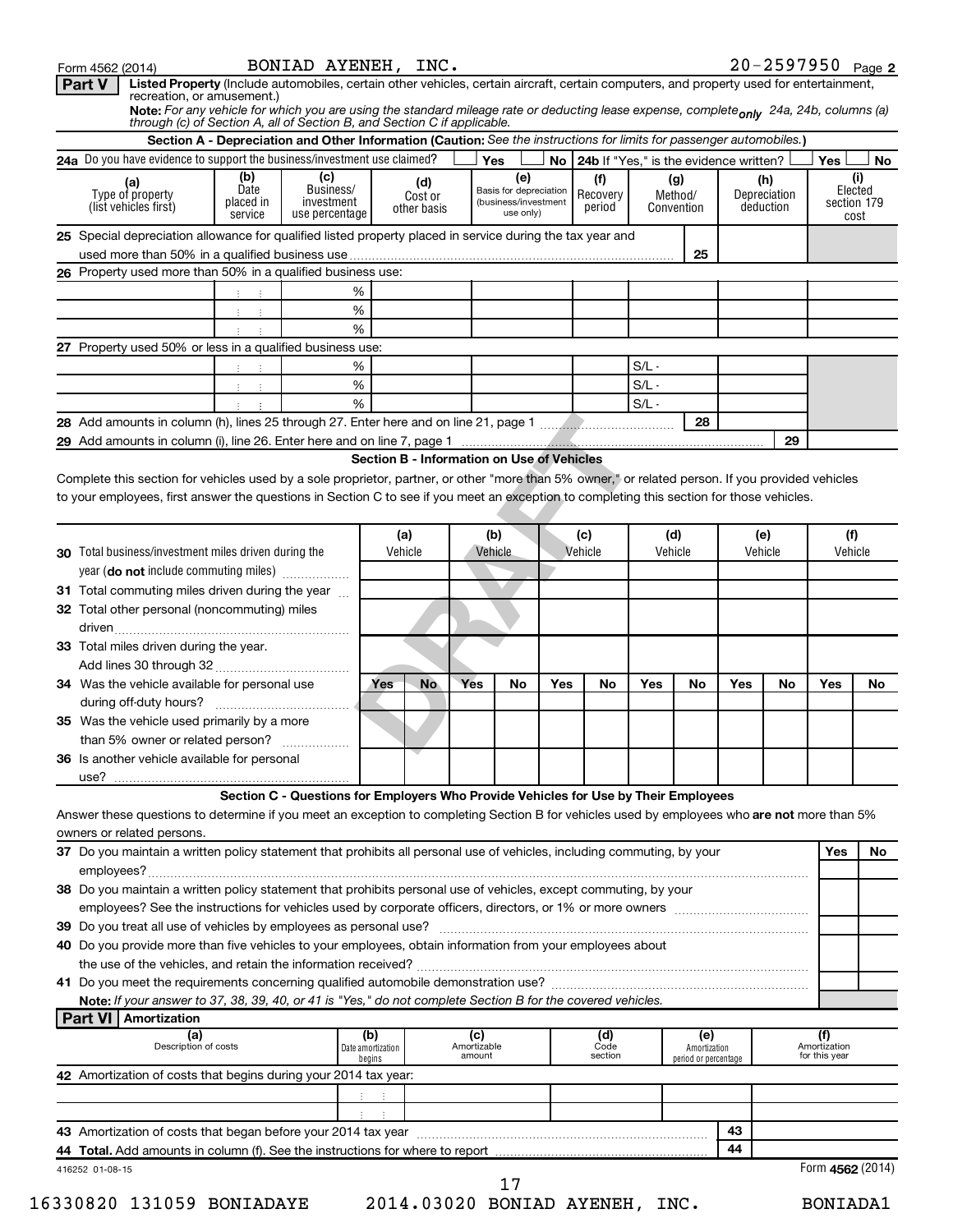| 2014                 | <b>Annual Information Return</b>                                                                                                                                                                                                                                                                                                 |                                                              | 199                                        |
|----------------------|----------------------------------------------------------------------------------------------------------------------------------------------------------------------------------------------------------------------------------------------------------------------------------------------------------------------------------|--------------------------------------------------------------|--------------------------------------------|
|                      | , and ending (mm/dd/yyyy)<br>Calendar Year 2014 or fiscal year beginning (mm/dd/yyyy)                                                                                                                                                                                                                                            |                                                              |                                            |
|                      | Corporation/Organization Name                                                                                                                                                                                                                                                                                                    | California corporation number                                |                                            |
|                      |                                                                                                                                                                                                                                                                                                                                  |                                                              |                                            |
|                      | BONIAD AYENEH, INC.<br>Additional Information. See instructions.                                                                                                                                                                                                                                                                 | 2726802<br><b>FEIN</b>                                       |                                            |
|                      |                                                                                                                                                                                                                                                                                                                                  | 20-2597950                                                   |                                            |
|                      | Street address (suite or room)                                                                                                                                                                                                                                                                                                   | PMB no.                                                      |                                            |
|                      | P.O. BOX 16490                                                                                                                                                                                                                                                                                                                   |                                                              |                                            |
| City                 | State                                                                                                                                                                                                                                                                                                                            | ZIP code                                                     |                                            |
| <b>ENCINO</b>        | CA                                                                                                                                                                                                                                                                                                                               | 91416-6490                                                   |                                            |
| Foreign country name | Foreign province/state/county                                                                                                                                                                                                                                                                                                    | Foreign postal code                                          |                                            |
|                      |                                                                                                                                                                                                                                                                                                                                  |                                                              |                                            |
| First Return<br>A    | $\boxed{\textbf{X}}$ No $\boxed{\textbf{J}}$ If exempt under R&TC Section 23701d, has the organization<br>$\blacksquare$ Yes                                                                                                                                                                                                     |                                                              |                                            |
| В                    | $\boxed{\mathbf{X}}$ No<br>engaged in political activities? See instructions.  ● L<br>Yes<br>Yes<br>$\mathbf{x}$                                                                                                                                                                                                                 |                                                              | Yes $\boxed{\mathbf{X}}$ No<br>Yes $X $ No |
| C<br>D               | No   K Is the organization exempt under R&TC Section 23701g? $\bullet$<br>If "Yes," enter the gross receipts from nonmember<br>Final Information Return?                                                                                                                                                                         |                                                              |                                            |
|                      | Surrendered (Withdrawn)<br>Dissolved • L<br>$\sim$ 5<br>sources                                                                                                                                                                                                                                                                  |                                                              |                                            |
|                      | L If organization is exempt under R&TC Section 23701d<br>$\Box$ Merged/Reorganized Enter date: (mm/dd/yyyy) $\bullet$                                                                                                                                                                                                            |                                                              |                                            |
| Е                    | Check accounting method:<br>and meets the filing fee exception, check box. No filing                                                                                                                                                                                                                                             |                                                              |                                            |
|                      | $\lfloor x \rfloor$ Cash<br>$(2)$ $\Box$ Accrual<br>(3)<br>Other                                                                                                                                                                                                                                                                 |                                                              |                                            |
| F                    | M Is the organization a Limited Liability Company?<br>Federal return filed?                                                                                                                                                                                                                                                      |                                                              | $ X _{N0}$<br>Yes                          |
|                      | $(2) \bullet$ 990-PF $(3) \bullet$ Sch H (990)<br>$(1) \bullet$ 990T<br>N Did the organization file Form 100 or Form 109 to                                                                                                                                                                                                      |                                                              |                                            |
| G                    | Yes $\boxed{\mathbf{X}}$ No                                                                                                                                                                                                                                                                                                      |                                                              |                                            |
| н                    | $\mathbf{X}$<br>Yes<br><b>No</b><br><b>0</b> Is the organization under audit by the IRS or has the                                                                                                                                                                                                                               |                                                              | $\sqrt{X}$ No                              |
|                      | If "Yes," what is the parent's name?<br>P Is an IRS Form 1023/1024 pending?                                                                                                                                                                                                                                                      |                                                              | Yes<br>$\sqrt{X}$ No<br>Yes                |
|                      | Did the organization have any changes to its guidelines $\bullet$ $\Box$ Yes $\Box X$ No                                                                                                                                                                                                                                         |                                                              |                                            |
|                      | not reported to the FTB? See instructions.                                                                                                                                                                                                                                                                                       |                                                              |                                            |
| Part I               | Complete Part I unless not required to file this form. See General Instructions B and C.                                                                                                                                                                                                                                         |                                                              |                                            |
|                      |                                                                                                                                                                                                                                                                                                                                  | 1                                                            | 00                                         |
|                      | Gross dues and assessments from members and affiliates <b>Constitution</b> of the state of the state of the state of the state of the state of the state of the state of the state of the state of the state of the state of the st<br>2                                                                                         | $\overline{2}$                                               | 00                                         |
| Receipts             | Gross contributions, gifts, grants, and similar amounts received contained and the contributions, gifts, grants, and similar amounts received contained and the state of filing requirement test. Add line 1 through line 3.<br>T<br>3                                                                                           | 3                                                            | 128789.00                                  |
| and                  |                                                                                                                                                                                                                                                                                                                                  |                                                              | 128789.00                                  |
| Revenues             | Cost of goods sold entertainment and the cost of goods sold<br>51<br>5<br>$\overline{6}$                                                                                                                                                                                                                                         | 00                                                           |                                            |
|                      | Total costs. Add line 5 and line 6                                                                                                                                                                                                                                                                                               | 00<br>$\overline{7}$                                         | 00                                         |
|                      | 8                                                                                                                                                                                                                                                                                                                                | 8                                                            | 128789.00                                  |
|                      | 9                                                                                                                                                                                                                                                                                                                                | 9                                                            | 99878.00                                   |
| <b>Expenses</b>      | Excess of receipts over expenses and disbursements. Subtract line 9 from line 8 [11, 11] Excess of receipts over expenses and disbursements. Subtract line 9 from line 8<br>10                                                                                                                                                   | 10                                                           | 28911.00                                   |
|                      | 11                                                                                                                                                                                                                                                                                                                               | 11                                                           | 10.00                                      |
| Filing               | Total payments [11] matter and the contract of the contract of the contract of the contract of the contract of the contract of the contract of the contract of the contract of the contract of the contract of the contract of<br>12                                                                                             | 12                                                           | 00                                         |
| Fee                  | 13                                                                                                                                                                                                                                                                                                                               | 13                                                           | 00                                         |
|                      | Use tax. See General Instruction K<br>14                                                                                                                                                                                                                                                                                         | 14                                                           | 00                                         |
|                      | Balance due. Add line 11, line 13, and line 14. Then subtract line 12 from the result<br>15<br>it is true, correct, and complete. Declaration of preparer (there has needed in more than the best of the best of my knowledge and belief,<br>It is true, correct, and complete. Declaration of preparer (other than taxpayer) is | 15                                                           | 10.00                                      |
| Sign                 |                                                                                                                                                                                                                                                                                                                                  |                                                              | <b>• Telephone</b>                         |
| Here                 | Title<br>Signature<br>of officer<br>PRESIDENT/ FOU                                                                                                                                                                                                                                                                               | Date                                                         |                                            |
|                      | Date                                                                                                                                                                                                                                                                                                                             | Check if                                                     | $\bullet$ PTIN                             |
|                      | Preparer's<br>signature                                                                                                                                                                                                                                                                                                          | self-employed $\blacktriangleright$ $\mid$ $\text{X}$ $\mid$ | P00170123                                  |
| Paid                 | Firm's name                                                                                                                                                                                                                                                                                                                      |                                                              | $\bullet$ Fein                             |
| Preparer's           | (or yours,<br>CRISTOBAL & COMPANY, CPAS<br>if self-                                                                                                                                                                                                                                                                              |                                                              | 59-3800236                                 |
| Use Only             | 11620 WILSHIRE BOULEVARD,<br>SUITE 850<br>employed)<br>and address                                                                                                                                                                                                                                                               |                                                              | <b>Telephone</b>                           |
|                      | LOS ANGELES, CA 90025                                                                                                                                                                                                                                                                                                            |                                                              | 310-477-1066                               |
|                      |                                                                                                                                                                                                                                                                                                                                  | $\bullet$ $\boxed{\text{X}}$<br>Yes                          | <b>No</b>                                  |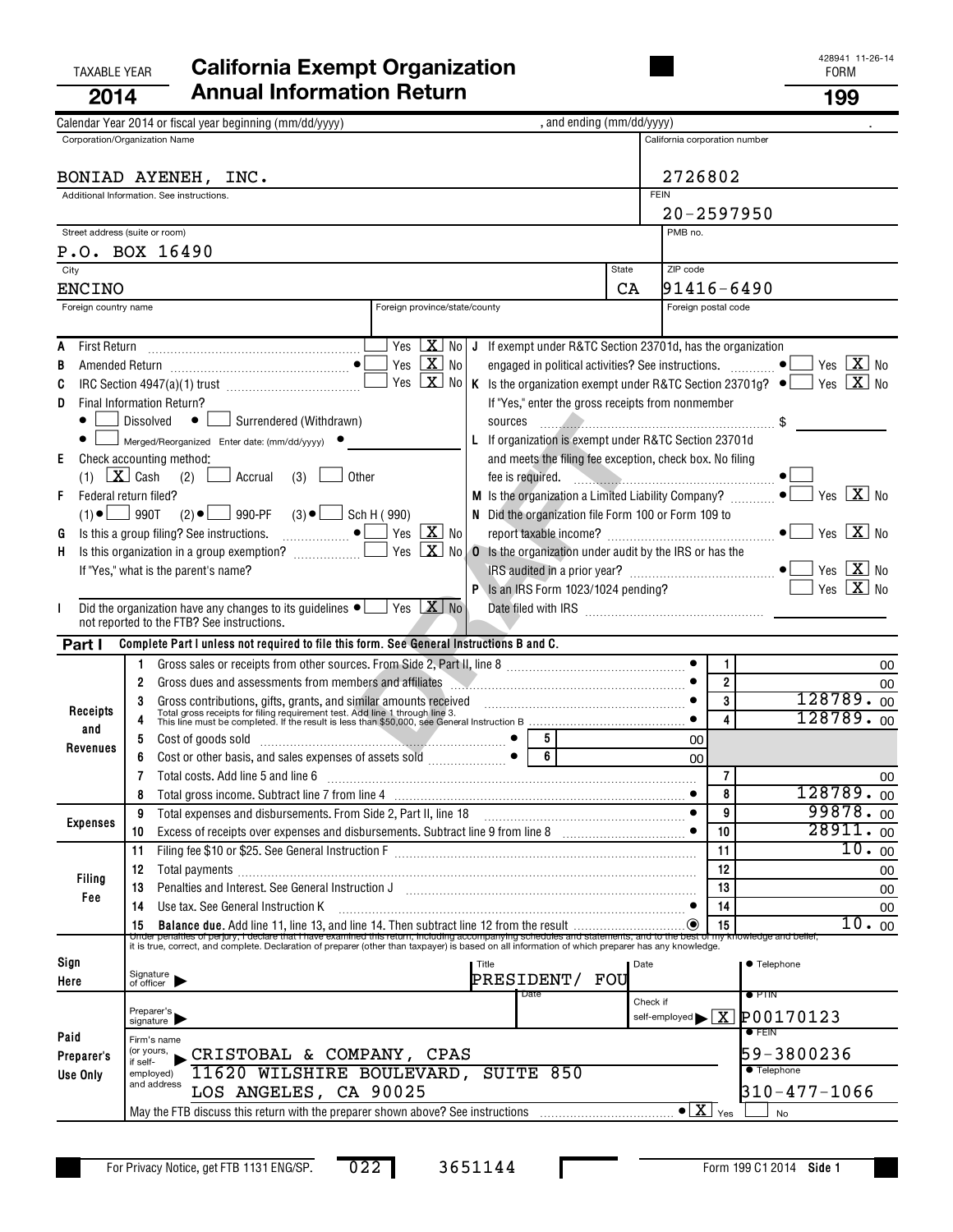## BONIAD AYENEH, INC. 20-2597950

### **Organizations with gross receipts of more than \$50,000 and private foundations regardless of Part II amount of gross receipts - complete Part II or furnish substitute information.**

|                   | 1.                | Gross sales or receipts from all business activities. See instructions manufactured contains the state of $\bullet$                                                                                                                                                                                                                                                                                                                           |        |                           |           | 1<br>00              |
|-------------------|-------------------|-----------------------------------------------------------------------------------------------------------------------------------------------------------------------------------------------------------------------------------------------------------------------------------------------------------------------------------------------------------------------------------------------------------------------------------------------|--------|---------------------------|-----------|----------------------|
|                   | $\overline{2}$    |                                                                                                                                                                                                                                                                                                                                                                                                                                               |        |                           |           | $\overline{2}$<br>00 |
|                   | 3                 |                                                                                                                                                                                                                                                                                                                                                                                                                                               |        |                           |           | 3<br>00              |
| Receipts          | 4                 |                                                                                                                                                                                                                                                                                                                                                                                                                                               |        | 4<br>00                   |           |                      |
| from              | 5                 |                                                                                                                                                                                                                                                                                                                                                                                                                                               |        |                           |           | 5<br>00              |
| Other             | 6                 |                                                                                                                                                                                                                                                                                                                                                                                                                                               |        |                           |           | 6<br>00              |
| <b>Sources</b>    | 7                 | Other income                                                                                                                                                                                                                                                                                                                                                                                                                                  |        |                           |           | $\overline{7}$<br>00 |
|                   | 8                 | Total gross sales or receipts from other sources. Add line 1 through line 7. Enter here and on Side 1, Part I, line 1                                                                                                                                                                                                                                                                                                                         |        |                           |           | 8<br>00              |
|                   | 9                 | Contributions, gifts, grants, and similar amounts paid [11] contract and according to the set of the set of the set of the set of the set of the set of the set of the set of the set of the set of the set of the set of the                                                                                                                                                                                                                 |        |                           |           | 9<br>00              |
|                   | 10                |                                                                                                                                                                                                                                                                                                                                                                                                                                               |        |                           |           | 10<br>00             |
|                   | 11                |                                                                                                                                                                                                                                                                                                                                                                                                                                               |        |                           | $\bullet$ | 0.00<br>11           |
|                   | 12                |                                                                                                                                                                                                                                                                                                                                                                                                                                               |        |                           |           | 12<br>00             |
| <b>Expenses</b>   | 13                | ${\small \rule{0.0cm}{0.0cm}} {\small \rule{0.0cm}{0.0cm}} {\small \rule{0.0cm}{0.0cm}} {\small \rule{0.0cm}{0.0cm}} {\small \rule{0.0cm}{0.0cm}} {\small \rule{0.0cm}{0.0cm}} {\small \rule{0.0cm}{0.0cm}} {\small \rule{0.0cm}{0.0cm}} {\small \rule{0.0cm}{0.0cm}} {\small \rule{0.0cm}{0.0cm}} {\small \rule{0.0cm}{0.0cm}} {\small \rule{0.0cm}{0.0cm}} {\small \rule{0.0cm}{0.0cm}} {\small \rule{0.0cm}{0.0cm}} {\small \rule{0.0cm}{$ |        |                           |           | 13<br>00             |
| and               | 14                |                                                                                                                                                                                                                                                                                                                                                                                                                                               |        |                           |           | 14<br>00             |
| Disburse-         | 15                |                                                                                                                                                                                                                                                                                                                                                                                                                                               |        |                           |           | 15<br>00             |
| ments             | 16                |                                                                                                                                                                                                                                                                                                                                                                                                                                               |        |                           |           | 3326.00<br>16        |
|                   | 17                |                                                                                                                                                                                                                                                                                                                                                                                                                                               |        |                           |           | 96552.00<br>17       |
|                   |                   | 18 Total expenses and disbursements. Add line 9 through line 17. Enter here and on Side 1, Part I, line 9                                                                                                                                                                                                                                                                                                                                     |        |                           |           | 99878.00<br>18       |
| <b>Schedule L</b> |                   | <b>Balance Sheets</b>                                                                                                                                                                                                                                                                                                                                                                                                                         |        | Beginning of taxable year |           | End of taxable year  |
| Assets            |                   |                                                                                                                                                                                                                                                                                                                                                                                                                                               | (a)    | (b)                       | (c)       | (d)                  |
| 1 Cash            |                   |                                                                                                                                                                                                                                                                                                                                                                                                                                               |        | 43330.                    |           | 70580.<br>$\bullet$  |
|                   |                   |                                                                                                                                                                                                                                                                                                                                                                                                                                               |        |                           |           |                      |
|                   |                   |                                                                                                                                                                                                                                                                                                                                                                                                                                               |        |                           |           | $\bullet$            |
|                   |                   |                                                                                                                                                                                                                                                                                                                                                                                                                                               |        |                           |           | $\bullet$            |
|                   |                   | 5 Federal and state government obligations                                                                                                                                                                                                                                                                                                                                                                                                    |        |                           |           | $\bullet$            |
|                   |                   | Investments in other bonds                                                                                                                                                                                                                                                                                                                                                                                                                    |        |                           |           | $\bullet$            |
|                   |                   |                                                                                                                                                                                                                                                                                                                                                                                                                                               |        |                           |           |                      |
| 8 Mortgage loans  |                   |                                                                                                                                                                                                                                                                                                                                                                                                                                               |        |                           |           |                      |
| 9                 | Other investments |                                                                                                                                                                                                                                                                                                                                                                                                                                               | 26491. |                           | 31181.    |                      |
|                   |                   | <b>b</b> Less accumulated depreciation <i></i>                                                                                                                                                                                                                                                                                                                                                                                                | 22210. | 4281.                     | 26480.    | 4701.                |
| 11 Land           |                   |                                                                                                                                                                                                                                                                                                                                                                                                                                               |        |                           |           | $\bullet$            |
|                   |                   |                                                                                                                                                                                                                                                                                                                                                                                                                                               |        | 2440.                     |           | 2737.<br>$\bullet$   |
|                   |                   |                                                                                                                                                                                                                                                                                                                                                                                                                                               |        | 50051                     |           | 78018.               |
|                   |                   | the contract of the contract of the contract of the contract of the contract of the contract of the contract of the contract of the contract of the contract of the contract of the contract of the contract of the contract o                                                                                                                                                                                                                |        |                           |           |                      |

| 9 Other investments                                  |                                                |        |        |        |        |
|------------------------------------------------------|------------------------------------------------|--------|--------|--------|--------|
|                                                      |                                                | 26491. |        | 31181  |        |
|                                                      | <b>b</b> Less accumulated depreciation <i></i> | 22210. | 4281.  | 26480. | 4701.  |
|                                                      |                                                |        |        |        |        |
|                                                      |                                                |        | 2440.  |        | 2737.  |
|                                                      |                                                |        | 50051. |        | 78018. |
| Liabilities and net worth                            |                                                |        |        |        |        |
|                                                      |                                                |        |        |        |        |
| 15 Contributions, gifts, or grants payable           |                                                |        |        |        |        |
| 16 Bonds and notes payable                           |                                                |        |        |        |        |
|                                                      |                                                |        |        |        |        |
|                                                      |                                                |        |        |        |        |
| 19 Capital stock or principal fund                   |                                                |        |        |        |        |
| 20 Paid-in or capital surplus. Attach reconciliation |                                                |        |        |        |        |
| 21 Retained earnings or income fund                  |                                                |        | 50051. |        | 78018. |
| 22 Total liabilities and net worth                   |                                                |        | 50051. |        | 78018. |

**Schedule M-1** Reconciliation of income per books with income per return

Do not complete this schedule if the amount on Schedule L, line 13, column (d), is less than \$50,000.

| 1 Net income per books                               | 27967 <b>.</b> | Income recorded on books this year    |  |
|------------------------------------------------------|----------------|---------------------------------------|--|
| <b>2</b> Federal income tax                          |                | not included in this return.          |  |
| <b>3</b> Excess of capital losses over capital gains |                | Deductions in this return not charged |  |
| 4 Income not recorded on books this year             |                | against book income this year         |  |
| 5 Expenses recorded on books this year not           |                | 9 Total. Add line 7 and line 8        |  |
| STMT<br>deducted in this return                      | 944.I          | 10 Net income per return.             |  |
|                                                      |                | Subtract line 9 from line 6           |  |

022 3652144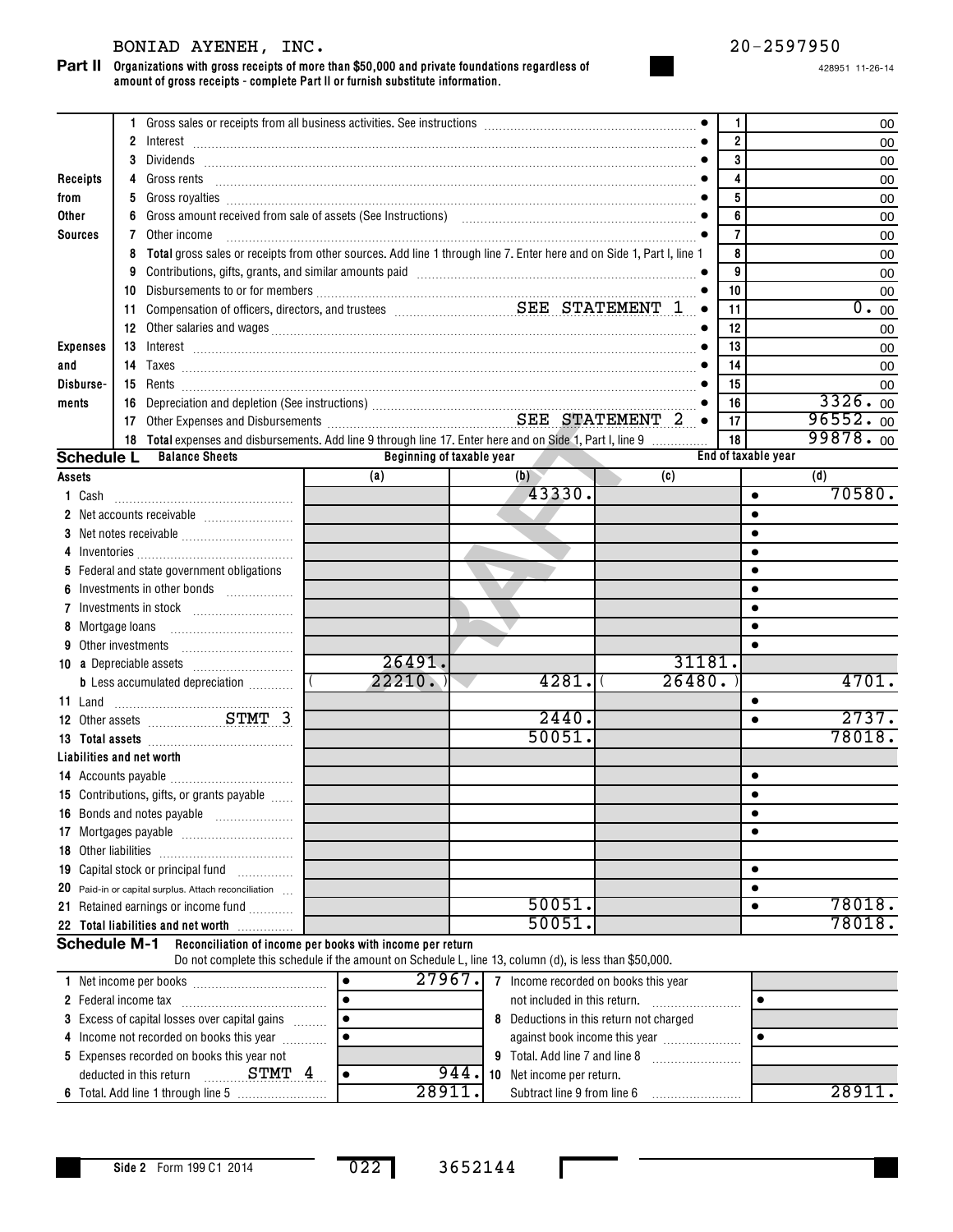| <b>FORM 199</b>                                                                                                                                                                                                                                                                                                                                                                                                                                                                               | COMPENSATION OF OFFICERS, DIRECTORS AND TRUSTEES | 1<br>STATEMENT                                                                                                                                                 |
|-----------------------------------------------------------------------------------------------------------------------------------------------------------------------------------------------------------------------------------------------------------------------------------------------------------------------------------------------------------------------------------------------------------------------------------------------------------------------------------------------|--------------------------------------------------|----------------------------------------------------------------------------------------------------------------------------------------------------------------|
| NAME AND ADDRESS                                                                                                                                                                                                                                                                                                                                                                                                                                                                              | TITLE AND<br>AVERAGE HRS WORKED/WK COMPENSATION  |                                                                                                                                                                |
| DARIUSH EGHBALI<br>18780 PASADERO DRIVE<br>TARZANA, CA 91356                                                                                                                                                                                                                                                                                                                                                                                                                                  | PRESIDENT/FOUNDER/TREASURE<br>35.00              | 0.                                                                                                                                                             |
| <b>ABBASSEH TOWFIGH</b><br>18780 PASADERO DRIVE<br>TARZANA, CA 91356                                                                                                                                                                                                                                                                                                                                                                                                                          | <b>SECRETARY</b><br>40.00                        | 0.                                                                                                                                                             |
| TOTAL TO FORM 199, PART II, LINE 11                                                                                                                                                                                                                                                                                                                                                                                                                                                           |                                                  | 0.                                                                                                                                                             |
| <b>FORM 199</b>                                                                                                                                                                                                                                                                                                                                                                                                                                                                               | OTHER EXPENSES                                   | $\overline{2}$<br><b>STATEMENT</b>                                                                                                                             |
| DESCRIPTION                                                                                                                                                                                                                                                                                                                                                                                                                                                                                   |                                                  | <b>AMOUNT</b>                                                                                                                                                  |
| ADVERTISING<br>BANK SERVICE CHARGES<br>INTERNET EXPENSE - CHATROOM<br>OFFICE EXPENSE<br>SPEAKER EXPENSE<br>FILING FEE<br>CONFERENCE, CONVENTION, MEETING<br>TRAVEL EXPENSE<br>SOFTWARE EXPENSE<br>LICENSE AND PERMIT<br>MERCHANT FEES<br>OFFICE SUPPLIES<br>POSTAGE AND MAILING SERVICE<br>PRINTING AND COPYING<br>PROCESSING FEES<br>REHABILITATION EXPENSE<br><b>TELEPHONE</b><br>PAYPAL FEES<br>SECURITY EXPENSE<br>WEBSITE EXPENSE<br>PROFESSIONAL FEES AND OTHER PAYMENTS TO INDEPENDENT |                                                  | 1913.<br>165.<br>801.<br>0.<br>1500.<br>0.<br>80104.<br>$0$ .<br>62.<br>150.<br>108.<br>71.<br>810.<br>3297.<br>500.<br>2000.<br>614.<br>26.<br>1000.<br>1131. |
| <b>CONTRACTORS</b><br>TOTAL TO FORM 199, PART II, LINE 17                                                                                                                                                                                                                                                                                                                                                                                                                                     |                                                  | 2300.<br>96552.                                                                                                                                                |

~~~~~~~~~~~~~~~~~~~~~~~~~~~~~~~~~~~~~~~~~~~~~~~~~~~~~~~~~~~~~~~~~~~~~~~~~~~~~~

}}}}}}}}}}}}}}}}}}} }}}}}}}}}}

~~~~~~~~~~~~~~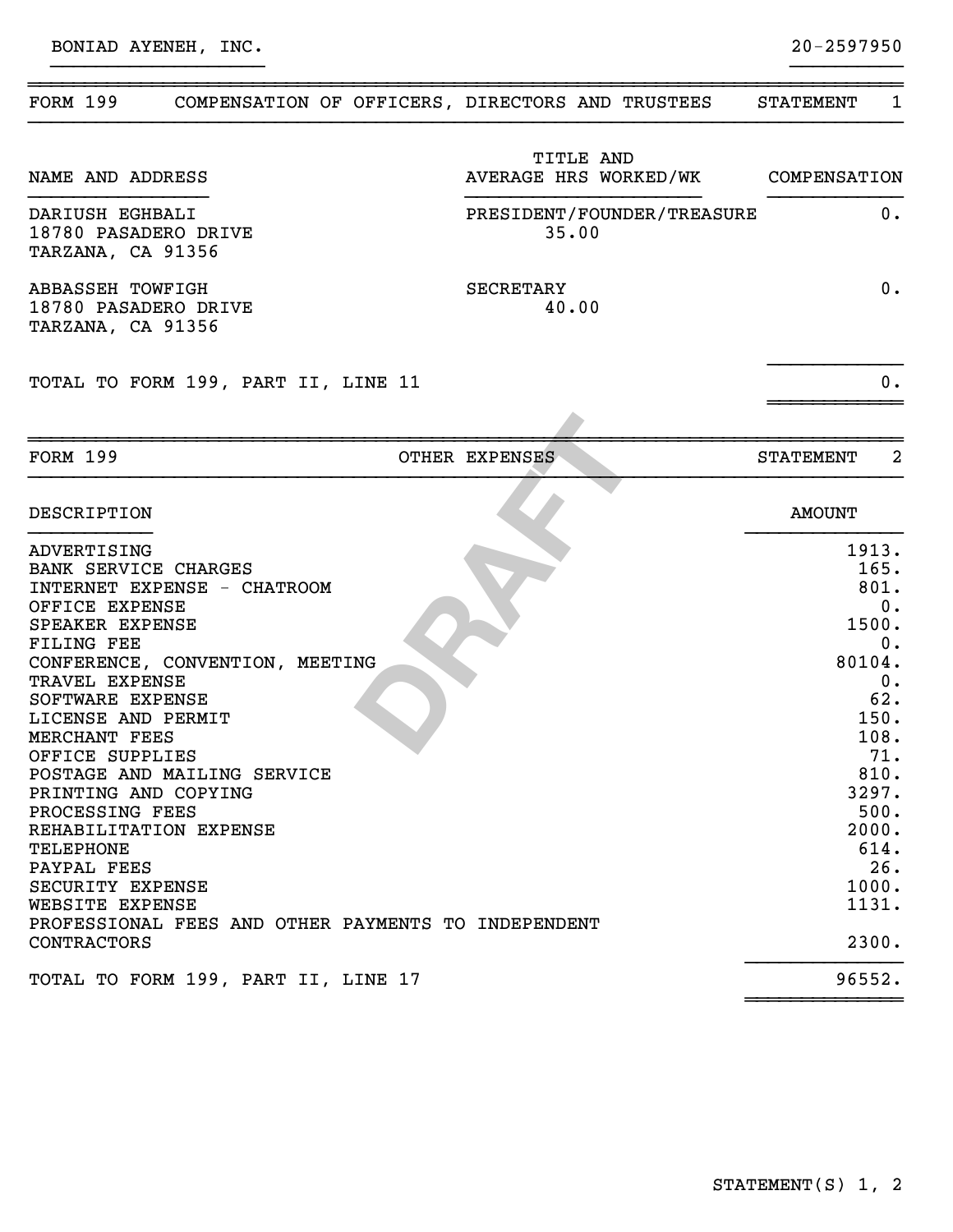|  | BONIAD AYENEH, | INC. |
|--|----------------|------|
|--|----------------|------|

 $20 - 2597950$ 

| <b>FORM 199</b>                        | OTHER ASSETS                                                        |              | 3<br><b>STATEMENT</b> |
|----------------------------------------|---------------------------------------------------------------------|--------------|-----------------------|
| <b>DESCRIPTION</b>                     |                                                                     | BEG. OF YEAR | END OF YEAR           |
| DUE FROM WELLS FARGO                   |                                                                     | 2440.        | 2737.                 |
| TOTAL TO FORM 199, SCHEDULE L, LINE 12 |                                                                     | 2440.        | 2737.                 |
| <b>FORM 199</b>                        | EXPENSES RECORDED ON BOOKS THIS YEAR<br>NOT DEDUCTED IN THIS RETURN |              | <b>STATEMENT</b><br>4 |

}}}}}}}}}}}}}}}}}}} }}}}}}}}}}

| DESCRIPTION                             | <b>AMOUNT</b> |
|-----------------------------------------|---------------|
| DEPRECIATION                            | 944.          |
| TOTAL TO FORM 199, SCHEDULE M-1, LINE 5 | 944.          |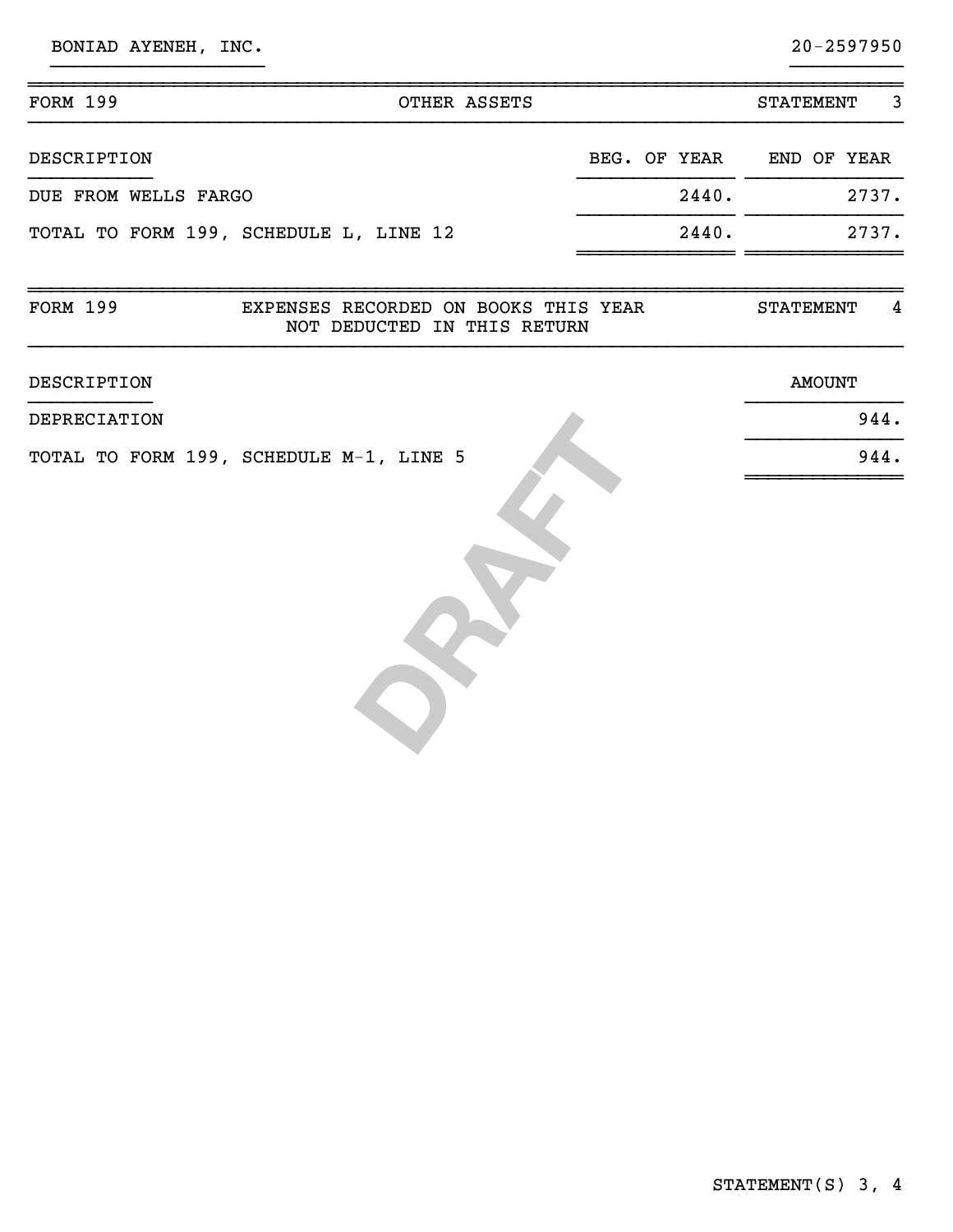| <b>TAXABLE YEAR</b><br>2014                                                                                                                                                                        |                             | <b>Corporation Depreciation and Amortization</b> |                |                                |                                      |                        |                    |    |                         | <b>CALIFORNIA FORM</b>        | 3885                                     |
|----------------------------------------------------------------------------------------------------------------------------------------------------------------------------------------------------|-----------------------------|--------------------------------------------------|----------------|--------------------------------|--------------------------------------|------------------------|--------------------|----|-------------------------|-------------------------------|------------------------------------------|
| Attach to Form 100 or Form 100W.                                                                                                                                                                   |                             |                                                  |                | <b>FORM 199</b>                |                                      |                        |                    |    | FEIN                    | $20 - 2597950$                |                                          |
| Corporation name                                                                                                                                                                                   |                             |                                                  |                |                                |                                      |                        |                    |    |                         | California corporation number |                                          |
| BONIAD AYENEH, INC.                                                                                                                                                                                |                             |                                                  |                |                                |                                      |                        |                    |    |                         | 2726802                       |                                          |
| Part   Election To Expense Certain Property Under IRC Section 179                                                                                                                                  |                             |                                                  |                |                                |                                      |                        |                    |    |                         |                               |                                          |
|                                                                                                                                                                                                    |                             |                                                  |                |                                |                                      |                        |                    |    | 1                       |                               | \$25,000                                 |
| 2 Total cost of IRC Section 179 property placed in service                                                                                                                                         |                             |                                                  |                |                                |                                      |                        |                    |    | $\overline{2}$          |                               |                                          |
|                                                                                                                                                                                                    |                             |                                                  |                |                                |                                      |                        |                    |    | 3                       |                               | \$200,000                                |
|                                                                                                                                                                                                    |                             |                                                  |                |                                |                                      |                        |                    |    | 4                       |                               |                                          |
|                                                                                                                                                                                                    |                             |                                                  |                |                                |                                      |                        |                    |    | 5                       |                               |                                          |
|                                                                                                                                                                                                    | (a) Description of property |                                                  |                |                                | (b) Cost (business use only) $\vert$ |                        | (c) Elected cost   |    |                         |                               |                                          |
| 6                                                                                                                                                                                                  |                             |                                                  |                |                                |                                      |                        |                    |    |                         |                               |                                          |
| 7 Listed property (elected IRC Section 179 cost)                                                                                                                                                   |                             |                                                  |                |                                |                                      | $\overline{7}$         |                    |    |                         |                               |                                          |
|                                                                                                                                                                                                    |                             |                                                  |                |                                |                                      |                        |                    |    | 8                       |                               |                                          |
|                                                                                                                                                                                                    |                             |                                                  |                |                                |                                      |                        |                    |    | $\mathbf{q}$            |                               |                                          |
|                                                                                                                                                                                                    |                             |                                                  |                |                                |                                      |                        |                    |    | 10                      |                               |                                          |
|                                                                                                                                                                                                    |                             |                                                  |                |                                |                                      |                        |                    |    | 11                      |                               |                                          |
|                                                                                                                                                                                                    |                             |                                                  |                |                                |                                      |                        |                    |    | 12                      |                               |                                          |
|                                                                                                                                                                                                    |                             |                                                  |                |                                |                                      | 13                     |                    |    |                         |                               |                                          |
| Part II Depreciation and Election of Additional First Year Expense Deduction Under R&TC Section 24356                                                                                              |                             |                                                  |                |                                |                                      |                        |                    |    |                         |                               |                                          |
| (a)<br>Description property                                                                                                                                                                        | (b)<br>Date acquired        |                                                  | (c)<br>Cost or | (d)<br>Depreciation allowed or |                                      | (e)                    | (f)<br>Life or     |    |                         | (g)<br>Depreciation           | (h)                                      |
|                                                                                                                                                                                                    | (mm/dd/yyyy)                |                                                  | other basis    | allowable in earlier years     |                                      | Depreciation<br>Method | rate               |    |                         | for this year                 | Additional<br>first year<br>depreciation |
| 14                                                                                                                                                                                                 |                             |                                                  |                |                                |                                      |                        |                    |    |                         |                               |                                          |
|                                                                                                                                                                                                    |                             |                                                  |                |                                |                                      |                        |                    |    |                         |                               |                                          |
|                                                                                                                                                                                                    |                             |                                                  |                |                                |                                      |                        |                    |    |                         |                               |                                          |
|                                                                                                                                                                                                    |                             |                                                  |                |                                |                                      |                        |                    |    |                         |                               |                                          |
|                                                                                                                                                                                                    |                             |                                                  |                |                                |                                      |                        |                    |    |                         |                               |                                          |
|                                                                                                                                                                                                    |                             |                                                  |                |                                |                                      |                        |                    |    |                         |                               |                                          |
| SEE STATEMENT 5                                                                                                                                                                                    |                             |                                                  | 33181.         |                                | 21584.                               |                        |                    |    |                         |                               |                                          |
| 15 Add the amounts in column (g) and column (h). The total of column (h) may not exceed \$2,000.                                                                                                   |                             |                                                  |                |                                |                                      |                        |                    |    |                         |                               |                                          |
| See instructions for line 14, column (h)                                                                                                                                                           |                             |                                                  |                |                                |                                      |                        |                    | 15 |                         | 3326.                         |                                          |
| Part III Summary<br>16 Total: If the corporation is electing:                                                                                                                                      |                             |                                                  |                |                                |                                      |                        |                    |    |                         |                               |                                          |
| IRC Section 179 expense, add the amount on line 12 and line 15, column (g); or<br>Additional first year depreciation under R&TC Section 24356, add the amounts on line 15, columns (g) and (h), or |                             |                                                  |                |                                |                                      |                        |                    |    |                         |                               |                                          |
| Depreciation (if no election is made), enter the amount from line 15, column $(g)$                                                                                                                 |                             |                                                  |                |                                |                                      |                        |                    |    | 16                      |                               | 3326.                                    |
| 17 Total depreciation claimed for federal purposes from federal Form 4562, line 22                                                                                                                 |                             |                                                  |                |                                |                                      |                        |                    |    | 17                      |                               | 4270.                                    |
| 18 Depreciation adjustment. If line 17 is greater than line 16, enter the difference here and on Form 100 or Form 100W, Side 1, line 6.                                                            |                             |                                                  |                |                                |                                      |                        |                    |    |                         |                               |                                          |
| If line 17 is less than line 16, enter the difference here and on Form 100 or Form 100W, Side 1, line 12. (If California depreciation                                                              |                             |                                                  |                |                                |                                      |                        |                    |    |                         |                               |                                          |
| amounts are used to determine net income before state adjustments on Form 100 or Form 100W, no adjustment is necessary.)                                                                           |                             |                                                  |                |                                |                                      |                        |                    |    | 18                      |                               | $-944.$                                  |
| Part IV Amortization                                                                                                                                                                               |                             |                                                  |                |                                |                                      |                        |                    |    |                         |                               |                                          |
| (a)<br>Description of property                                                                                                                                                                     |                             | (b)                                              |                | (c)                            | (d)<br>Amortization allowed or       |                        | (e)<br>R&TC        |    | (f)                     | (g)                           |                                          |
|                                                                                                                                                                                                    |                             | Date acquired<br>(mm/dd/yyyy)                    |                | Cost or<br>other basis         | allowable in earlier vears           |                        | section            |    | Period or<br>percentage | Amortization<br>for this year |                                          |
|                                                                                                                                                                                                    |                             |                                                  |                |                                |                                      |                        | (see instructions) |    |                         |                               |                                          |
| 19                                                                                                                                                                                                 |                             |                                                  |                |                                |                                      |                        |                    |    |                         |                               |                                          |
|                                                                                                                                                                                                    |                             |                                                  |                |                                |                                      |                        |                    |    |                         |                               |                                          |
|                                                                                                                                                                                                    |                             |                                                  |                |                                |                                      |                        |                    |    |                         |                               |                                          |
|                                                                                                                                                                                                    |                             |                                                  |                |                                |                                      |                        |                    |    |                         |                               |                                          |
|                                                                                                                                                                                                    |                             |                                                  |                |                                |                                      |                        |                    |    |                         |                               |                                          |
|                                                                                                                                                                                                    |                             |                                                  |                |                                |                                      |                        |                    |    |                         |                               |                                          |
| <b>20</b> Total. Add the amounts in column $(g)$                                                                                                                                                   |                             |                                                  |                |                                |                                      |                        |                    |    | 20                      |                               |                                          |
| 21 Total amortization claimed for federal purposes from federal Form 4562, line 44                                                                                                                 |                             |                                                  |                |                                |                                      |                        |                    |    | 21                      |                               |                                          |
| 22 Amortization adjustment. If line 21 is greater than line 20, enter the difference here and on Form 100 or Form 100W,                                                                            |                             |                                                  |                |                                |                                      |                        |                    |    |                         |                               |                                          |
|                                                                                                                                                                                                    |                             |                                                  |                |                                |                                      |                        |                    |    | 22                      |                               |                                          |

199 7621144

Г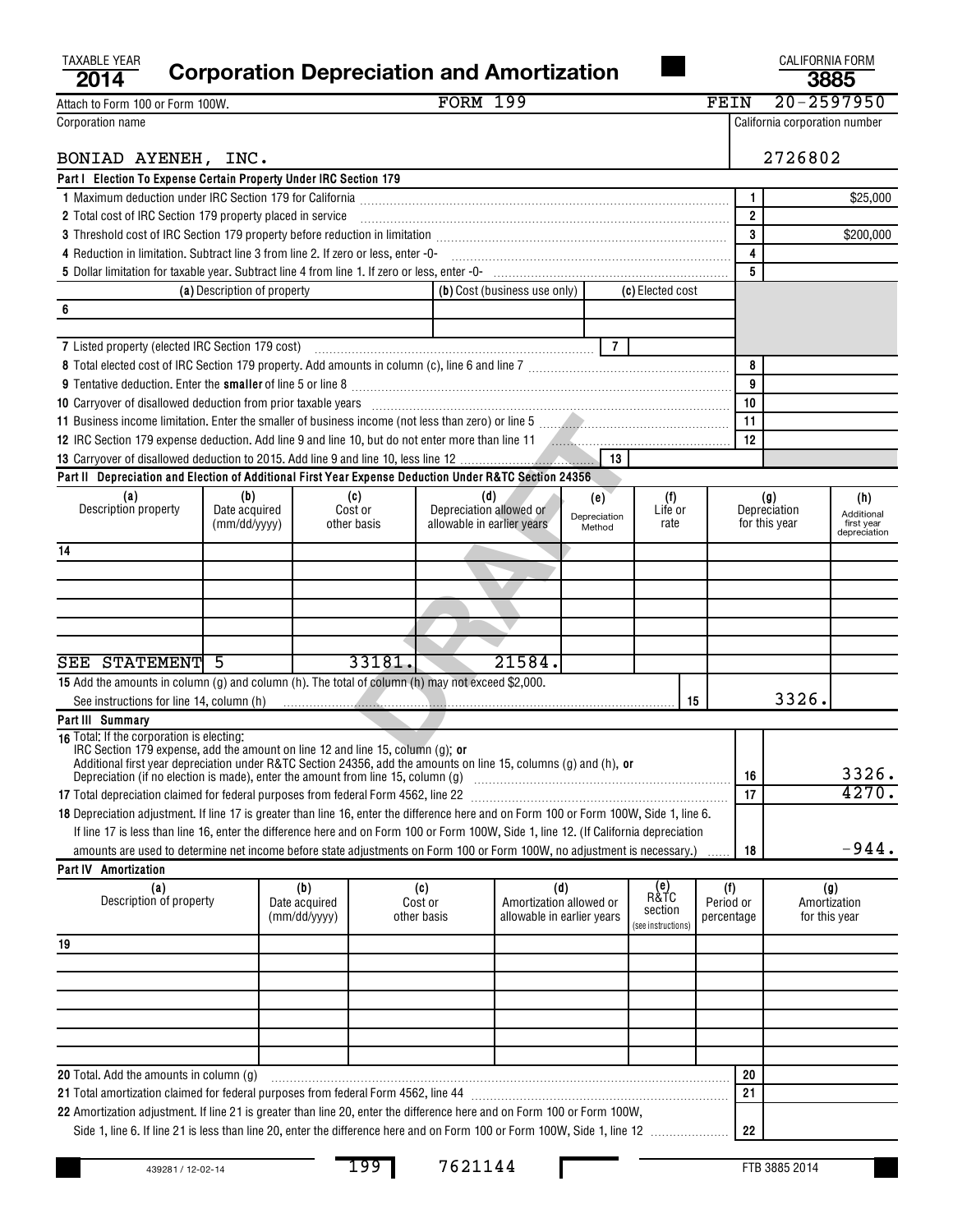|  | BONIAD AYENEH, | INC. |
|--|----------------|------|
|--|----------------|------|

## 20-2597950

| CA 3885    |                         |                           | DEPRECIATION            | 5<br><b>STATEMENT</b> |             |      |                          |              |
|------------|-------------------------|---------------------------|-------------------------|-----------------------|-------------|------|--------------------------|--------------|
| ASSET NO./ | DESCRIPTION             | DATE IN<br><b>SERVICE</b> | COST OR<br><b>BASIS</b> | PRIOR<br>DEPR         | METHOD LIFE |      | DEPRE-<br><b>CIATION</b> | <b>BONUS</b> |
|            | 1 COMPUTER              |                           |                         |                       |             |      |                          |              |
|            | 2 COMPUTER              | 08/20/07                  | 2162.                   |                       | 2162. 200DB | 5.00 | 0.                       |              |
|            |                         | 02/12/08                  | 7262.                   |                       | 6858. 200DB | 5.00 | 0.                       |              |
|            | 3 EQUIPMENT             | 12/02/09                  | 7270.                   |                       | 5421. 200DB | 5.00 | 678.                     |              |
|            | 4 COMPUTER              |                           |                         |                       |             |      |                          |              |
|            |                         | 05/03/10                  | 1000.                   |                       | 827. 200DB  | 5.00 | 69.                      |              |
| 5          | <b>COMPUTER</b>         | 05/11/10                  | 3410.                   |                       | 2821. 200DB | 5.00 | 236.                     |              |
|            | 6 COMPUTER              |                           |                         |                       |             |      |                          |              |
| 7          | <b>COMPUTER</b>         | 05/06/11                  | 2000.                   |                       | 1424. 200DB | 5.00 | 230.                     |              |
|            |                         | 05/24/12                  | 1245.                   |                       | 946. 200DB  | 5.00 | 120.                     |              |
| 8          | <b>EQUIPMENT</b>        | 06/11/12                  | 689.                    |                       | 523. 200DB  | 5.00 | 66.                      |              |
| 9.         | <b>COMPUTER</b>         |                           |                         |                       |             |      |                          |              |
|            |                         | 05/31/13                  | 1909.                   |                       | 382. 200DB  | 5.00 | 611.                     |              |
|            | 10 OFFICE FURNITURE     | 09/19/13                  | 772.                    |                       | 110. 200DB  | 7.00 | 189.                     |              |
|            | 11 OFFICE FURNITURE     |                           |                         |                       |             |      |                          |              |
|            | 12 OFFICE EQUIPMENT     | 10/04/13                  | 772.                    |                       | 110. 200DB  | 7.00 | 189.                     |              |
|            |                         | 01/16/14                  | 360.                    |                       | 200DB       | 5.00 | 72.                      |              |
|            | 13 OFFICE EQUIPMENT     |                           |                         |                       |             |      |                          |              |
|            | 14 OFFICE EQUIPMENT     | 01/17/14                  | 213.                    |                       | 200DB       | 5.00 | 43.                      |              |
|            |                         | 01/21/14                  | 2837.                   |                       | 200DB       | 5.00 | 567.                     |              |
|            | 15 OFFICE EQUIPMENT     | 01/21/14                  | 169.                    |                       | 200DB       | 5.00 | 34.                      |              |
|            | 16 OFFICE EQUIPMENT     |                           |                         |                       |             |      |                          |              |
|            |                         | 09/22/14                  | 824.                    |                       | 200DB       | 5.00 | 165.                     |              |
|            | 17 CREDIT CARD MACHINE  | 10/02/14                  | 287.                    |                       | 200DB       | 5.00 | 57.                      |              |
|            | TOTAL DEPR TO FORM 3885 |                           | 33181.                  | 21584.                |             |      | 3326.                    |              |
|            |                         |                           |                         |                       |             |      |                          |              |

~~~~~~~~~~~~~~~~~~~~~~~~~~~~~~~~~~~~~~~~~~~~~~~~~~~~~~~~~~~~~~~~~~~~~~~~~~~~~~

}}}}}}}}}}}}}}}}}}} }}}}}}}}}}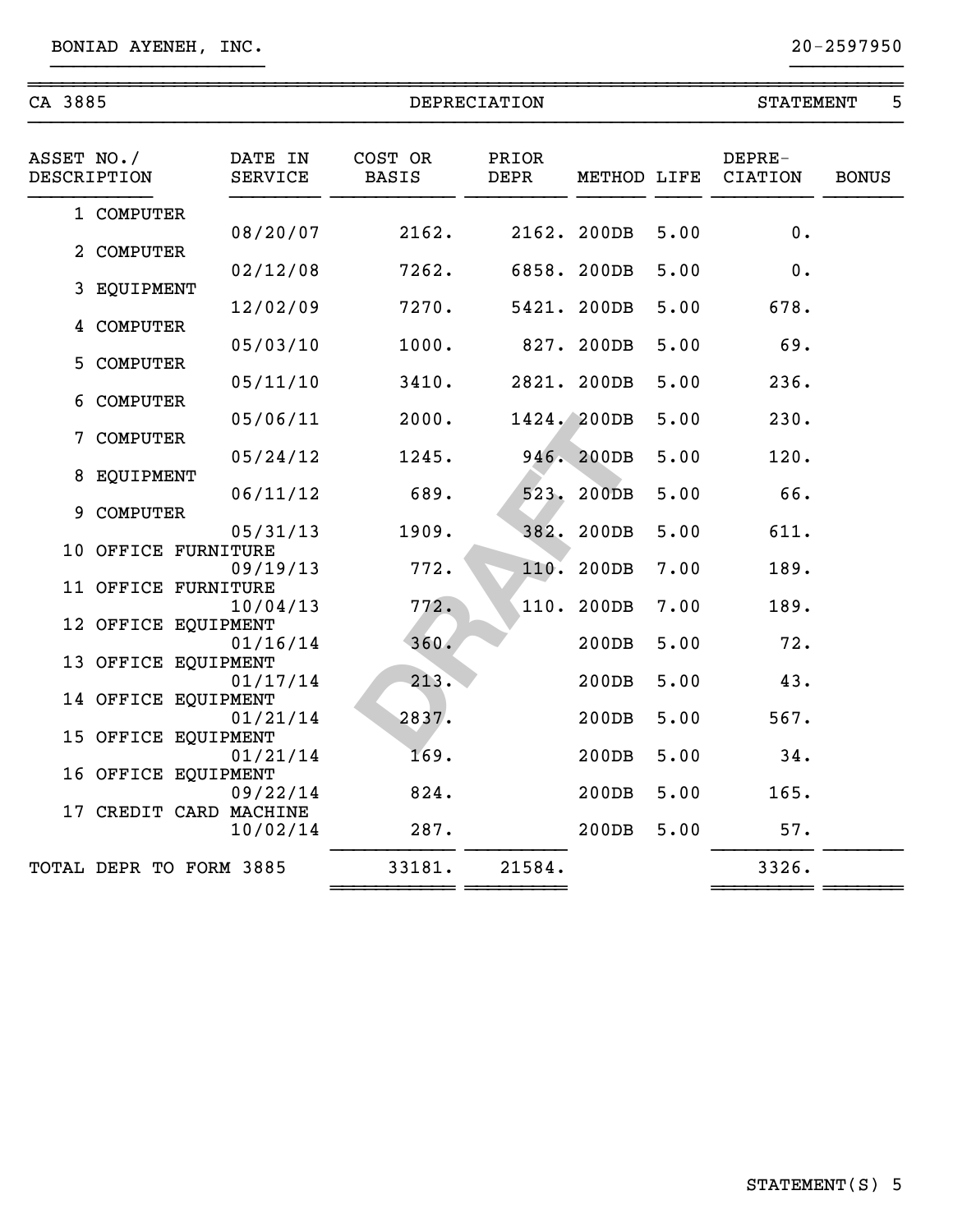## **Voucher at bottom of page.**

**DO NOT MAIL A PAPER COPY OF THE CORPORATE OR EXEMPT ORGANIZATION TAX RETURN WITH THE PAYMENT VOUCHER.**

**If the amount of payment is zero, do not mail this voucher.**

| <b>WHERE TO FILE:</b>                 | Using black or blue ink, make check or money order payable to the                                       |
|---------------------------------------|---------------------------------------------------------------------------------------------------------|
|                                       | "Franchise Tax Board." Write the corporation number or FEIN and                                         |
|                                       | "2014 FTB 3586" on the check or money order. Detach voucher                                             |
|                                       | below. Enclose, but do not staple, payment with voucher and                                             |
|                                       | mail to:                                                                                                |
|                                       | <b>FRANCHISE TAX BOARD</b>                                                                              |
|                                       | <b>PO BOX 942857</b>                                                                                    |
|                                       | <b>SACRAMENTO CA 94257-0531</b>                                                                         |
|                                       | Make all checks or money orders payable in U.S. dollars and drawn against a U.S. financial institution. |
|                                       |                                                                                                         |
|                                       |                                                                                                         |
|                                       |                                                                                                         |
| WHEN TO FILE:                         | <b>Fiscal Year - See instructions.</b>                                                                  |
|                                       |                                                                                                         |
|                                       | Calendar Year - File and Pay by March 16, 2015.                                                         |
|                                       |                                                                                                         |
|                                       | When the due date falls on a weekend or holiday, the deadline to file and pay without penalty           |
| is extended to the next business day. |                                                                                                         |
|                                       |                                                                                                         |
|                                       |                                                                                                         |
|                                       |                                                                                                         |
| <b>ONLINE SERVICES:</b>               | Corporations can make payments online with Web Pay for Businesses.                                      |
|                                       | After a one-time online registration, corporations can make an immediate                                |
|                                       | payment or schedule payments up to a year in advance. Go to ftb.ca.gov                                  |
|                                       | for more information.                                                                                   |
|                                       |                                                                                                         |

439035 12-04-14

**CAUTION:** You may be required to pay electronically, see instructions.  $\mu = 0$  detach here  $\mu = 0.001$  or the NO payment is due or paid electronically, do not mail this voucher  $\mu = 0.001$  detach here  $\mu = 0.001$ 

| <b>TAXABLE YEAR Payment Voucher for Corps and</b><br><b>Exempt Orgs e-filed Returns</b><br>2014 |                |                                  |              | CALIFORNIA FORM<br>3586 (e-file) |      |     |
|-------------------------------------------------------------------------------------------------|----------------|----------------------------------|--------------|----------------------------------|------|-----|
| 2726802<br>BONI<br>$01 - 01 - 2014$<br>TYB<br>BONIAD AYENEH INC                                 |                | $20 - 2597950$<br>TYE 12-31-2014 | 000000000000 | 14                               | FORM | -3  |
| PO BOX 16490<br><b>ENCINO</b>                                                                   | C <sub>A</sub> | $91416 - 6490$                   |              |                                  |      |     |
| $(818)$ 435-2240                                                                                |                |                                  |              | Total Payment Amt                |      | 10. |

п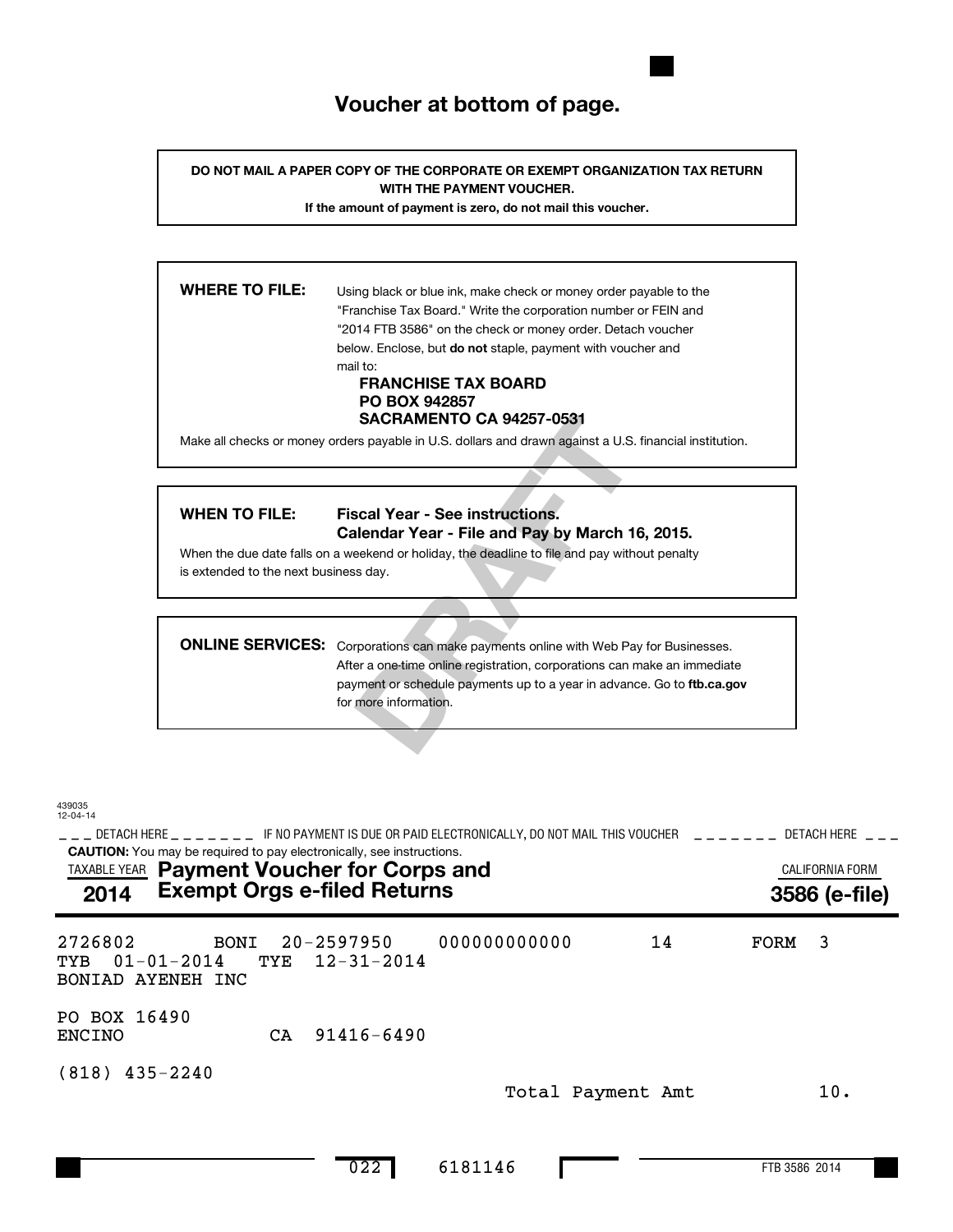| <b>TAXABLE YEAR</b><br>2014 |                                       | California e-file Return Authorization for<br><b>Exempt Organizations</b>                                                                                                                                                                                                                                                                                                                                                                                                                                                                                                                                                                                                                                                                                                                                                                                                                                                                                                                                                                                                                                                                                                                                                                                                                                                                                                    | <b>FORM</b><br>8453-EO               |
|-----------------------------|---------------------------------------|------------------------------------------------------------------------------------------------------------------------------------------------------------------------------------------------------------------------------------------------------------------------------------------------------------------------------------------------------------------------------------------------------------------------------------------------------------------------------------------------------------------------------------------------------------------------------------------------------------------------------------------------------------------------------------------------------------------------------------------------------------------------------------------------------------------------------------------------------------------------------------------------------------------------------------------------------------------------------------------------------------------------------------------------------------------------------------------------------------------------------------------------------------------------------------------------------------------------------------------------------------------------------------------------------------------------------------------------------------------------------|--------------------------------------|
|                             | <b>Exempt Organization name</b>       |                                                                                                                                                                                                                                                                                                                                                                                                                                                                                                                                                                                                                                                                                                                                                                                                                                                                                                                                                                                                                                                                                                                                                                                                                                                                                                                                                                              | Identifying number                   |
|                             | BONIAD AYENEH, INC.                   |                                                                                                                                                                                                                                                                                                                                                                                                                                                                                                                                                                                                                                                                                                                                                                                                                                                                                                                                                                                                                                                                                                                                                                                                                                                                                                                                                                              | $20 - 2597950$                       |
| Part I                      |                                       | Electronic Return Information (whole dollars only)                                                                                                                                                                                                                                                                                                                                                                                                                                                                                                                                                                                                                                                                                                                                                                                                                                                                                                                                                                                                                                                                                                                                                                                                                                                                                                                           |                                      |
| 1                           |                                       |                                                                                                                                                                                                                                                                                                                                                                                                                                                                                                                                                                                                                                                                                                                                                                                                                                                                                                                                                                                                                                                                                                                                                                                                                                                                                                                                                                              | 128789.00                            |
| 2                           | Total gross income (Form 199, line 8) |                                                                                                                                                                                                                                                                                                                                                                                                                                                                                                                                                                                                                                                                                                                                                                                                                                                                                                                                                                                                                                                                                                                                                                                                                                                                                                                                                                              | 128789.00                            |
| З                           |                                       |                                                                                                                                                                                                                                                                                                                                                                                                                                                                                                                                                                                                                                                                                                                                                                                                                                                                                                                                                                                                                                                                                                                                                                                                                                                                                                                                                                              | 99878.00                             |
| Part II                     |                                       | Settle Your Account Electronically for Taxable Year 2014                                                                                                                                                                                                                                                                                                                                                                                                                                                                                                                                                                                                                                                                                                                                                                                                                                                                                                                                                                                                                                                                                                                                                                                                                                                                                                                     |                                      |
| 4                           | Electronic funds withdrawal           | 4a Amount<br>4b Withdrawal date (mm/dd/yyyy)                                                                                                                                                                                                                                                                                                                                                                                                                                                                                                                                                                                                                                                                                                                                                                                                                                                                                                                                                                                                                                                                                                                                                                                                                                                                                                                                 |                                      |
| Part III                    |                                       | Banking Information (Have you verified the exempt organization's banking information?)                                                                                                                                                                                                                                                                                                                                                                                                                                                                                                                                                                                                                                                                                                                                                                                                                                                                                                                                                                                                                                                                                                                                                                                                                                                                                       |                                      |
|                             | 5 Routing number                      |                                                                                                                                                                                                                                                                                                                                                                                                                                                                                                                                                                                                                                                                                                                                                                                                                                                                                                                                                                                                                                                                                                                                                                                                                                                                                                                                                                              |                                      |
|                             | 6 Account number                      | 7 Type of account:<br>Checking                                                                                                                                                                                                                                                                                                                                                                                                                                                                                                                                                                                                                                                                                                                                                                                                                                                                                                                                                                                                                                                                                                                                                                                                                                                                                                                                               | Savings                              |
| Part IV                     | <b>Declaration of Officer</b>         |                                                                                                                                                                                                                                                                                                                                                                                                                                                                                                                                                                                                                                                                                                                                                                                                                                                                                                                                                                                                                                                                                                                                                                                                                                                                                                                                                                              |                                      |
| on line 4a.                 |                                       | I authorize the exempt organization's account to be settled as designated in Part II. If I check Part II, Box 4, I authorize an electronic funds withdrawal for the amount listed                                                                                                                                                                                                                                                                                                                                                                                                                                                                                                                                                                                                                                                                                                                                                                                                                                                                                                                                                                                                                                                                                                                                                                                            |                                      |
|                             |                                       | Under penalties of perjury, I declare that I am an officer of the above exempt organization and that the information I provided to my electronic return originator (ERO),<br>transmitter, or intermediate service provider and the amounts in Part I above agree with the amounts on the corresponding lines of the exempt organization's 2014<br>California electronic return. To the best of my knowledge and belief, the exempt organization's return is true, correct, and complete. If the exempt organization is filing<br>a balance due return, I understand that if the Franchise Tax Board (FTB) does not receive full and timely payment of the exempt organization's fee liability, the exempt<br>organization will remain liable for the fee liability and all applicable interest and penalties. I authorize the exempt organization return and accompanying schedules and<br>statements be transmitted to the FTB by the ERO, transmitter, or intermediate service provider. If the processing of the exempt organization's return or refund is<br>delayed. I authorize the FTB to disclose to the ERO or intermediate service provider, the reason(s) for the delay.                                                                                                                                                                                          |                                      |
| Sign                        |                                       | PRESIDENT/<br><b>FOUNDER</b>                                                                                                                                                                                                                                                                                                                                                                                                                                                                                                                                                                                                                                                                                                                                                                                                                                                                                                                                                                                                                                                                                                                                                                                                                                                                                                                                                 |                                      |
| <b>Here</b>                 | Signature of Officer                  | Date<br><b>Title</b>                                                                                                                                                                                                                                                                                                                                                                                                                                                                                                                                                                                                                                                                                                                                                                                                                                                                                                                                                                                                                                                                                                                                                                                                                                                                                                                                                         |                                      |
|                             |                                       |                                                                                                                                                                                                                                                                                                                                                                                                                                                                                                                                                                                                                                                                                                                                                                                                                                                                                                                                                                                                                                                                                                                                                                                                                                                                                                                                                                              |                                      |
| Part V                      |                                       | Declaration of Electronic Return Originator (ERO) and Paid Preparer.                                                                                                                                                                                                                                                                                                                                                                                                                                                                                                                                                                                                                                                                                                                                                                                                                                                                                                                                                                                                                                                                                                                                                                                                                                                                                                         |                                      |
|                             |                                       | I declare that I have reviewed the above exempt organization's return and that the entries on form FTB 8453-EO are complete and correct to the best of my knowledge. (If I<br>am only an intermediate service provider, I understand that I am not responsible for reviewing the exempt organization's return. I declare, however, that form FTB 8453-EO<br>accurately reflects the data on the return.) I have obtained the organization officer's signature on form FTB 8453-EO before transmitting this return to the FTB; I have<br>provided the organization officer with a copy of all forms and information that I will file with the FTB, and I have followed all other requirements described in FTB Pub.<br>1345, 2014 e-file Handbook for Authorized e-file Providers. I will keep form FTB 8453-EO on file for four years from the due date of the return or four years from the date<br>the exempt organization return is filed, whichever is later, and I will make a copy available to the FTB upon request. If I am also the paid preparer, under penalties of perjury,<br>I declare that I have examined the above exempt organization's return and accompanying schedules and statements, and to the best of my knowledge and belief, they are<br>true, correct, and complete. I make this declaration based on all information of which I have knowledge. |                                      |
| ERO                         | ERO's-<br>signature                   | Check<br>Date<br>Check if<br>if self-<br>also paid                                                                                                                                                                                                                                                                                                                                                                                                                                                                                                                                                                                                                                                                                                                                                                                                                                                                                                                                                                                                                                                                                                                                                                                                                                                                                                                           | <b>ERO's PTIN</b><br>P00170123<br>X  |
| Must                        | Firm's name (or yours                 | preparer<br>CRISTOBAL & COMPANY, CPAS                                                                                                                                                                                                                                                                                                                                                                                                                                                                                                                                                                                                                                                                                                                                                                                                                                                                                                                                                                                                                                                                                                                                                                                                                                                                                                                                        | employed<br>FEIN 59-3800236          |
| Sign                        | if self-employed)<br>and address      | 11620 WILSHIRE BOULEVARD,<br>SUITE 850                                                                                                                                                                                                                                                                                                                                                                                                                                                                                                                                                                                                                                                                                                                                                                                                                                                                                                                                                                                                                                                                                                                                                                                                                                                                                                                                       |                                      |
|                             |                                       | LOS ANGELES, CA                                                                                                                                                                                                                                                                                                                                                                                                                                                                                                                                                                                                                                                                                                                                                                                                                                                                                                                                                                                                                                                                                                                                                                                                                                                                                                                                                              | ZIP Code $90025$                     |
|                             |                                       | Under penalties of perjury, I declare that I have examined the above organization's return and accompanying schedules and statements, and to the best of my knowledge<br>and belief, they are true, correct, and complete. I make this declaration based on all information of which I have knowledge.                                                                                                                                                                                                                                                                                                                                                                                                                                                                                                                                                                                                                                                                                                                                                                                                                                                                                                                                                                                                                                                                       |                                      |
| Paid                        | Paid                                  | Date<br>Check                                                                                                                                                                                                                                                                                                                                                                                                                                                                                                                                                                                                                                                                                                                                                                                                                                                                                                                                                                                                                                                                                                                                                                                                                                                                                                                                                                | Paid preparer's PTIN                 |
| <b>Preparer</b>             | preparer's<br>signature               | if self-<br>employed                                                                                                                                                                                                                                                                                                                                                                                                                                                                                                                                                                                                                                                                                                                                                                                                                                                                                                                                                                                                                                                                                                                                                                                                                                                                                                                                                         | $\overline{\textbf{x}}$<br>P00170123 |
| <b>Must</b>                 | Firm's name (or yours                 | CRISTOBAL & COMPANY, CPAS                                                                                                                                                                                                                                                                                                                                                                                                                                                                                                                                                                                                                                                                                                                                                                                                                                                                                                                                                                                                                                                                                                                                                                                                                                                                                                                                                    | 59-3800236<br><b>FEIN</b>            |
| Sign                        | if self-employed)<br>and address      | 11620 WILSHIRE BOULEVARD, SUITE 850                                                                                                                                                                                                                                                                                                                                                                                                                                                                                                                                                                                                                                                                                                                                                                                                                                                                                                                                                                                                                                                                                                                                                                                                                                                                                                                                          |                                      |
|                             |                                       | LOS ANGELES, CA                                                                                                                                                                                                                                                                                                                                                                                                                                                                                                                                                                                                                                                                                                                                                                                                                                                                                                                                                                                                                                                                                                                                                                                                                                                                                                                                                              | ZIP Code $90025$                     |
|                             |                                       |                                                                                                                                                                                                                                                                                                                                                                                                                                                                                                                                                                                                                                                                                                                                                                                                                                                                                                                                                                                                                                                                                                                                                                                                                                                                                                                                                                              |                                      |
|                             |                                       | For Privacy Notice, get FTB 1131 ENG/SP.                                                                                                                                                                                                                                                                                                                                                                                                                                                                                                                                                                                                                                                                                                                                                                                                                                                                                                                                                                                                                                                                                                                                                                                                                                                                                                                                     | FTB 8453-EO 2014                     |

429021 11-06-14